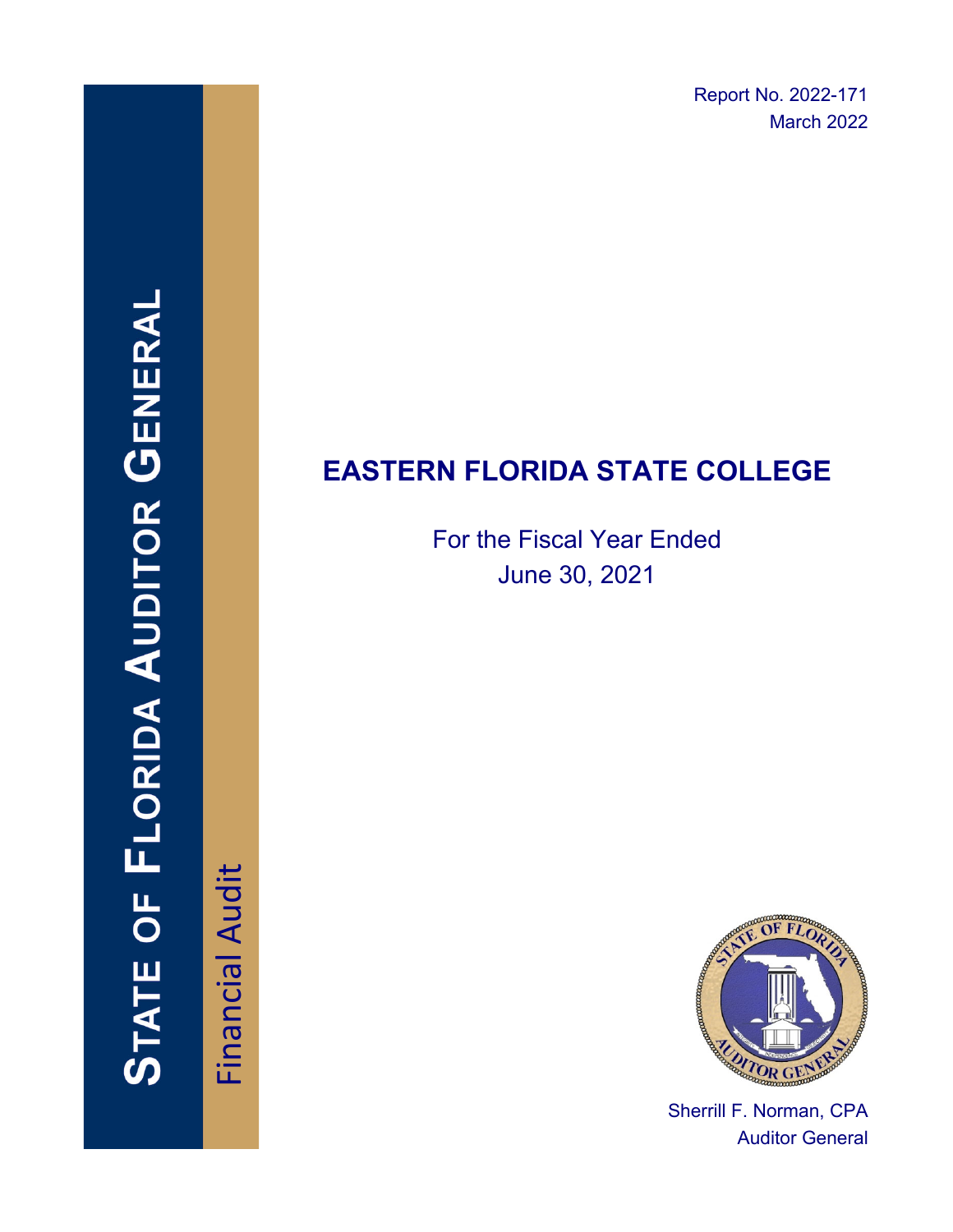### **Board of Trustees and President**

During the 2020-21 fiscal year, Dr. James H. Richey served as President of Eastern Florida State College and the following individuals served as Members of the Board of Trustees:

> Alan H. Landman, Chair Ronald S. Howse, Vice Chair Bruce Deardoff Dr. Edgar Figueroa Winston Scott from 3-26-21 Moses L. Harvin Sr. through 3-25-21

The Auditor General conducts audits of governmental entities to provide the Legislature, Florida's citizens, public entity management, and other stakeholders unbiased, timely, and relevant information for use in promoting government accountability and stewardship and improving government operations.

The team leader was Jonathan Agnelli, and the audit was supervised by Jeffrey M. Brizendine, CPA.

Please address inquiries regarding this report to Jaime N. Hoelscher, CPA, Audit Manager, by e-mail at jaimehoelscher@aud.state.fl.us or by telephone at (850) 412-2868.

This report and other reports prepared by the Auditor General are available at:

[FLAuditor.gov](http://flauditor.gov/) 

Printed copies of our reports may be requested by contacting us at:

**State of Florida Auditor General** 

**Claude Pepper Building, Suite G74 · 111 West Madison Street · Tallahassee, FL 32399-1450 · (850) 412-2722**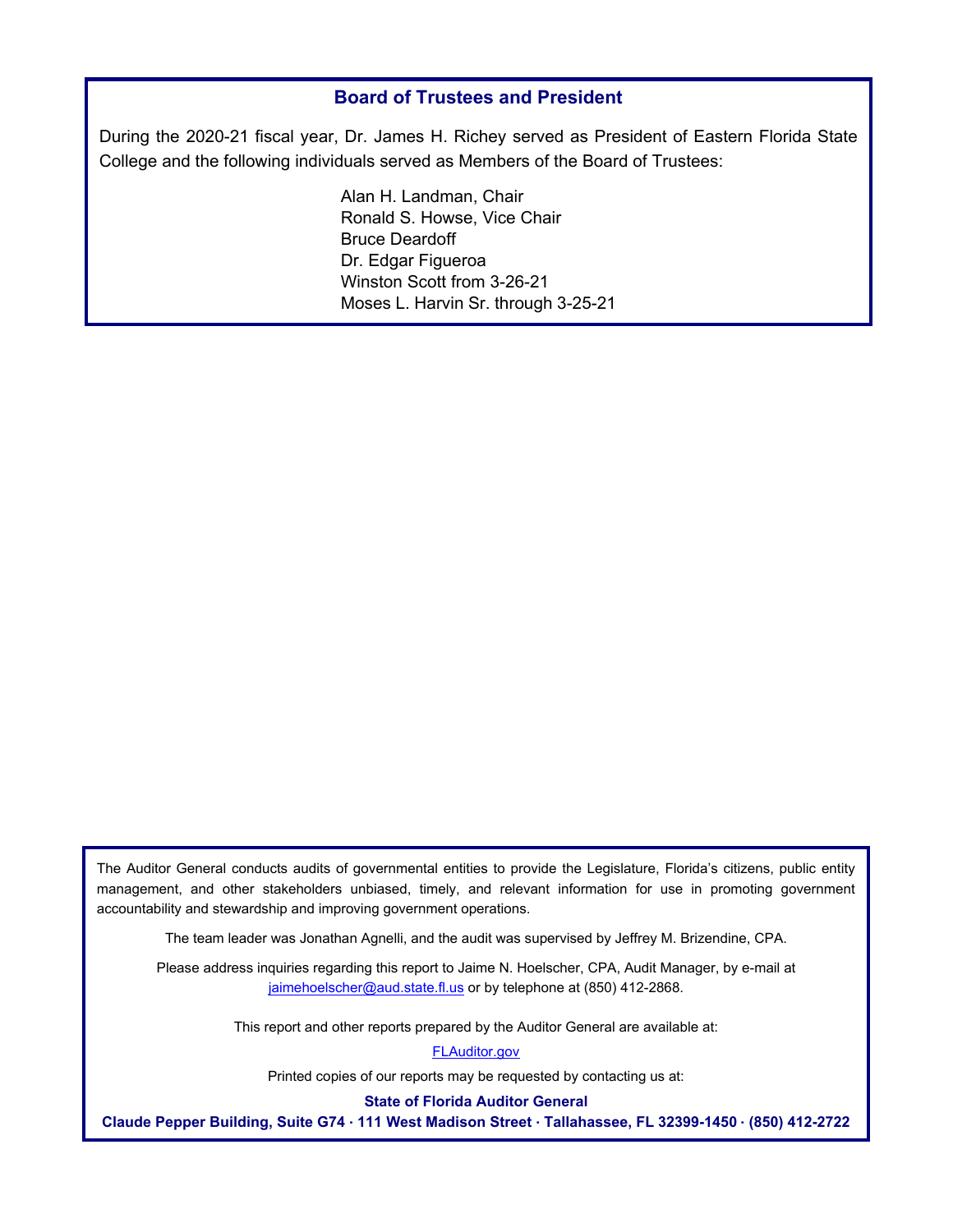# **EASTERN FLORIDA STATE COLLEGE TABLE OF CONTENTS**

Page

|                                                                                                                                                                         | No. |
|-------------------------------------------------------------------------------------------------------------------------------------------------------------------------|-----|
|                                                                                                                                                                         |     |
|                                                                                                                                                                         |     |
|                                                                                                                                                                         |     |
|                                                                                                                                                                         |     |
|                                                                                                                                                                         |     |
| <b>BASIC FINANCIAL STATEMENTS</b>                                                                                                                                       |     |
|                                                                                                                                                                         |     |
|                                                                                                                                                                         |     |
|                                                                                                                                                                         |     |
|                                                                                                                                                                         |     |
| OTHER REQUIRED SUPPLEMENTARY INFORMATION                                                                                                                                |     |
| Schedule of Changes in the College's Total Other Postemployment Benefits Liability                                                                                      |     |
| Schedule of the College's Proportionate Share of the Net Pension Liability - Florida                                                                                    |     |
| Schedule of College Contributions - Florida Retirement System Pension Plan  44                                                                                          |     |
| Schedule of the College's Proportionate Share of the Net Pension Liability - Health                                                                                     |     |
| Schedule of College Contributions - Health Insurance Subsidy Pension Plan 46                                                                                            |     |
|                                                                                                                                                                         |     |
| INDEPENDENT AUDITOR'S REPORT ON INTERNAL CONTROL OVER<br>FINANCIAL REPORTING AND ON COMPLIANCE AND OTHER MATTERS<br>BASED ON AN AUDIT OF FINANCIAL STATEMENTS PERFORMED |     |
|                                                                                                                                                                         |     |
|                                                                                                                                                                         |     |
|                                                                                                                                                                         |     |
|                                                                                                                                                                         |     |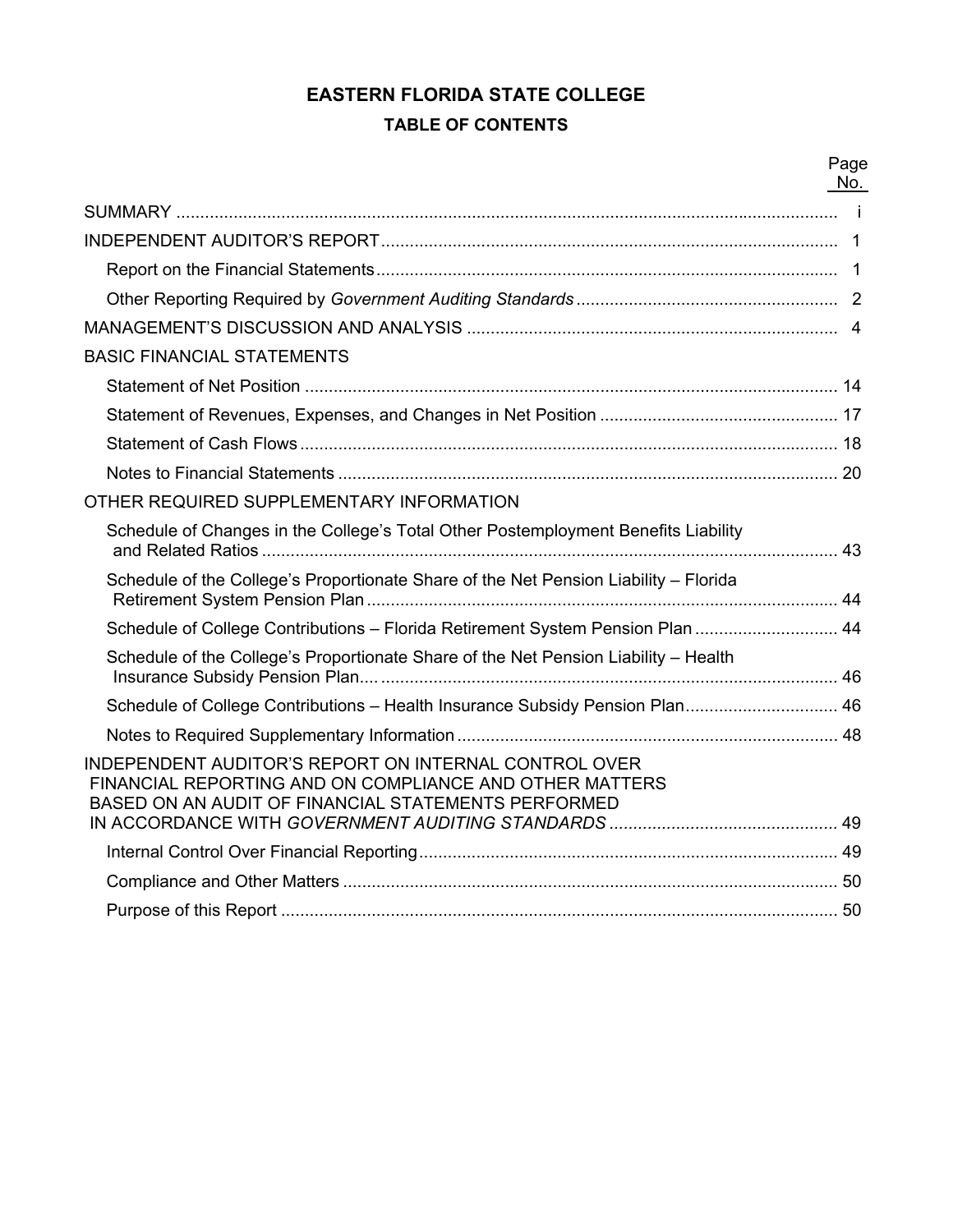### SUMMARY OF REPORT ON FINANCIAL STATEMENTS

<span id="page-3-0"></span>Our audit disclosed that the basic financial statements of Eastern Florida State College (a component unit of the State of Florida) were presented fairly, in all material respects, in accordance with prescribed financial reporting standards.

SUMMARY OF REPORT ON INTERNAL CONTROL AND COMPLIANCE

Our audit did not identify any deficiencies in internal control over financial reporting that we consider to be material weaknesses.

The results of our tests disclosed no instances of noncompliance or other matters that are required to be reported under *Government Auditing Standards*, issued by the Comptroller General of the United States.

### AUDIT OBJECTIVES AND SCOPE

Our audit objectives were to determine whether Eastern Florida State College and its officers with administrative and stewardship responsibilities for College operations had:

- Presented the College's basic financial statements in accordance with generally accepted accounting principles;
- Established and implemented internal control over financial reporting and compliance with requirements that could have a direct and material effect on the financial statements; and
- Complied with the various provisions of laws, rules, regulations, contracts, and grant agreements that are material to the financial statements.

The scope of this audit included an examination of the College's basic financial statements as of and for the fiscal year ended June 30, 2021. We obtained an understanding of the College's environment, including its internal control, and assessed the risk of material misstatement necessary to plan the audit of the basic financial statements. We also examined various transactions to determine whether they were executed, in both manner and substance, in accordance with governing provisions of laws, rules, regulations, contracts, and grant agreements.

An examination of Federal awards administered by the College is included within the scope of our Statewide audit of Federal awards administered by the State of Florida.

# AUDIT METHODOLOGY

We conducted our audit in accordance with auditing standards generally accepted in the United States of America and applicable standards contained in *Government Auditing Standards*, issued by the Comptroller General of the United States.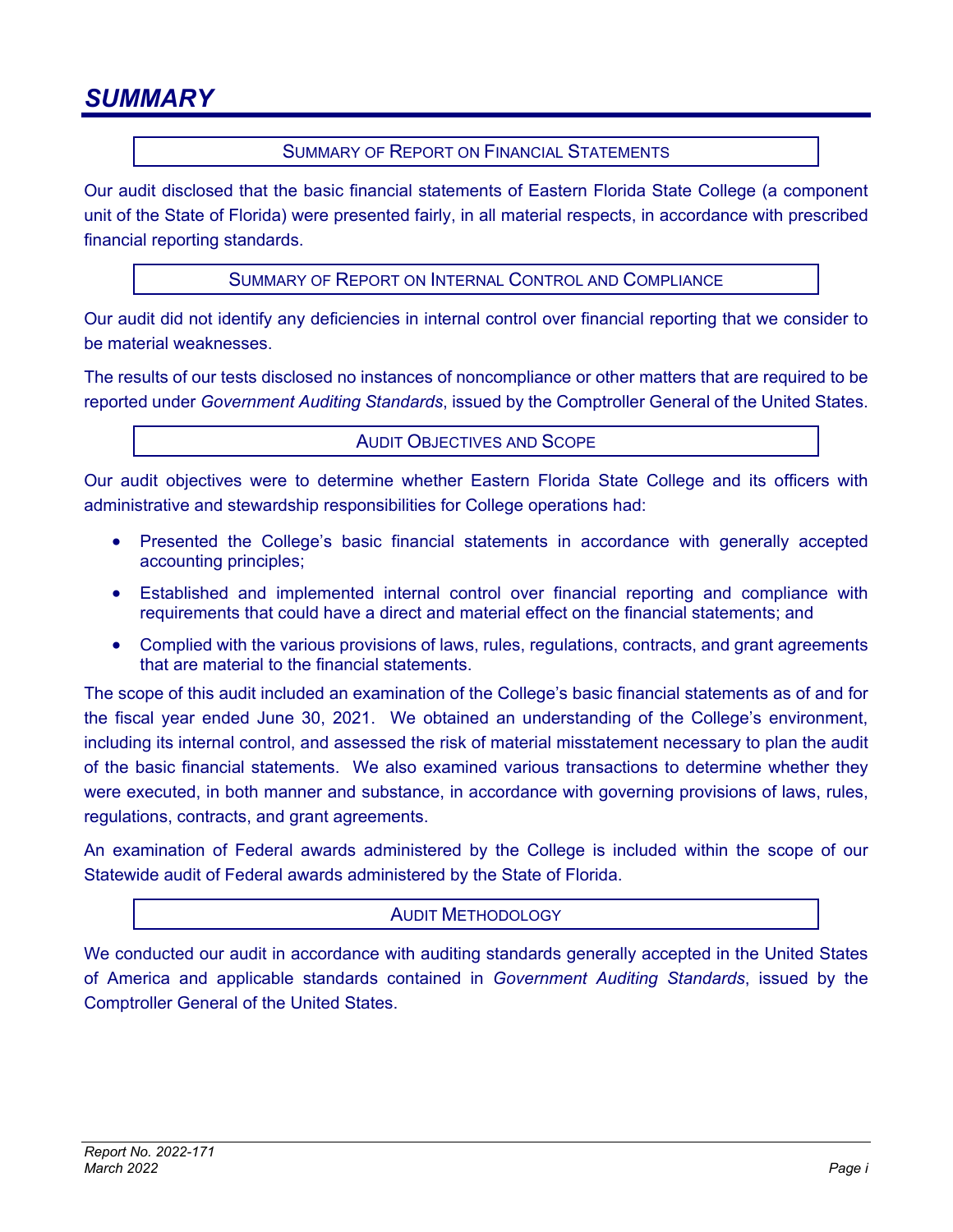<span id="page-4-0"></span>

Sherrill F. Norman, CPA Auditor General

# **AUDITOR GENERAL STATE OF FLORIDA**

Claude Denson Pepper Building, Suite G74 111 West Madison Street Tallahassee, Florida 32399-1450



Phone: (850) 412-2722 Fax: (850) 488-6975

The President of the Senate, the Speaker of the House of Representatives, and the Legislative Auditing Committee

# **INDEPENDENT AUDITOR'S REPORT**

# **Report on the Financial Statements**

We have audited the accompanying financial statements of Eastern Florida State College, a component unit of the State of Florida, and its aggregate discretely presented component units as of and for the fiscal year ended June 30, 2021, and the related notes to the financial statements, which collectively comprise the College's basic financial statements as listed in the table of contents.

# *Management's Responsibility for the Financial Statements*

Management is responsible for the preparation and fair presentation of these financial statements in accordance with accounting principles generally accepted in the United States of America; this includes the design, implementation, and maintenance of internal control relevant to the preparation and fair presentation of financial statements that are free from material misstatement, whether due to fraud or error.

# *Auditor's Responsibility*

Our responsibility is to express opinions on these financial statements based on our audit. We did not audit the financial statements of the aggregate discretely presented component units, which represent 100 percent of the transactions and account balances of the aggregate discretely presented component units columns. Those statements were audited by other auditors whose reports have been furnished to us, and our opinion, insofar as it relates to the amounts included for the aggregate discretely presented component units, is based solely on the reports of the other auditors. We conducted our audit in accordance with auditing standards generally accepted in the United States of America and the standards applicable to financial audits contained in *Government Auditing Standards*, issued by the Comptroller General of the United States. Those standards require that we plan and perform the audit to obtain reasonable assurance about whether the financial statements are free from material misstatement.

An audit involves performing procedures to obtain audit evidence about the amounts and disclosures in the financial statements. The procedures selected depend on the auditor's judgment, including the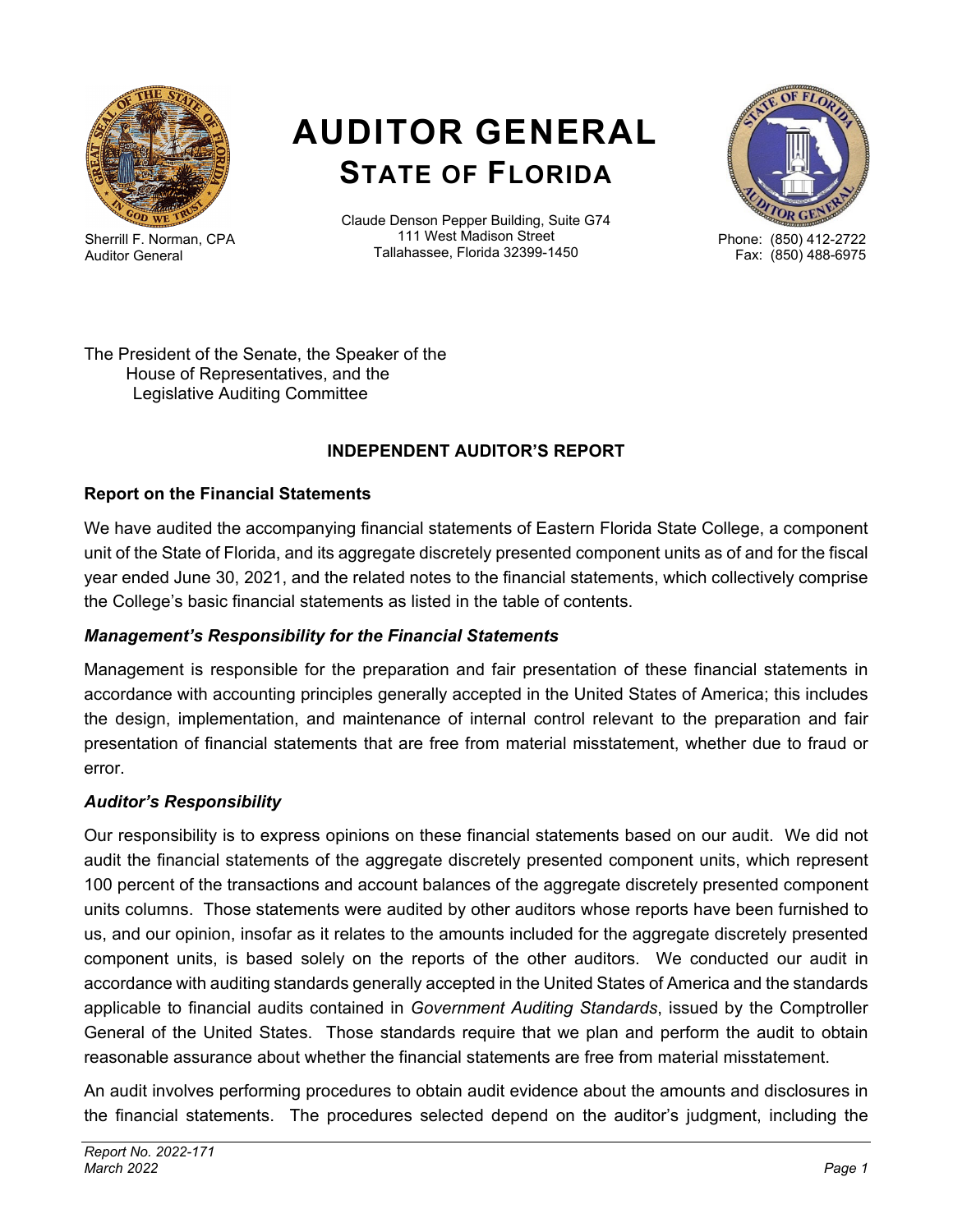<span id="page-5-0"></span>assessment of the risks of material misstatement of the financial statements, whether due to fraud or error. In making those risk assessments, the auditor considers internal control relevant to the entity's preparation and fair presentation of the financial statements in order to design audit procedures that are appropriate in the circumstances, but not for the purpose of expressing an opinion on the effectiveness of the entity's internal control. Accordingly, we express no such opinion. An audit also includes evaluating the appropriateness of accounting policies used and the reasonableness of significant accounting estimates made by management, as well as evaluating the overall presentation of the financial statements.

We believe that the audit evidence we have obtained is sufficient and appropriate to provide a basis for our audit opinions.

# *Opinions*

In our opinion, based on our audit and the reports of other auditors, the financial statements referred to above present fairly, in all material respects, the respective financial position of Eastern Florida State College and of its aggregate discretely presented component units as of June 30, 2021, and the respective changes in financial position and, where applicable, cash flows thereof for the fiscal year then ended in accordance with accounting principles generally accepted in the United States of America.

# *Other Matter*

# *Required Supplementary Information*

Accounting principles generally accepted in the United States of America require that **MANAGEMENT'S DISCUSSION AND ANALYSIS**, the **Schedule of Changes in the College's Total Other Postemployment Benefits Liability and Related Ratios**, **Schedule of the College's Proportionate Share of the Net Pension Liability – Florida Retirement System Pension Plan**, **Schedule of College Contributions – Florida Retirement System Pension Plan**, **Schedule of the College's Proportionate Share of the Net Pension Liability – Health Insurance Subsidy Pension Plan**, **Schedule of College Contributions – Health Insurance Subsidy Pension Plan**, and **Notes to Required Supplementary Information**, as listed in the table of contents, be presented to supplement the basic financial statements. Such information, although not a part of the basic financial statements, is required by the Governmental Accounting Standards Board who considers it to be an essential part of financial reporting for placing the basic financial statements in an appropriate operational, economic, or historical context. We have applied certain limited procedures to the required supplementary information in accordance with auditing standards generally accepted in the United States of America, which consisted of inquiries of management about the methods of preparing the information and comparing the information for consistency with management's responses to our inquiries, the basic financial statements, and other knowledge we obtained during our audit of the basic financial statements. We do not express an opinion or provide any assurance on the information because the limited procedures do not provide us with sufficient evidence to express an opinion or provide any assurance.

# **Other Reporting Required by** *Government Auditing Standards*

In accordance with *Government Auditing Standards*, we have also issued our report dated March 23, 2022, on our consideration of the Eastern Florida State College's internal control over financial reporting and on our tests of its compliance with certain provisions of laws, rules, regulations, contracts,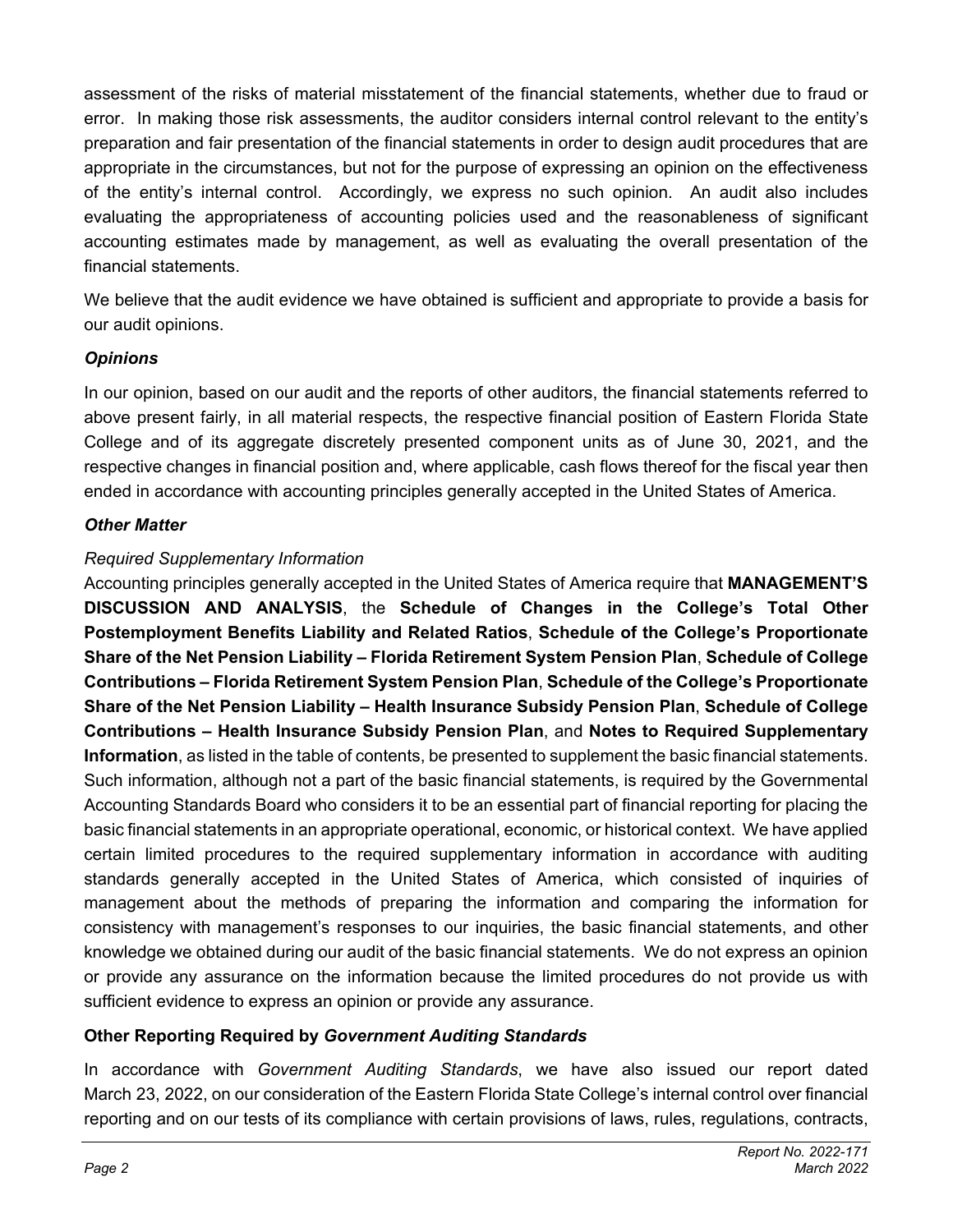and grant agreements and other matters included under the heading **INDEPENDENT AUDITOR'S REPORT ON INTERNAL CONTROL OVER FINANCIAL REPORTING AND ON COMPLIANCE AND OTHER MATTERS BASED ON AN AUDIT OF FINANCIAL STATEMENTS PERFORMED IN ACCORDANCE WITH** *GOVERNMENT AUDITING STANDARDS*. The purpose of that report is solely to describe the scope of our testing of internal control over financial reporting and compliance and the results of that testing, and not to provide an opinion on the effectiveness of the internal control over financial reporting or on compliance. That report is an integral part of an audit performed in accordance with *Government Auditing Standards* in considering the Eastern Florida State College's internal control over financial reporting and compliance.

Respectfully submitted,

Sherrill F. Norman, CPA Tallahassee, Florida March 23, 2022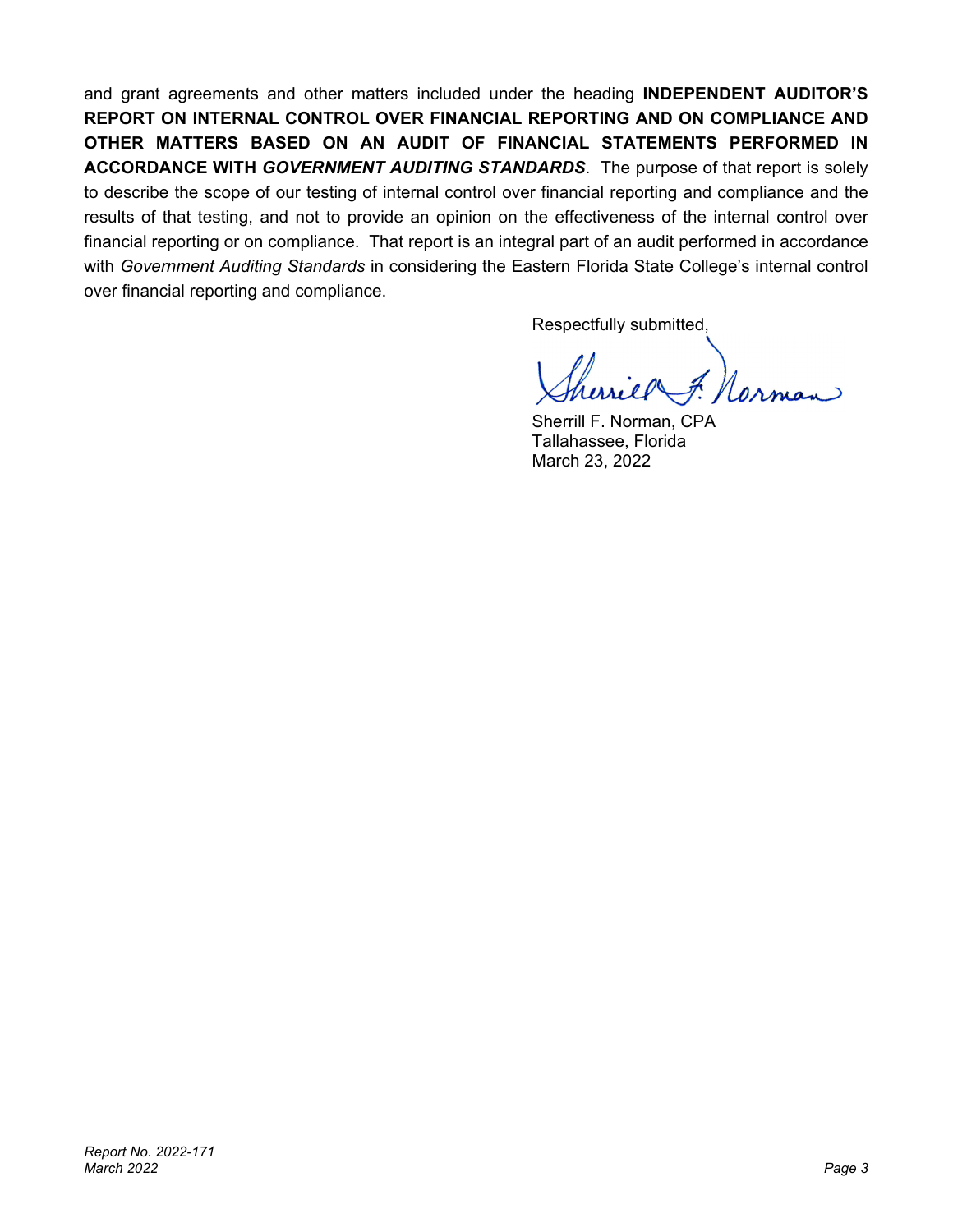# <span id="page-7-0"></span>*MANAGEMENT'S DISCUSSION AND ANALYSIS*

Management's discussion and analysis (MD&A) provides an overview of the financial position and activities of the College for the fiscal year ended June 30, 2021, and should be read in conjunction with the financial statements and notes thereto. The MD&A, and financial statements and notes thereto, are the responsibility of College management. The MD&A contains financial activity of the College for the fiscal years ended June 30, 2021, and June 30, 2020.

# FINANCIAL HIGHLIGHTS

The College's assets totaled \$196.6 million at June 30, 2021. This balance reflects a \$16.4 million, or 9.1 percent, increase as compared to the 2019-20 fiscal year, resulting from an increase in restricted cash and cash equivalents from loan proceeds for an energy performance-based contract. Liabilities increased by \$24 million, or 33.7 percent, totaling \$95.2 million at June 30, 2021, resulting from increases in notes payable, accounts payable, and net pension liabilities. Additionally, the College's deferred outflows of resources increased \$1.4 million to \$17.7 million related to changes in the College's proportionate share of the net pension liability at June 30, 2021. As a result, the College's net position decreased by \$4.6 million, resulting in a year-end balance of \$115 million.

The College's operating revenues totaled \$23.3 million for the 2020-21 fiscal year, representing a 16.1 percent decrease compared to the 2019-20 fiscal year due mainly to decreases in student fees and State and local grants and contracts. Operating expenses totaled \$124.2 million for the 2020-21 fiscal year, representing an increase of 3 percent as compared to the 2019-20 fiscal year due mainly to an increase in scholarships and waivers.

Net position represents the residual interest in the College's assets and deferred outflows of resources after deducting liabilities and deferred inflows of resources. The College's comparative total net position by category for the fiscal years ended June 30, 2021, and June 30, 2020, is shown in the following graph: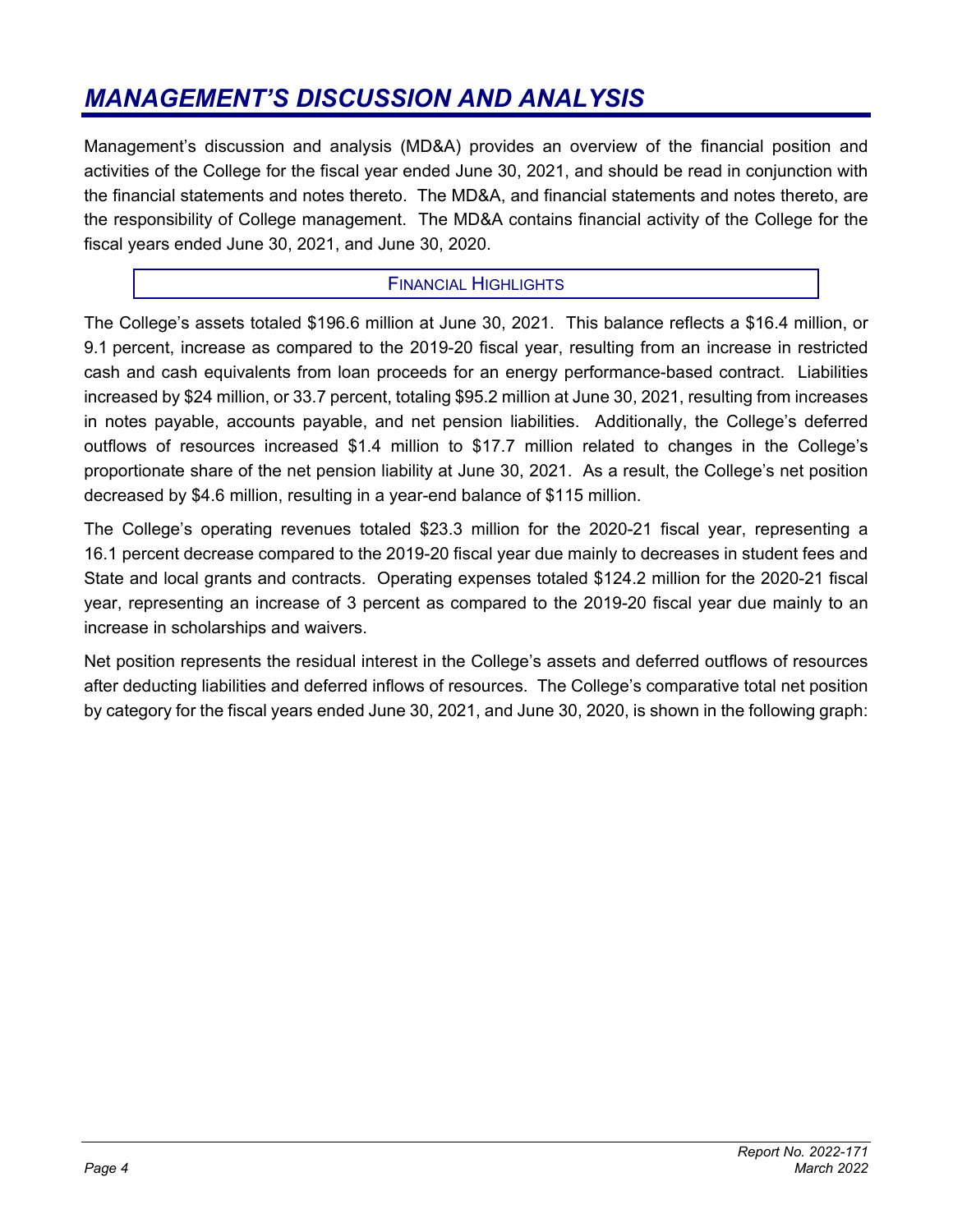**Net Position (In Thousands)** 



The following chart provides a graphical presentation of College revenues by category for the 2020-21 fiscal year:



# OVERVIEW OF FINANCIAL STATEMENTS

Pursuant to the Governmental Accounting Standards Board (GASB) Statement No. 35, the College's financial report consists of three basic financial statements: the statement of net position; the statement of revenues, expenses, and changes in net position; and the statement of cash flows. The financial statements, and notes thereto, encompass the College and its component units. These component units include: Eastern Florida State College Foundation, Inc. (Foundation) and Eastern Florida State College Student Housing Corporation, Inc. (Housing Corporation). Based on the application of the criteria for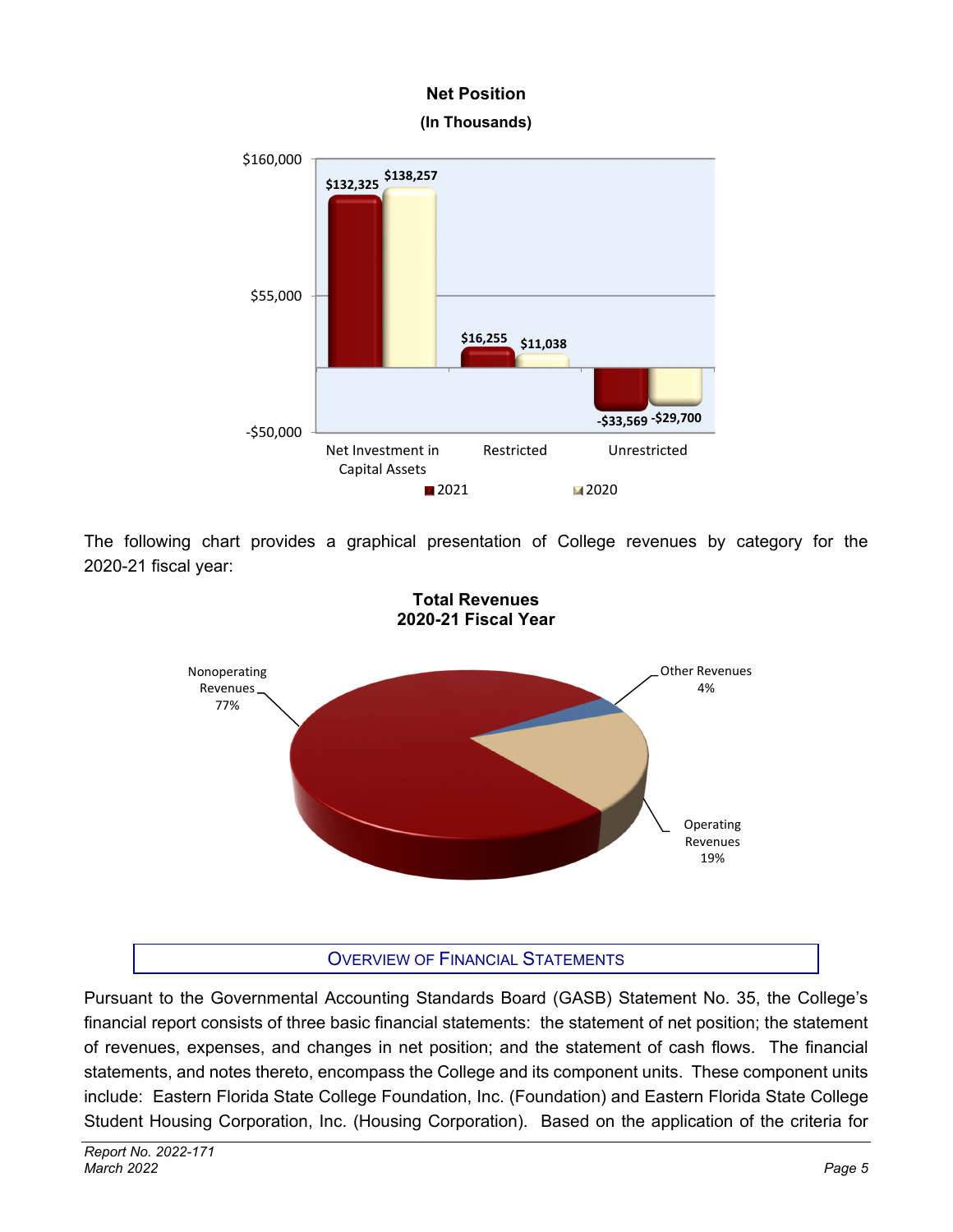determining component units, the Foundation and Housing Corporation are included within the College reporting entity as discretely presented component units.

Information regarding these component units, including summaries of the discretely presented component units' separately issued financial statements, is presented in the notes to financial statements. This MD&A focuses on the College, excluding the discretely presented component units. The component units report under GASB standards, and their MD&A information is included in their separately issued audit reports.

# **The Statement of Net Position**

The statement of net position reflects the assets, deferred outflows of resources, liabilities, and deferred inflows of resources of the College, using the accrual basis of accounting, and presents the financial position of the College at a specified time. Assets, plus deferred outflows of resources, less liabilities, less deferred inflows of resources, equals net position, which is one indicator of the College's current financial condition. The changes in net position that occur over time indicate improvement or deterioration in the College's financial condition.

The following summarizes the College's assets, deferred outflows of resources, liabilities, deferred inflows of resources, and net position at June 30:

|                                                         | 2021      | 2020      |
|---------------------------------------------------------|-----------|-----------|
| <b>Assets</b>                                           |           |           |
| <b>Current Assets</b>                                   | \$31,264  | \$ 28,969 |
| Capital Assets, Net                                     | 141,388   | 141,057   |
| <b>Other Noncurrent Assets</b>                          | 23,932    | 10,200    |
| <b>Total Assets</b>                                     | 196,584   | 180,226   |
| <b>Deferred Outflows of Resources</b>                   | 17,659    | 16,260    |
| Liabilities                                             |           |           |
| <b>Current Liabilities</b>                              | 13,112    | 11,989    |
| <b>Noncurrent Liabilities</b>                           | 82,086    | 59,176    |
| <b>Total Liabilities</b>                                | 95,198    | 71,165    |
| <b>Deferred Inflows of Resources</b>                    | 4,034     | 5,726     |
|                                                         |           |           |
| <b>Net Position</b><br>Net Investment in Capital Assets | 132,325   | 138,257   |
| Restricted                                              | 16,255    | 11,038    |
| Unrestricted                                            | (33, 569) | (29, 700) |
|                                                         |           |           |
| <b>Total Net Position</b>                               | \$115,011 | \$119,595 |

# **Condensed Statement of Net Position at June 30**

**(In Thousands)** 

The College's overall net position decreased by \$4.6 million, or 3.8 percent, due primarily to excess of expenses over revenue and changes in the actuarial valuation of the pension liability from the prior year.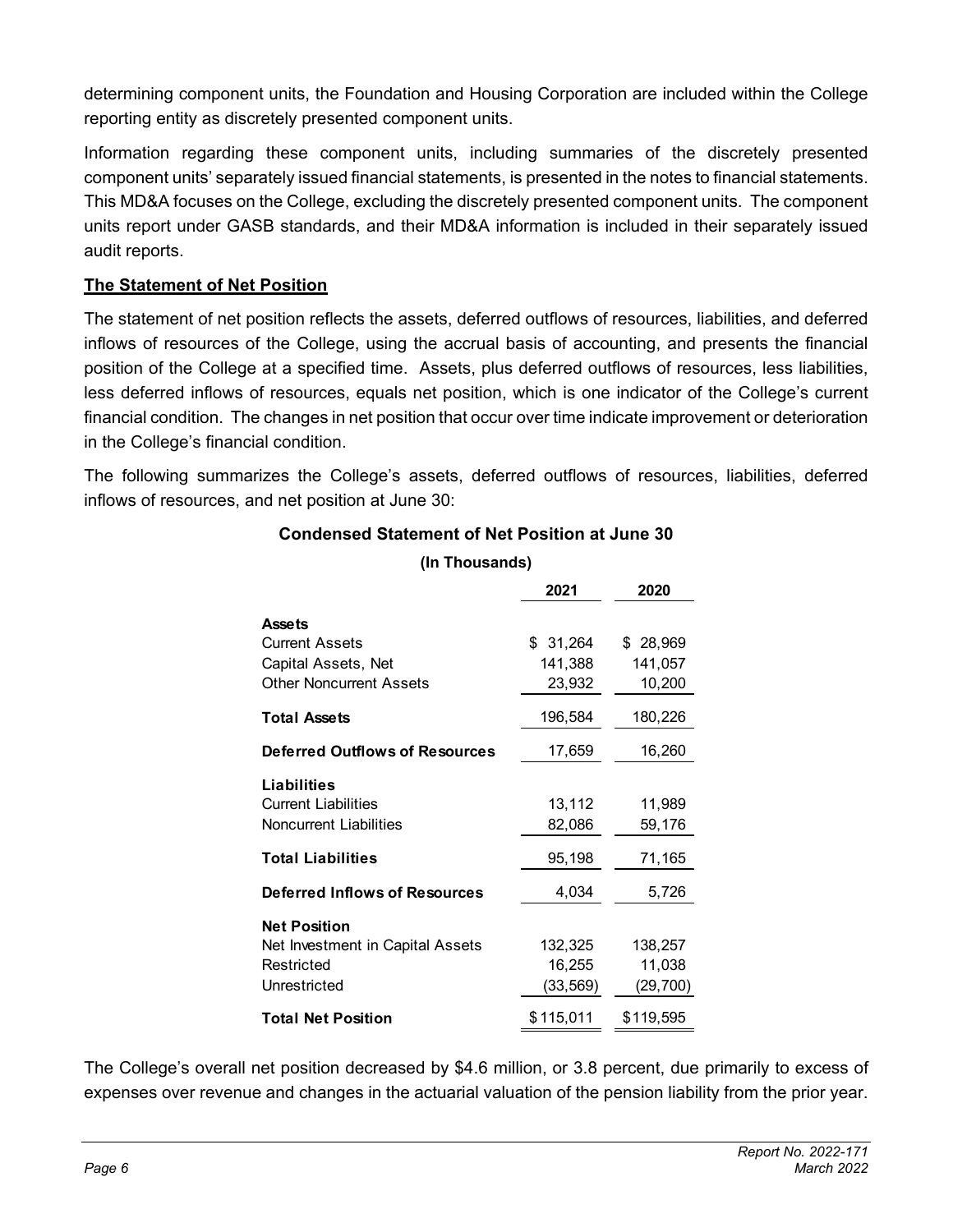# **The Statement of Revenues, Expenses, and Changes in Net Position**

The statement of revenues, expenses, and changes in net position presents the College's revenue and expense activity, categorized as operating and nonoperating. Revenues and expenses are recognized when earned or incurred, regardless of when cash is received or paid.

The following summarizes the College's activity for the 2020-21 and 2019-20 fiscal years:

# **Condensed Statement of Revenues, Expenses, and Changes in Net Position For the Fiscal Years**

| (In Thousands)                                             |                         |                         |
|------------------------------------------------------------|-------------------------|-------------------------|
|                                                            | 2020-21                 | 2019-20                 |
| <b>Operating Revenues</b><br>Less, Operating Expenses      | \$<br>23,300<br>124,241 | 27,758<br>\$<br>120.586 |
| <b>Operating Loss</b><br>Net Nonoperating Revenues         | (100, 941)<br>92,059    | (92, 828)<br>80,975     |
| <b>Loss Before Other Revenues</b><br><b>Other Revenues</b> | (8,882)<br>4,298        | (11, 853)<br>8,224      |
| <b>Net Decrease In Net Position</b>                        | (4, 584)                | (3,629)                 |
| Net Position, Beginning of Year                            | 119,595                 | 123,224                 |
| <b>Net Position, End of Year</b>                           | 115,011                 | 119,595<br>S.           |

### **Operating Revenues**

GASB Statement No. 35 categorizes revenues as either operating or nonoperating. Operating revenues generally result from exchange transactions where each of the parties to the transaction either gives or receives something of equal or similar value.

The following summarizes the operating revenues by source that were used to fund operating activities for the 2020-21 and 2019-20 fiscal years:

# **Operating Revenues For the Fiscal Years**

### **(In Thousands)**

|                                                       |    | 2020-21         |    | 2019-20         |
|-------------------------------------------------------|----|-----------------|----|-----------------|
| Student Tuition and Fees, Net<br>Grants and Contracts | S  | 16,729<br>4,394 | \$ | 18,618<br>6,447 |
| Sales and Services of Educational Departments         |    | 105             |    | 95              |
| <b>Auxiliary Enterprises</b><br>Other                 |    | 1.252<br>820    |    | 1.613<br>985    |
| <b>Total Operating Revenues</b>                       | S. | 23,300          | S  | 27,758          |

The following chart presents the College's operating revenues for the 2020-21 and 2019-20 fiscal years: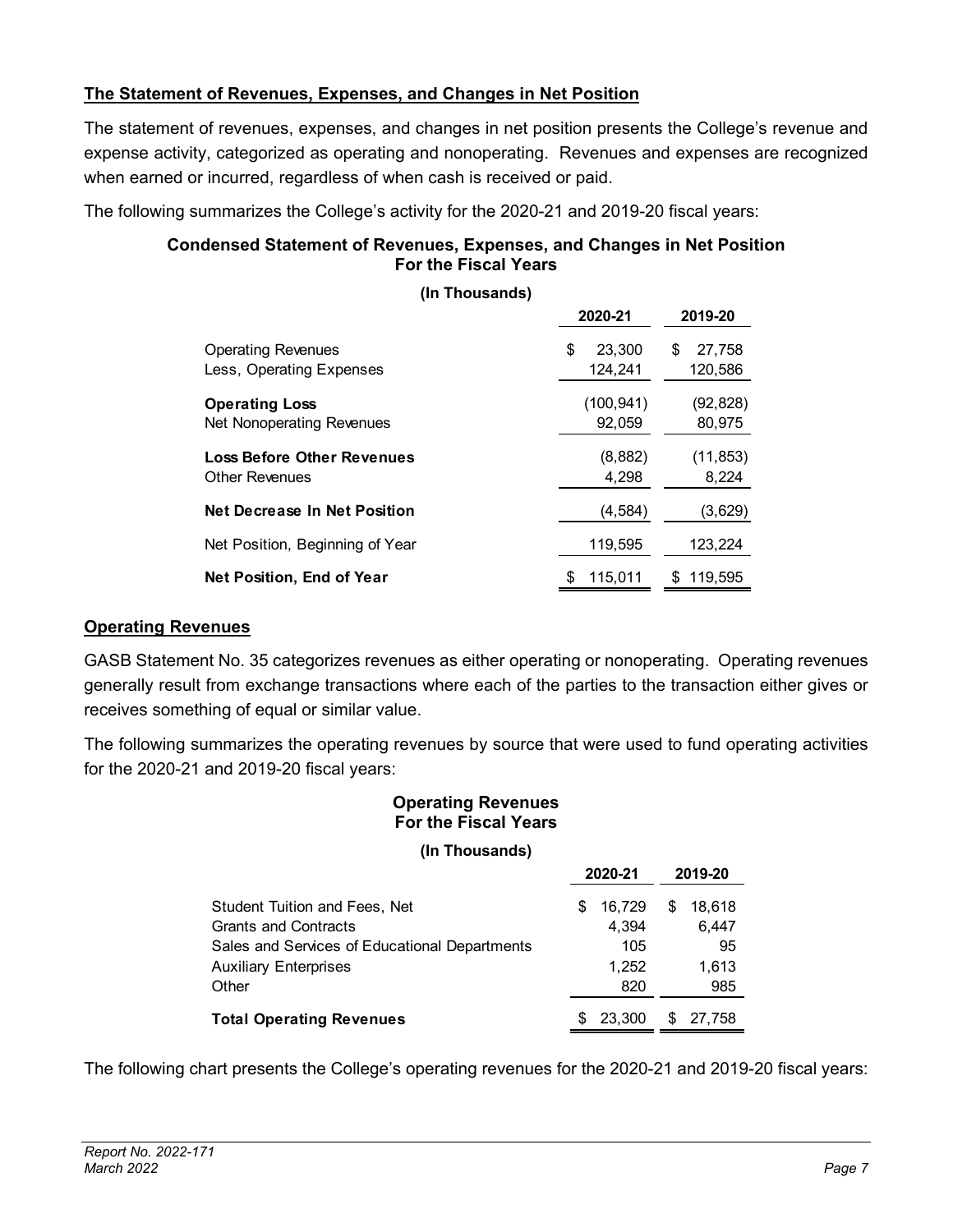# **Operating Revenues**

**(In Thousands)** 



College operating revenue decreased by \$4.5 million, or 16.1 percent, mainly due to the following factors:

- Student tuition and fees decreased \$1.9 million as a result of a decline in enrollment attributed to the change in instructional method as a result of the COVID-19 pandemic.
- Grants and contracts decreased \$2.1 million due to a decrease in spending related to the Florida Quick Response Training grants and the Florida Job Growth Grant Fund.
- Auxiliary enterprises decreased \$0.4 million due to declines in commissions, rental revenue and other sales and services attributed to the COVID-19 pandemic.

# **Operating Expenses**

Expenses are categorized as operating or nonoperating. The majority of the College's expenses are operating expenses as defined by GASB Statement No. 35. GASB gives financial reporting entities the choice of reporting operating expenses in the functional or natural classifications. The College has chosen to report the expenses in their natural classification on the statement of revenues, expenses, and changes in net position and has displayed the functional classification in the notes to financial statements.

The following summarizes operating expenses by natural classification for the 2020-21 and 2019-20 fiscal years: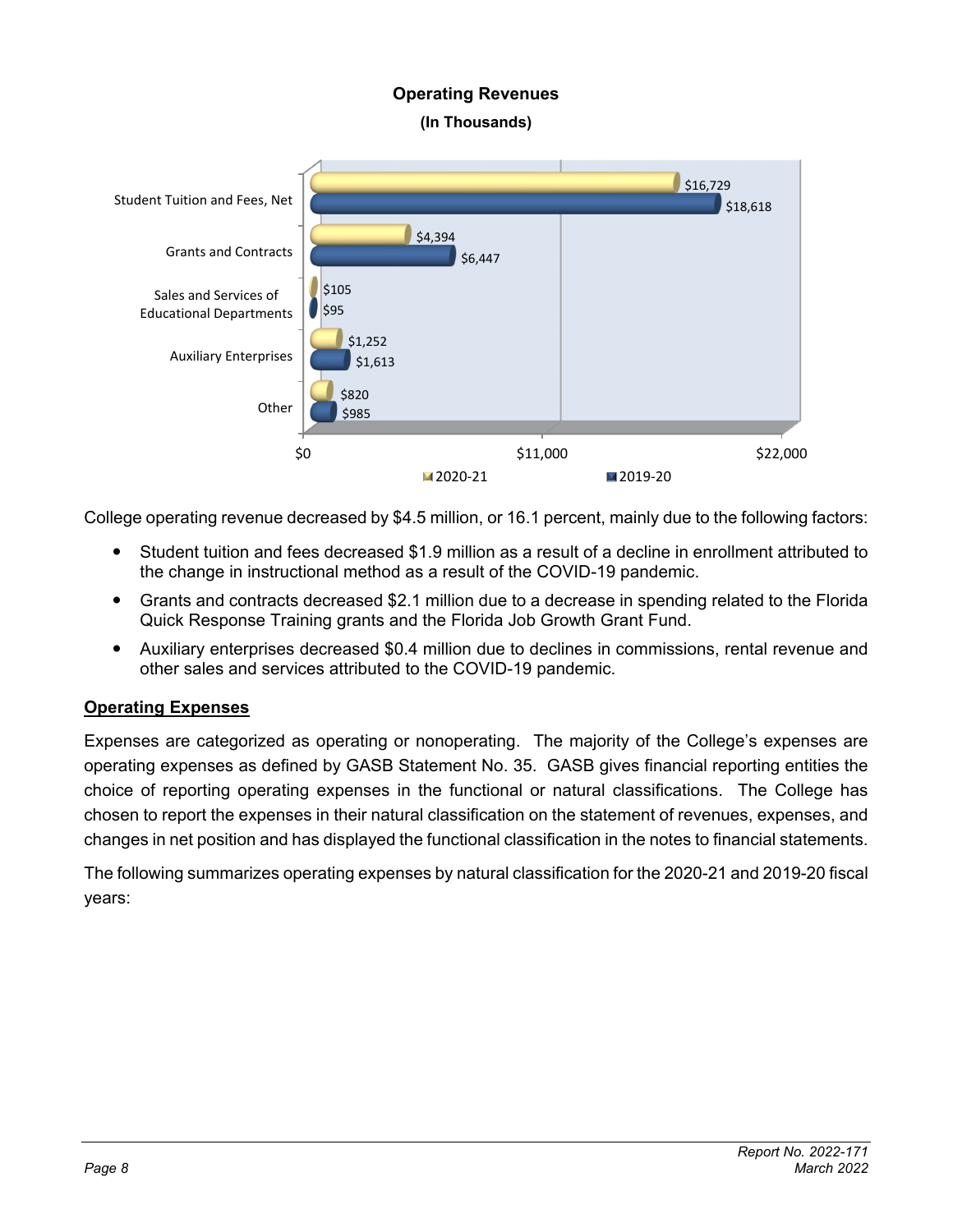# **Operating Expenses For the Fiscal Years**

### **(In Thousands)**

|                                                                                                                                                                                                             | 2020-21                                                            | 2019-20                                                         |
|-------------------------------------------------------------------------------------------------------------------------------------------------------------------------------------------------------------|--------------------------------------------------------------------|-----------------------------------------------------------------|
| <b>Personnel Services</b><br>Scholarships and Waivers<br>Utilities and Communications<br><b>Contractual Services</b><br><b>Other Services and Expenses</b><br><b>Materials and Supplies</b><br>Depreciation | 67,538<br>S<br>25,494<br>3,118<br>6,014<br>6,541<br>6,697<br>8,839 | \$70,183<br>21,137<br>3,249<br>7,236<br>5,896<br>4,086<br>8,799 |
| <b>Total Operating Expenses</b>                                                                                                                                                                             | \$124,241                                                          | \$120,586                                                       |

The following chart presents the College's operating expenses for the 2020-21 and 2019-20 fiscal years:



# **Operating Expenses (In Thousands)**

College operating expense increased by \$3.7 million, or 3 percent, due to the following factors:

- Personnel services decreased by \$2.6 million due to vacant positions not filled in student services, institutional support, full-time instructional areas, student positions, and associated benefits.
- Scholarships and waivers increased by \$4.4 million due to an increase in Higher Education Emergency Relief Fund (HEERF) grants to students.
- Contractual services decreased by \$1.2 million due to a decrease in spending related to the Florida Quick Response Training grants.
- Other services increased by \$0.6 million due to an increase in repairs and maintenance attributed to the decrease of State appropriations for capital improvements and an increase in other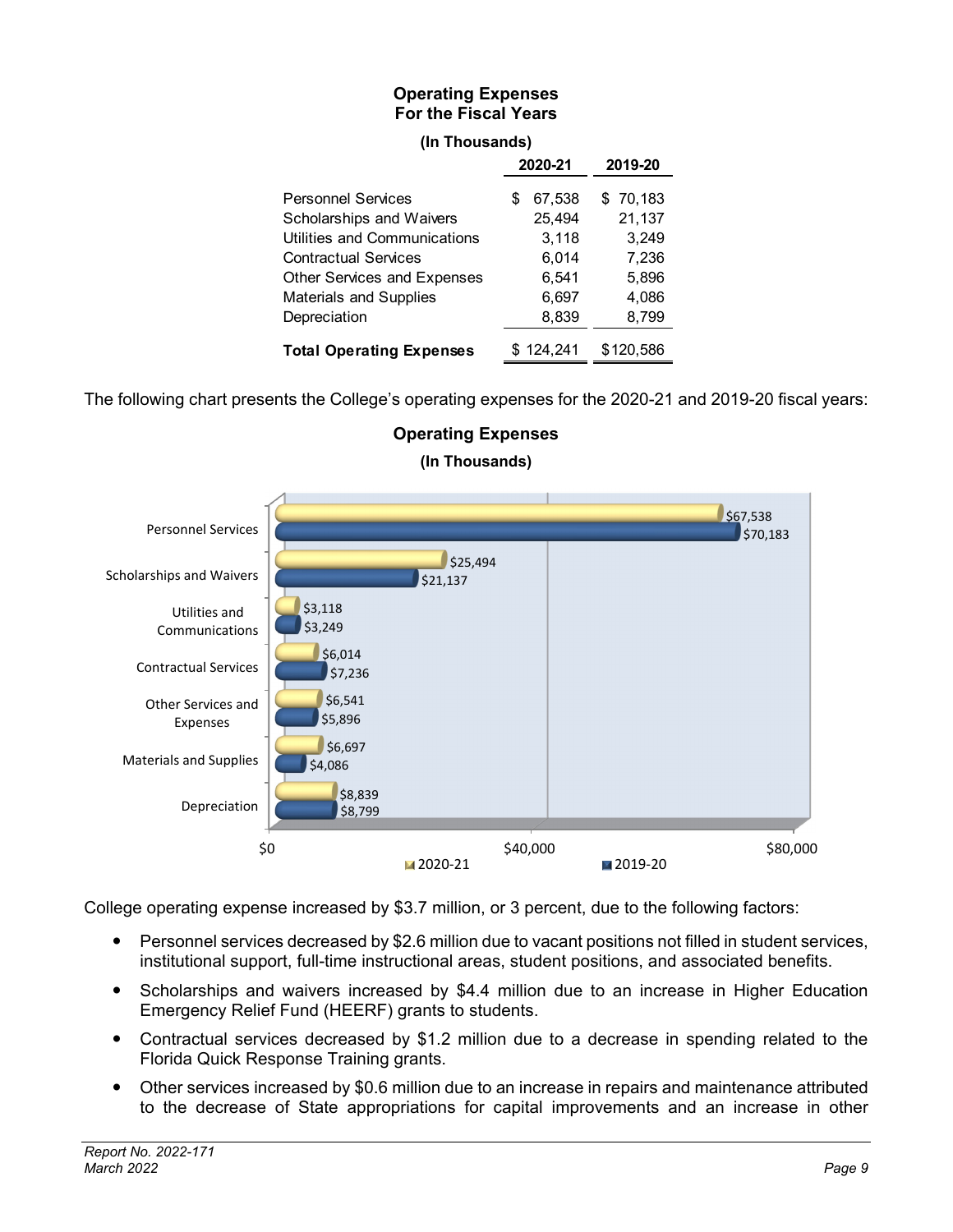expenses as a result of using HEERF grant funding to discharge student debt for student reengagement.

- Materials and supplies increased by \$2.6 million due to an increase in spending of HEERF grant funding for enhancing online learning initiatives, to improve technology needs, and address safety issues resulting from the pandemic as well as an increase in spending of technology fees to improve on campus technology as students returned to campus.
- Utilities and communications decreased by \$0.1 million due to normal business operations.

### **Nonoperating Revenues and Expenses**

Certain revenue sources that the College relies on to provide funding for operations, including State noncapital appropriations, Federal and State student financial aid, certain gifts and grants, and investment income, are defined by GASB as nonoperating. Nonoperating expenses include capital financing costs and other costs related to capital assets. The following summarizes the College's nonoperating revenues and expenses for the 2020-21 and 2019-20 fiscal years:

### **Nonoperating Revenues (Expenses) For the Fiscal Years**

# **(In Thousands)**

|                                           | 2020-21       | 2019-20      |
|-------------------------------------------|---------------|--------------|
| <b>State Noncapital Appropriations</b>    | 45,285<br>SS. | \$44.490     |
| Federal and State Student Financial Aid   | 26,000        | 29,199       |
| Gifts and Grants                          | 20,653        | 6,427        |
| Investment Income                         | 443           | 847          |
| Gain (Loss) on Disposal of Capital Assets | (212)         | 74           |
| Interest on Capital Asset-Related Debt    | (110)         | (62)         |
| <b>Net Nonoperating Revenues</b>          | \$92,059      | 80,975<br>\$ |

College nonoperating revenues and expenses increased by \$11 million, or 13.7 percent, primarily due to HEERF grant funds that were allocated to the College in response to the COVID-19 pandemic.

### **Other Revenues**

This category is composed of State capital appropriations and capital grants, contracts, gifts, and fees. The following summarizes the College's other revenues for the 2020-21 and 2019-20 fiscal years:

# **Other Revenues For the Fiscal Years**

### **(In Thousands)**

|                                                                                   | 2020-21             |     | 2019-20      |
|-----------------------------------------------------------------------------------|---------------------|-----|--------------|
| <b>State Capital Appropriations</b><br>Capital Grants, Contracts, Gifts, and Fees | \$<br>-321<br>3.977 | \$. | 605<br>7.619 |
| Total                                                                             | \$ 4.298            |     | \$8,224      |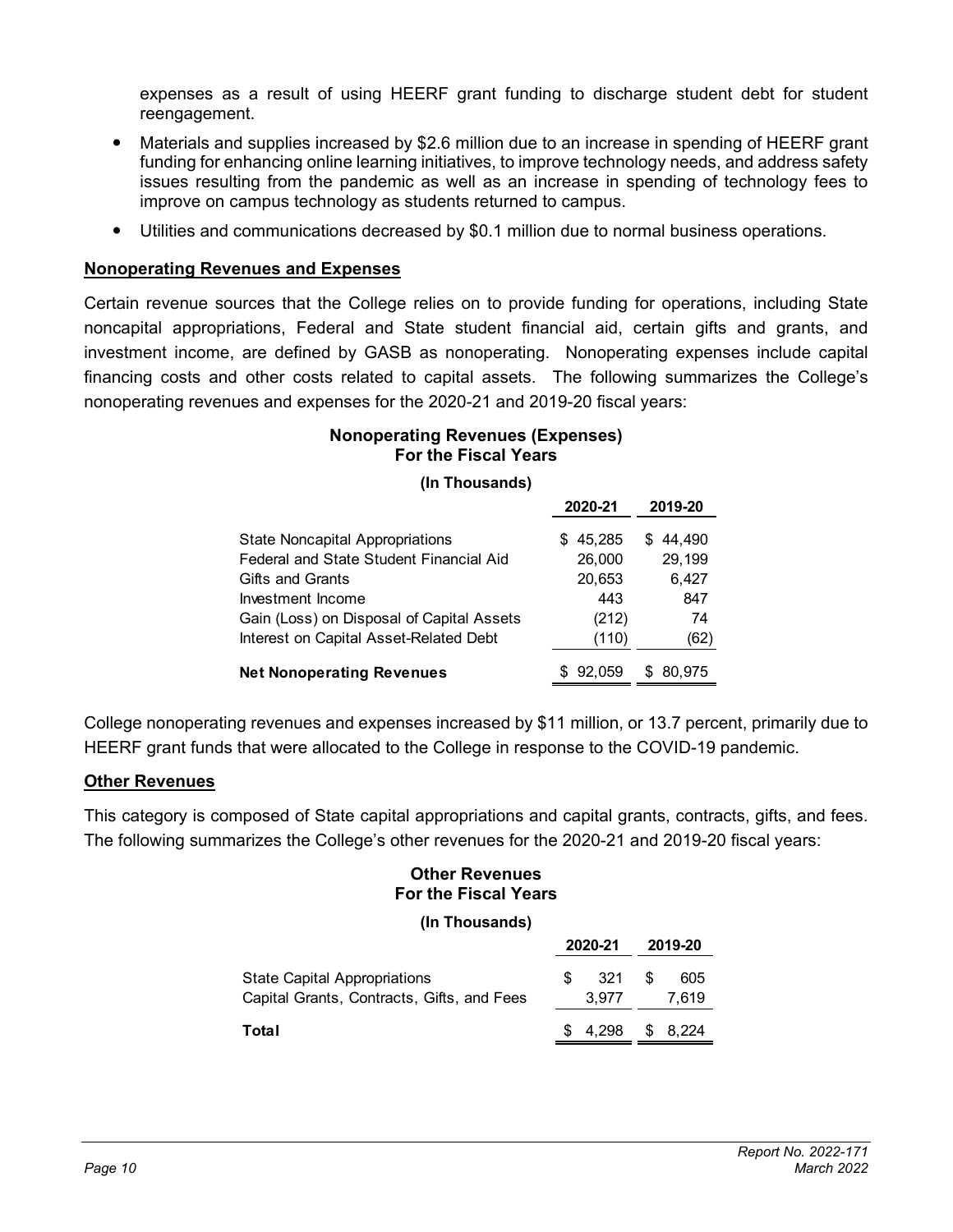College other revenues decreased by \$3.9 million, or 47.7 percent, due to a decrease in capital grants due to the completion of the student housing ancillary facilities and a decrease in capital improvement fees as a result of a decline in student enrollment.

# **The Statement of Cash Flows**

The statement of cash flows provides information about the College's financial results by reporting the major sources and uses of cash and cash equivalents. This statement will assist in evaluating the College's ability to generate net cash flows, its ability to meet its financial obligations as they come due, and its need for external financing. Cash flows from operating activities show the net cash used by the operating activities of the College. Cash flows from capital financing activities include all plant funds and related long-term debt activities. Cash flows from investing activities show the net source and use of cash related to purchasing or selling investments, and earning income on those investments. Cash flows from noncapital financing activities include those activities not covered in other sections.

The following summarizes the College's cash flows for the 2020-21 and 2019-20 fiscal years:

| (In Thousands)                               |            |            |
|----------------------------------------------|------------|------------|
|                                              | 2020-21    | 2019-20    |
| Cash Provided (Used) by:                     |            |            |
| <b>Operating Activities</b>                  | \$(88,618) | \$(74,886) |
| <b>Noncapital Financing Activities</b>       | 91,210     | 79,954     |
| Capital and Related Financing Activities     | 14,080     | 629        |
| <b>Investing Activities</b>                  | 8,160      | 6,862      |
| Net Increase in Cash and Cash Equivalents    | 24,832     | 12,559     |
| Cash and Cash Equivalents, Beginning of Year | 26,848     | 14,289     |
| Cash and Cash Equivalents, End of Year       | \$51,680   | \$26,848   |

### **Condensed Statement of Cash Flows For the Fiscal Years**

Major sources of funds came from State noncapital appropriations (\$45.3 million), Federal and State student financial aid (\$25.5 million), noncapital gifts and grants (\$20.9 million), Federal Direct Loan program receipts (\$17 million), net student tuition and fees (\$16.9 million), proceeds from capital debt (\$15.4 million), proceeds from sales and maturities of investments (\$7.7 million), grants and contracts (\$5.7 million), and capital grants and gifts (\$3.8 million). Major uses of funds were for payments to employees and for employee benefits (\$63 million), payments for scholarships (\$25.5 million), payments to suppliers (\$21.7 million), disbursements to students for the Federal Direct Loan program (\$16.6 million), and purchases of capital assets (\$4.8 million).

Changes in cash and cash equivalents were the result of the following factors:

- Cash used for operating activities increased \$13.7 million due to an increase in cash payments to suppliers primarily due to HEERF grant expenditures for enhancing online learning initiatives, to improve technology needs, and address safety issues resulting from the pandemic and payments for scholarships increased due to HEERF grants to students.
- Cash provided for capital financing activities increased \$13.5 million due to loan proceeds for an energy performance-based contract.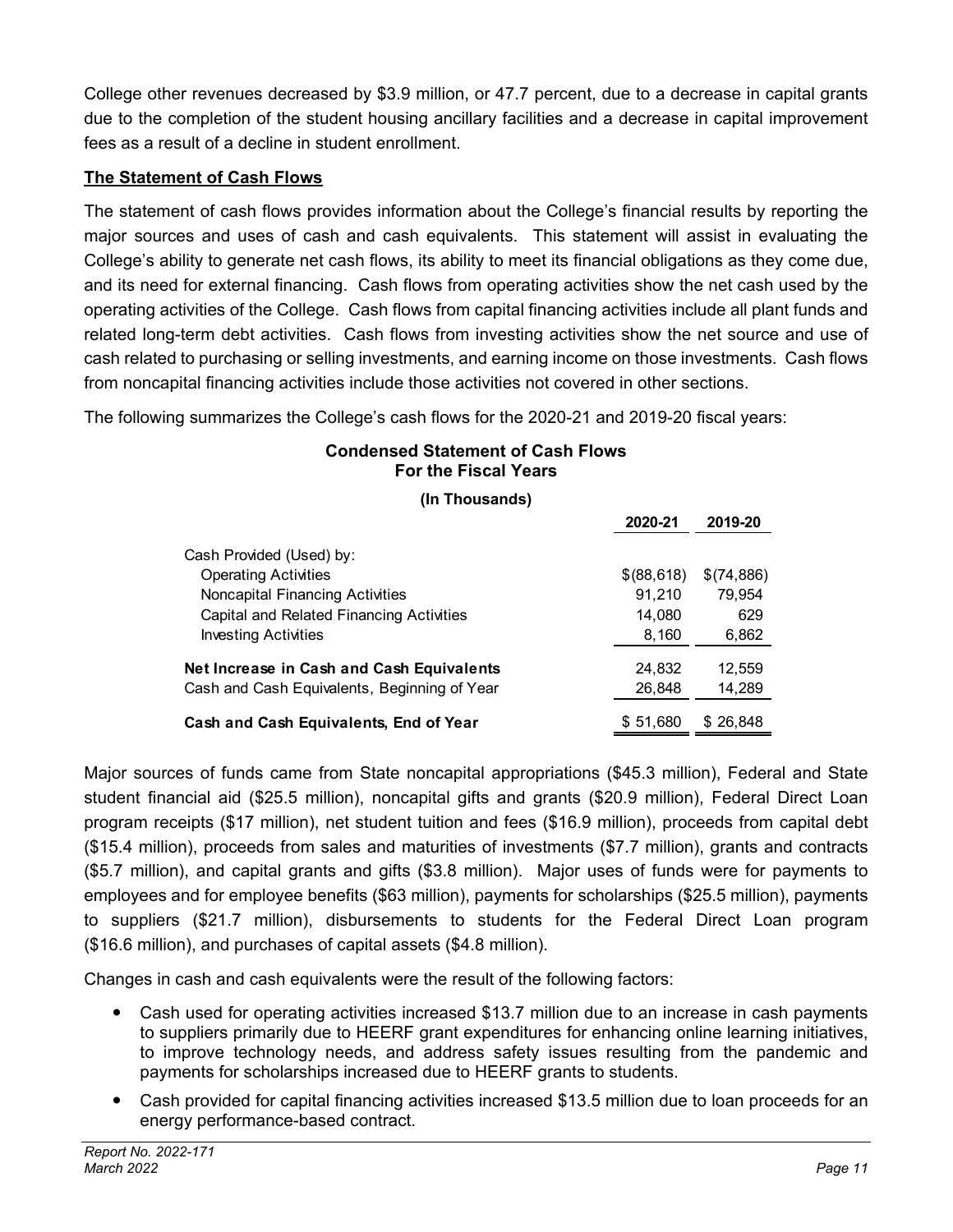Cash provided for noncapital financing activities increased \$11.3 million due to additional appropriations of HEERF grants.

### CAPITAL ASSETS AND DEBT ADMINISTRATION

### **Capital Assets**

At June 30, 2021, the College had \$308.6 million in capital assets, less accumulated depreciation of \$167.2 million, for net capital assets of \$141.4 million. Depreciation charges for the current fiscal year totaled \$8.8 million. The following table summarizes the College's capital assets, net of accumulated depreciation, at June 30:

### **Capital Assets, Net at June 30**

| (In Thousands)                      |      |           |      |           |
|-------------------------------------|------|-----------|------|-----------|
|                                     | 2021 |           | 2020 |           |
| Land                                | \$   | 6,856     | S    | 6,856     |
| <b>Construction in Progress</b>     |      | 9,582     |      | 5,066     |
| <b>Buildings</b>                    |      | 107,774   |      | 111,727   |
| Other Structures and Improvements   |      | 12,143    |      | 12,139    |
| Furniture, Machinery, and Equipment |      | 3,338     |      | 2,923     |
| <b>Assets Under Leases</b>          |      | 1,695     |      | 2,346     |
| <b>Capital Assets, Net</b>          |      | \$141,388 |      | \$141,057 |

Additional information about the College's capital assets is presented in the notes to financial statements.

### **Debt Administration**

As of June 30, 2021, the College had \$17.5 million in outstanding notes payable, and leases payable, representing an increase of \$14.7 million, or 525.9 percent, from the prior fiscal year. The following table summarizes the outstanding long-term debt by type for the fiscal years ended June 30:

### **Long-Term Debt at June 30**

| (In Thousands)                  |                   |            |  |
|---------------------------------|-------------------|------------|--|
|                                 | 2021              | 2020       |  |
| Notes Payable<br>Leases Payable | \$15,384<br>2,140 | S<br>2,800 |  |
| Total                           | \$17,524          | \$2,800    |  |

Additional information about the College's long-term debt is presented in the notes to financial statements.

### ECONOMIC FACTORS THAT WILL AFFECT THE FUTURE

The College's economic condition is closely tied to that of the State of Florida. While the State of Florida and Brevard County have experienced positive financial growth in the last year, the College faces financial challenges in the near term.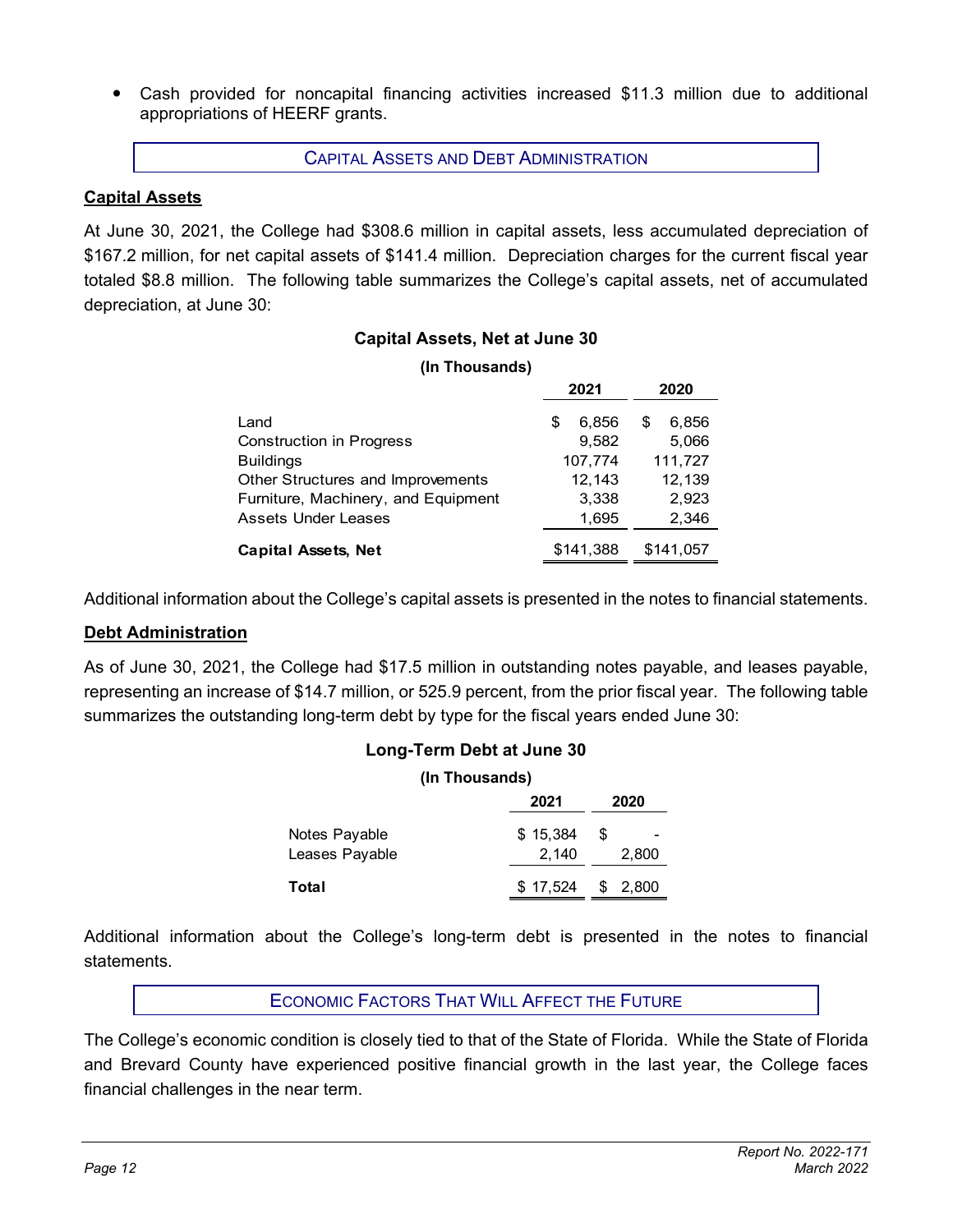Eastern Florida State College's State noncapital appropriations increased by \$1.6 million for the 2021-22 fiscal year; however, capital appropriations were not funded for the third straight year. Funding for the maintenance, renovation, and construction of facilities is needed to maintain the quality of programs offered at the College; enhance the student experience; incorporate measures that support campus safety; address critical deferred maintenance issues; and provide long-term utilities and infrastructure stability. The absence of capital appropriations puts a strain on College operating funds to maintain aging facilities in need of renovation.

The College received \$34.8 million in HEERF funds to assist the College with the extraordinary costs related to the COVID-19 pandemic. As of June 30, 2021, \$9.4 million has been expended for cleaning, personal protective equipment, social distancing, facilities modifications, information technology infrastructure improvements, and to recover lost revenue.

The College also received \$25.3 million in HEERF funds to provide emergency financial aid grants to students to assist with expenses due to the disruption of campus operations. As of June 30, 2021, \$10.4 million in HEERF grants were disbursed to students.

The College Board of Trustees elected again to continue the 2011-12 fiscal year tuition rates into the 2020-21 fiscal year. Enrollment since the start of the pandemic, however, has declined 20 percent from 2019.

The College's current financial and capital plans indicate that the resources from cost savings and increased efficiencies will enable it to maintain consistent services over the coming fiscal year.

REQUESTS FOR INFORMATION

Questions concerning information provided in the MD&A or other required supplementary information, and financial statements and notes thereto, or requests for additional financial information should be addressed to the Vice President of Operations/Chief Financial Officer, Eastern Florida State College, 1519 Clearlake Road, Cocoa, Florida 32922.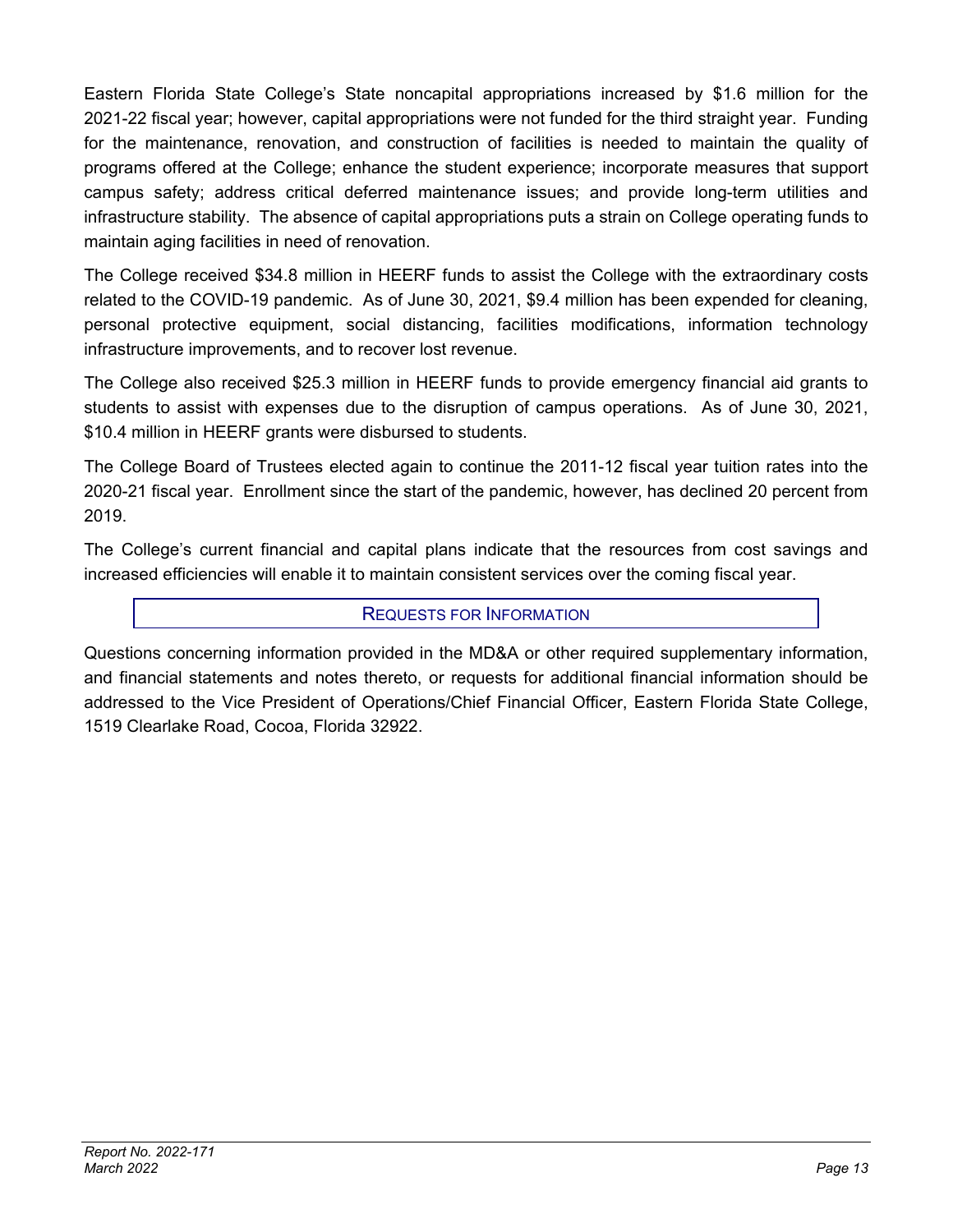# <span id="page-17-0"></span>*BASIC FINANCIAL STATEMENTS*

### **EASTERN FLORIDA STATE COLLEGE A Component Unit of the State of Florida Statement of Net Position**

**June 30, 2021** 

|                                          | College      | Component<br><b>Units</b> |
|------------------------------------------|--------------|---------------------------|
| <b>ASSETS</b>                            |              |                           |
| <b>Current Assets:</b>                   |              |                           |
| Cash and Cash Equivalents                | \$22,459,912 | 1,574,293<br>\$           |
| Restricted Cash and Cash Equivalents     | 5,287,169    |                           |
| Investments                              | 10,698       |                           |
| Accounts Receivable, Net                 | 1,261,877    | 23,692                    |
| Due from Other Governmental Agencies     | 2,007,437    |                           |
| Inventories                              | 94,608       |                           |
| <b>Prepaid Expenses</b>                  | 141,098      | 37,846                    |
| Deposits                                 | 904          |                           |
| <b>Total Current Assets</b>              | 31,263,703   | 1,635,831                 |
| <b>Noncurrent Assets:</b>                |              |                           |
| Restricted Cash and Cash Equivalents     | 23,932,545   |                           |
| Investments                              |              | 27,828,688                |
| Depreciable Capital Assets, Net          | 124,949,591  | 5,431,875                 |
| Nondepreciable Capital Assets            | 16,438,306   | 166,649                   |
| <b>Total Noncurrent Assets</b>           | 165,320,442  | 33,427,212                |
| <b>TOTAL ASSETS</b>                      | 196,584,145  | 35,063,043                |
| DEFERRED OUTFLOWS OF RESOURCES           |              |                           |
| <b>Other Postemployment Benefits</b>     | 49,853       |                           |
| Pensions                                 | 17,609,667   |                           |
| TOTAL DEFERRED OUTFLOWS OF RESOURCES     | 17,659,520   |                           |
| <b>LIABILITIES</b>                       |              |                           |
| <b>Current Liabilities:</b>              |              |                           |
| <b>Accounts Payable</b>                  | 7,774,589    | 11,871                    |
| Salary and Payroll Taxes Payable         | 2,866,026    |                           |
| <b>Unearned Revenue</b>                  | 779,342      | 13,615                    |
| Deposits Held for Others                 | 742,157      |                           |
| Long-Term Liabilities - Current Portion: |              |                           |
| Notes Payable                            | 3,545        | 224,242                   |
| Leases Payable                           | 610,668      |                           |
| <b>Compensated Absences Payable</b>      | 125,043      |                           |
| Other Postemployment Benefits Payable    | 49,853       |                           |
| Net Pension Liability                    | 160,715      |                           |
| <b>Total Current Liabilities</b>         | 13,111,938   | 249,728                   |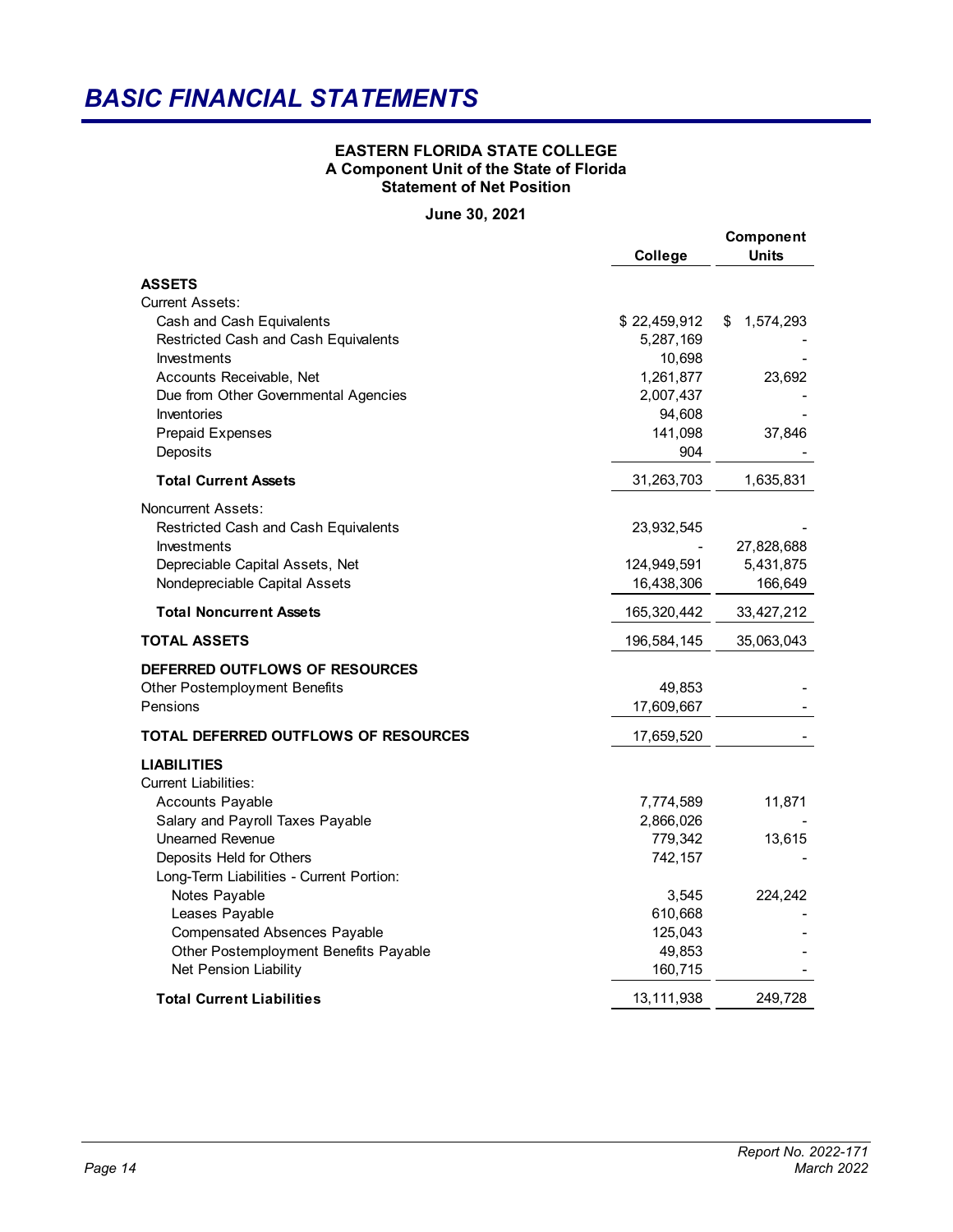|                                                           | College                 | Component<br><b>Units</b> |
|-----------------------------------------------------------|-------------------------|---------------------------|
| <b>LIABILITIES (Continued)</b><br>Noncurrent Liabilities: |                         |                           |
|                                                           |                         |                           |
| Notes Payable<br>Leases Payable                           | 15,380,137<br>1,529,545 | 5,316,898                 |
| Special Termination Benefits Payable                      | 866,502                 |                           |
| <b>Compensated Absences Payable</b>                       | 8,616,629               | 17,360                    |
| Other Postemployment Benefits Payable                     | 626,345                 |                           |
| Net Pension Liability                                     | 55,066,695              |                           |
| <b>Total Noncurrent Liabilities</b>                       | 82,085,853              | 5,334,258                 |
| <b>TOTAL LIABILITIES</b>                                  | 95, 197, 791            | 5,583,986                 |
| DEFERRED INFLOWS OF RESOURCES                             |                         |                           |
| <b>Other Postemployment Benefits</b>                      | 94.767                  |                           |
| Pensions                                                  | 3,939,620               |                           |
| TOTAL DEFERRED INFLOWS OF RESOURCES                       | 4,034,387               |                           |
| <b>NET POSITION</b>                                       |                         |                           |
| Net Investment in Capital Assets                          | 132,325,026             | 76.670                    |
| Restricted:                                               |                         |                           |
| Nonexpendable:                                            |                         |                           |
| Endowment                                                 |                         | 12,322,083                |
| Expendable:                                               |                         |                           |
| Grants and Loans                                          | 651,003                 | 1,917,934                 |
| Scholarships                                              | 9,226                   | 10,337,090                |
| <b>Capital Projects</b>                                   | 15,595,688              | 19,286                    |
| Unrestricted                                              | (33,569,456)            | 4,805,994                 |
| <b>TOTAL NET POSITION</b>                                 | \$115,011,487           | \$29,479,057              |

The accompanying notes to financial statements are an integral part of this statement.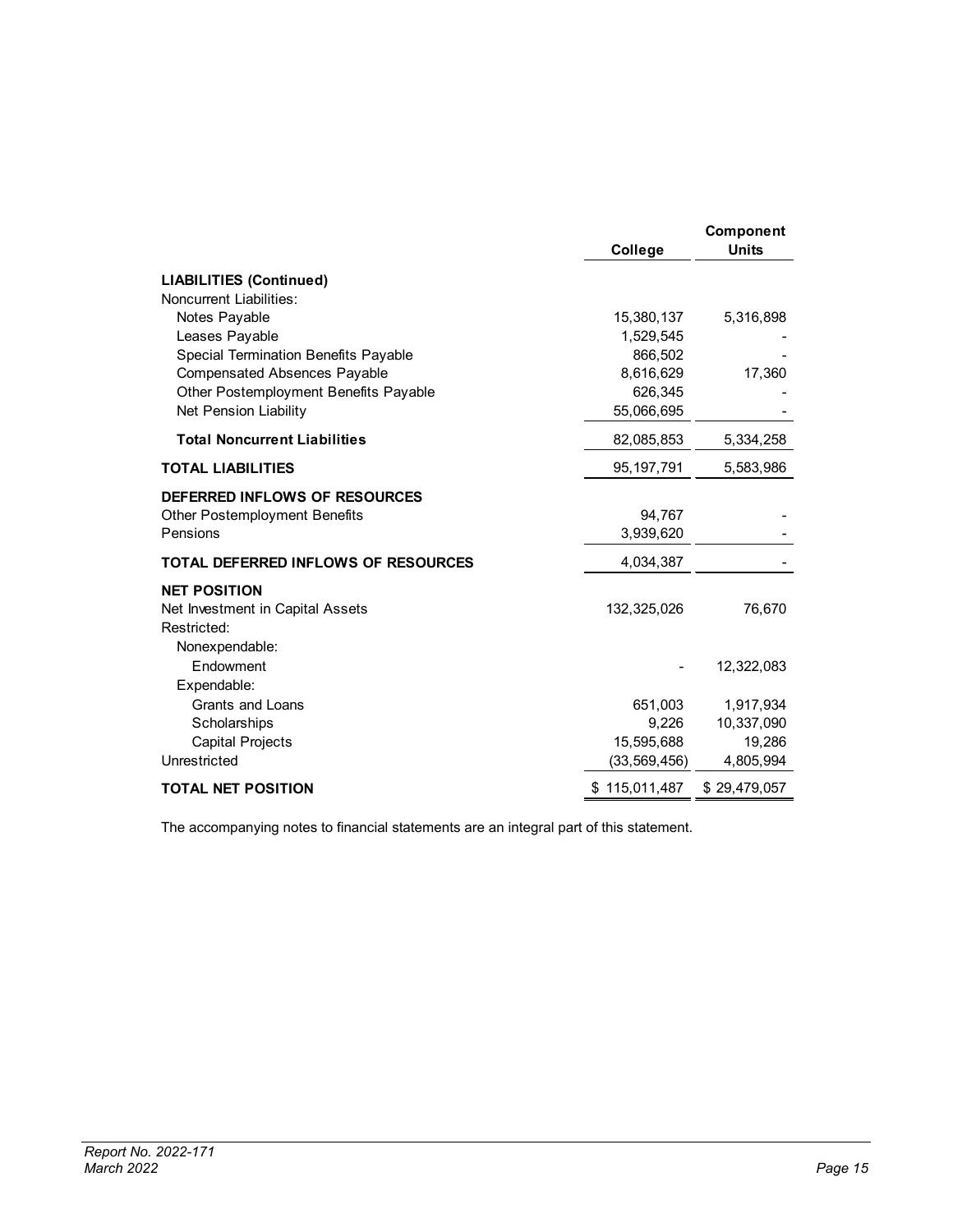THIS PAGE INTENTIONALLY LEFT BLANK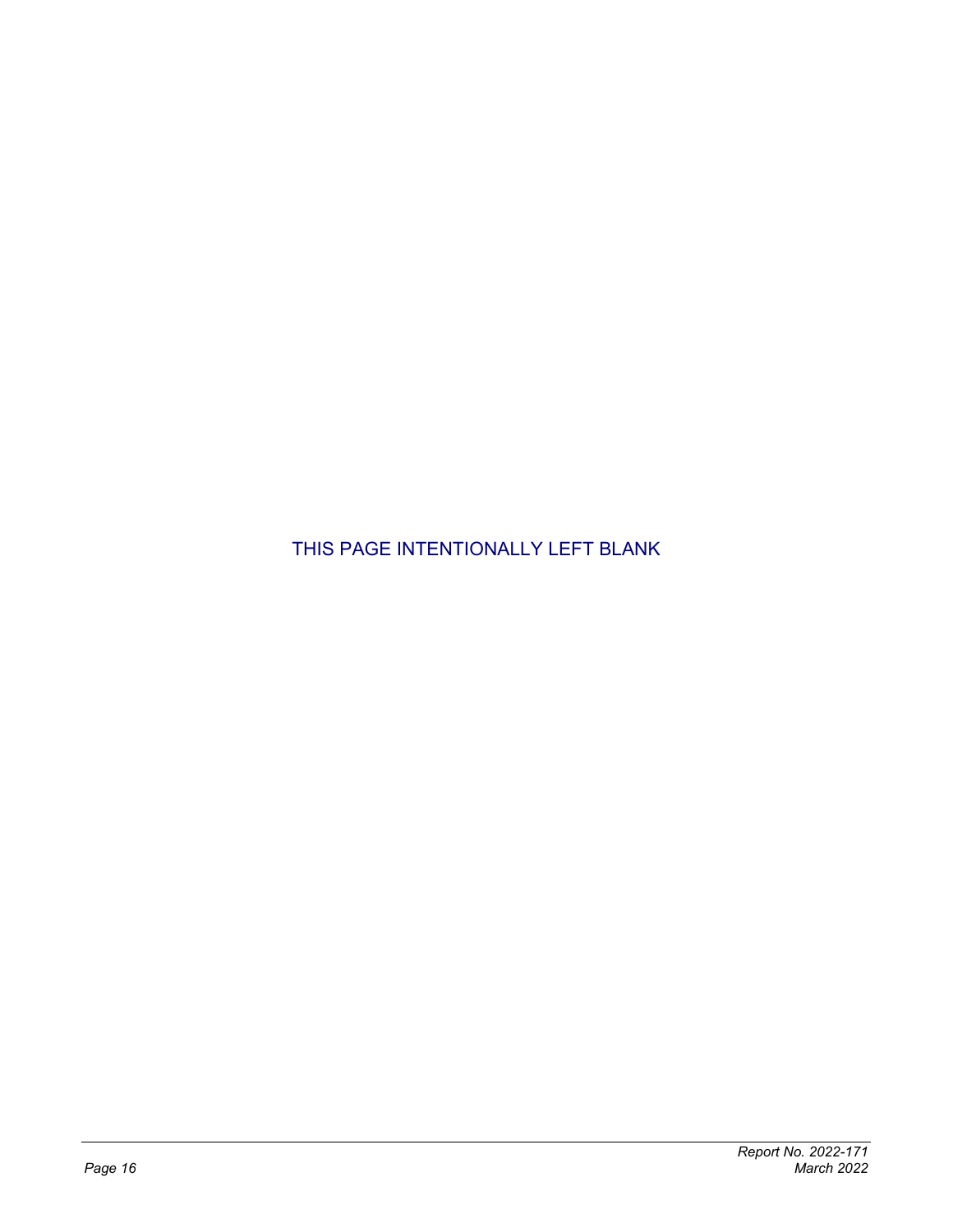### **EASTERN FLORIDA STATE COLLEGE A Component Unit of the State of Florida Statement of Revenues, Expenses, and Changes in Net Position**

### **For the Fiscal Year Ended June 30, 2021**

<span id="page-20-0"></span>

|                                               |                  | Component    |
|-----------------------------------------------|------------------|--------------|
|                                               | College          | Units        |
| <b>REVENUES</b>                               |                  |              |
| <b>Operating Revenues:</b>                    |                  |              |
| Student Tuition and Fees, Net of Scholarship  |                  |              |
| Allowances of \$9,847,331                     | \$<br>16,729,206 | \$           |
| <b>Federal Grants and Contracts</b>           | 1,948,640        |              |
| State and Local Grants and Contracts          | 1,984,367        |              |
| Nongovernmental Grants and Contracts          | 461,008          |              |
| Sales and Services of Educational Departments | 105,464          |              |
| <b>Auxiliary Enterprises</b>                  | 1,251,627        |              |
| <b>Other Operating Revenues</b>               | 820,099          | 914,641      |
| <b>Total Operating Revenues</b>               | 23,300,411       | 914,641      |
| <b>EXPENSES</b>                               |                  |              |
| <b>Operating Expenses:</b>                    |                  |              |
| <b>Personnel Services</b>                     | 67,537,646       | 277,630      |
| Scholarships and Waivers                      | 25,494,106       | 761,882      |
| Utilities and Communications                  | 3,117,986        | 1,529        |
| <b>Contractual Services</b>                   | 6,014,440        | 342,930      |
| Other Services and Expenses                   | 6,540,687        | 123,487      |
| <b>Materials and Supplies</b>                 | 6,697,591        | 107,482      |
| Depreciation                                  | 8,838,672        | 1,960        |
| <b>Total Operating Expenses</b>               | 124,241,128      | 1,616,900    |
| <b>Operating Loss</b>                         | (100, 940, 717)  | (702, 259)   |
| <b>NONOPERATING REVENUES (EXPENSES)</b>       |                  |              |
| <b>State Noncapital Appropriations</b>        | 45,284,872       |              |
| Federal and State Student Financial Aid       | 25,999,649       |              |
| Gifts and Grants                              | 20,653,300       | 819,136      |
| Investment Income                             | 443,585          | 5,693,206    |
| Loss on Disposal of Capital Assets            | (212, 399)       |              |
| Interest on Capital Asset-Related Debt        | (109, 898)       | (151, 459)   |
| <b>Net Nonoperating Revenues</b>              | 92,059,109       | 6,360,883    |
| Income (Loss) Before Other Revenues           | (8,881,608)      | 5,658,624    |
| <b>State Capital Appropriations</b>           | 320,884          |              |
| Capital Grants, Contracts, Gifts, and Fees    | 3,977,266        |              |
| <b>Additions to Endowments</b>                |                  | 189,186      |
| <b>Total Other Revenues</b>                   | 4,298,150        | 189,186      |
| Increase (Decrease) in Net Position           | (4, 583, 458)    | 5,847,810    |
| Net Position, Beginning of Year               | 119,594,945      | 23,631,247   |
| Net Position, End of Year                     | \$115,011,487    | \$29,479,057 |

The accompanying notes to financial statements are an integral part of this statement.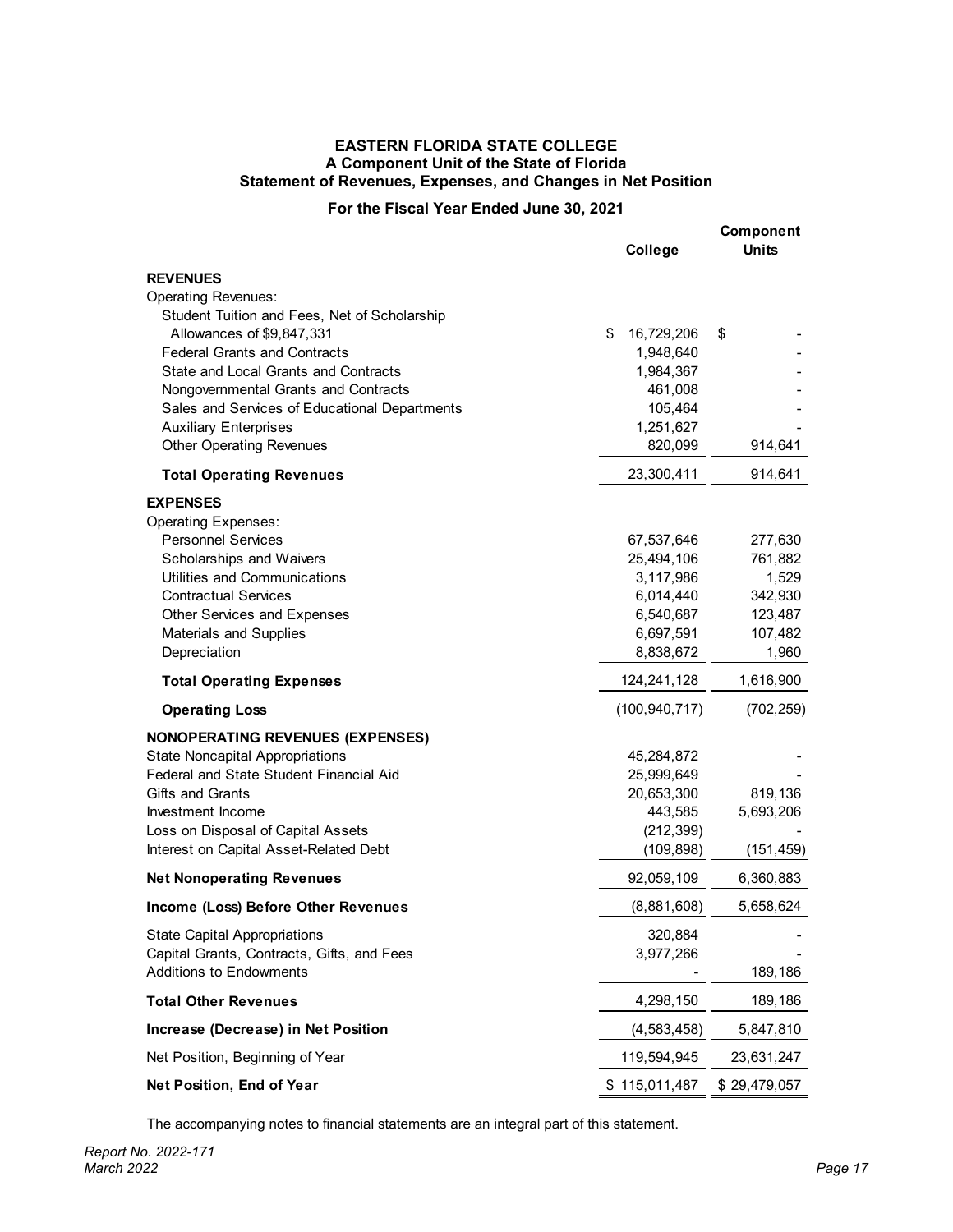### **EASTERN FLORIDA STATE COLLEGE A Component Unit of the State of Florida Statement of Cash Flows**

**For the Fiscal Year Ended June 30, 2021** 

<span id="page-21-0"></span>

|                                                                                 | College                  |
|---------------------------------------------------------------------------------|--------------------------|
| <b>CASH FLOWS FROM OPERATING ACTIVITIES</b>                                     |                          |
| Student Tuition and Fees, Net                                                   | \$16,899,948             |
| <b>Grants and Contracts</b>                                                     | 5,678,210                |
| Payments to Suppliers                                                           | (21, 687, 548)           |
| Payments for Utilities and Communications                                       | (3, 116, 493)            |
| Payments to Employees                                                           | (48, 526, 578)           |
| Payments for Employee Benefits                                                  | (14, 489, 397)           |
| Payments for Scholarships                                                       | (25, 490, 841)           |
| <b>Auxiliary Enterprises</b>                                                    | 1,182,858                |
| Sales and Services of Educational Departments<br><b>Other Receipts</b>          | 105,464<br>826,364       |
|                                                                                 |                          |
| <b>Net Cash Used by Operating Activities</b>                                    | (88, 618, 013)           |
| CASH FLOWS FROM NONCAPITAL FINANCING ACTIVITIES                                 |                          |
| <b>State Noncapital Appropriations</b>                                          | 45,284,872               |
| Federal and State Student Financial Aid<br>Federal Direct Loan Program Receipts | 25,506,303<br>17,001,337 |
| Federal Direct Loan Program Disbursements                                       | (16, 626, 968)           |
| Gifts and Grants Received for Other Than Capital or Endowment Purposes          | 20,916,953               |
| <b>Other Nonoperating Disbursements</b>                                         | (872, 551)               |
| Net Cash Provided by Noncapital Financing Activities                            | 91,209,946               |
| CASH FLOWS FROM CAPITAL AND RELATED FINANCING ACTIVITIES                        |                          |
| Proceeds from Capital Debt                                                      | 15,383,682               |
| <b>State Capital Appropriations</b>                                             | 469,832                  |
| <b>Capital Grants and Gifts</b>                                                 | 3,842,346                |
| Proceeds from Sale of Capital Assets                                            | 86,386                   |
| <b>Purchases of Capital Assets</b>                                              | (4,821,709)              |
| Principal Paid on Capital Debt and Leases                                       | (770, 254)               |
| Interest Paid on Capital Debt and Leases                                        | (109, 898)               |
| Net Cash Provided by Capital and Related Financing Activities                   | 14,080,385               |
| <b>CASH FLOWS FROM INVESTING ACTIVITIES</b>                                     |                          |
| Proceeds from Sales and Maturities of Investments                               | 7,715,986                |
| Investment Income                                                               | 443,585                  |
| <b>Net Cash Provided by Investing Activities</b>                                | 8,159,571                |
| Net Increase in Cash and Cash Equivalents                                       | 24,831,889               |
| Cash and Cash Equivalents, Beginning of Year                                    | 26,847,737               |
| Cash and Cash Equivalents, End of Year                                          | \$51,679,626             |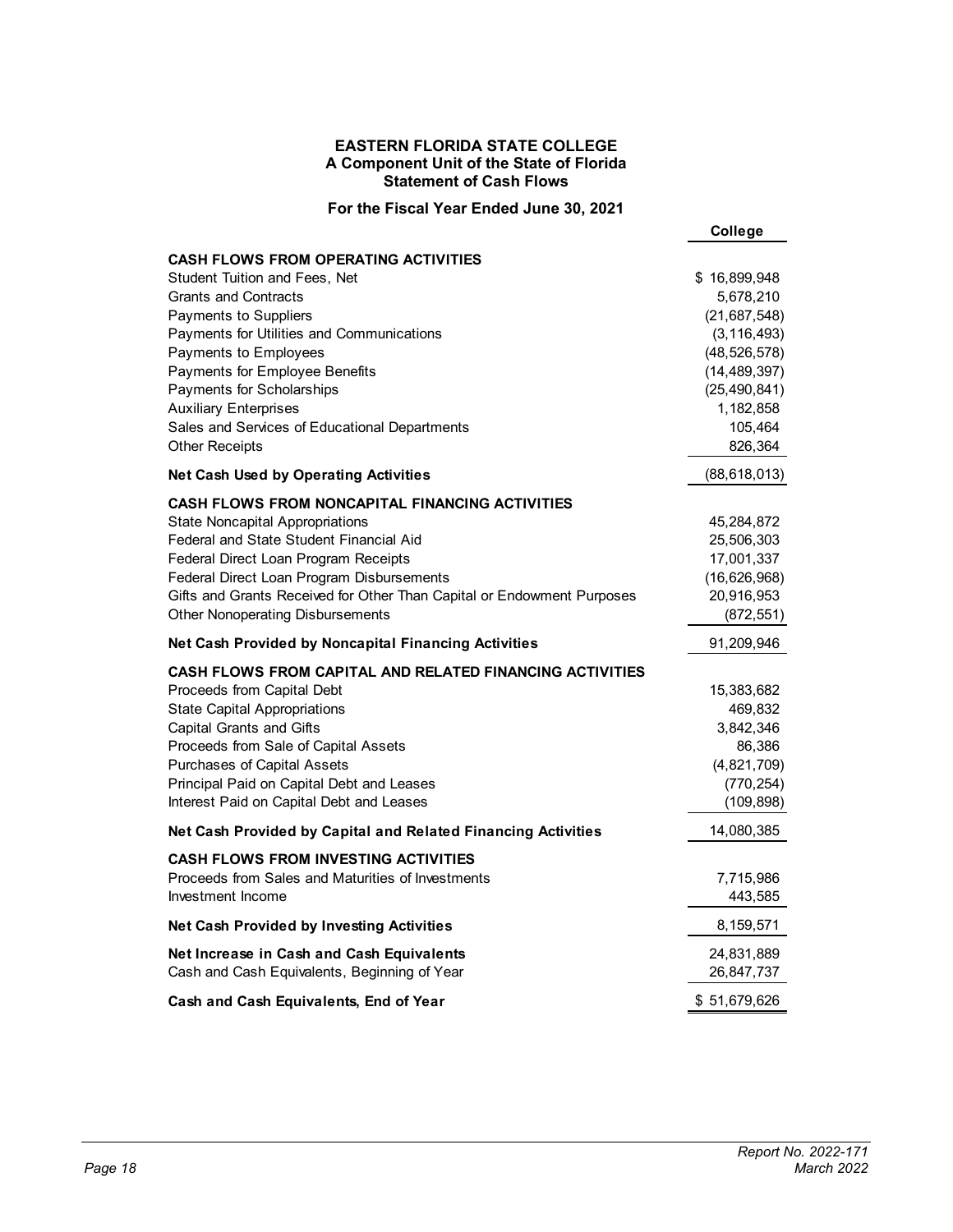|                                                                                                                                                                  |    | College           |
|------------------------------------------------------------------------------------------------------------------------------------------------------------------|----|-------------------|
| <b>RECONCILIATION OF OPERATING LOSS</b>                                                                                                                          |    |                   |
| TO NET CASH USED BY OPERATING ACTIVITIES                                                                                                                         |    |                   |
| <b>Operating Loss</b>                                                                                                                                            |    | \$(100, 940, 717) |
| Adjustments to Reconcile Operating Loss                                                                                                                          |    |                   |
| to Net Cash Used by Operating Activities:                                                                                                                        |    |                   |
| <b>Depreciation Expense</b>                                                                                                                                      |    | 8,838,672         |
| Changes in Assets, Liabilities, Deferred Outflows of Resources,                                                                                                  |    |                   |
| and Deferred Inflows of Resources:                                                                                                                               |    |                   |
| Receivables, Net                                                                                                                                                 |    | 41,844            |
| Due from Other Government Agencies                                                                                                                               |    | 1,443,792         |
| Inventories                                                                                                                                                      |    | 58,177            |
| <b>Prepaid Expenses</b>                                                                                                                                          |    | 49.994            |
| <b>Other Assets</b>                                                                                                                                              |    | 3,265             |
| <b>Accounts Payable</b>                                                                                                                                          |    | (2, 541, 548)     |
| Salaries and Payroll Taxes Payable                                                                                                                               |    | (356, 764)        |
| Unearned Revenue                                                                                                                                                 |    | (93, 203)         |
| Special Termination Benefits Payable                                                                                                                             |    | (58,906)          |
| <b>Compensated Absences Payable</b>                                                                                                                              |    | 264,828           |
| Other Postemployment Benefits Payable                                                                                                                            |    | (4, 710)          |
| <b>Net Pension Liability</b>                                                                                                                                     |    | 7,768,200         |
| Deferred Outflows of Resources Related to OPEB                                                                                                                   |    | (9, 449)          |
| Deferred Outflows of Resources Related to Pensions                                                                                                               |    | (1, 390, 172)     |
| Deferred Inflows of Resources Related to OPFB                                                                                                                    |    | 26,622            |
| Deferred Inflows of Resources Related to Pensions                                                                                                                |    | (1,717,938)       |
| <b>NET CASH USED BY OPERATING ACTIVITIES</b>                                                                                                                     | S  | (88, 618, 013)    |
| SUPPLEMENTAL DISCLOSURE OF NONCASH CAPITAL<br><b>FINANCING ACTIVITIES</b>                                                                                        |    |                   |
| Losses from the disposal of capital assets were recognized on the statement of<br>revenues, expenses, and changes in net position, but are not cash transactions |    |                   |
| for the statement of cash flows.                                                                                                                                 | \$ | (212, 399)        |

The accompanying notes to financial statements are an integral part of this statement.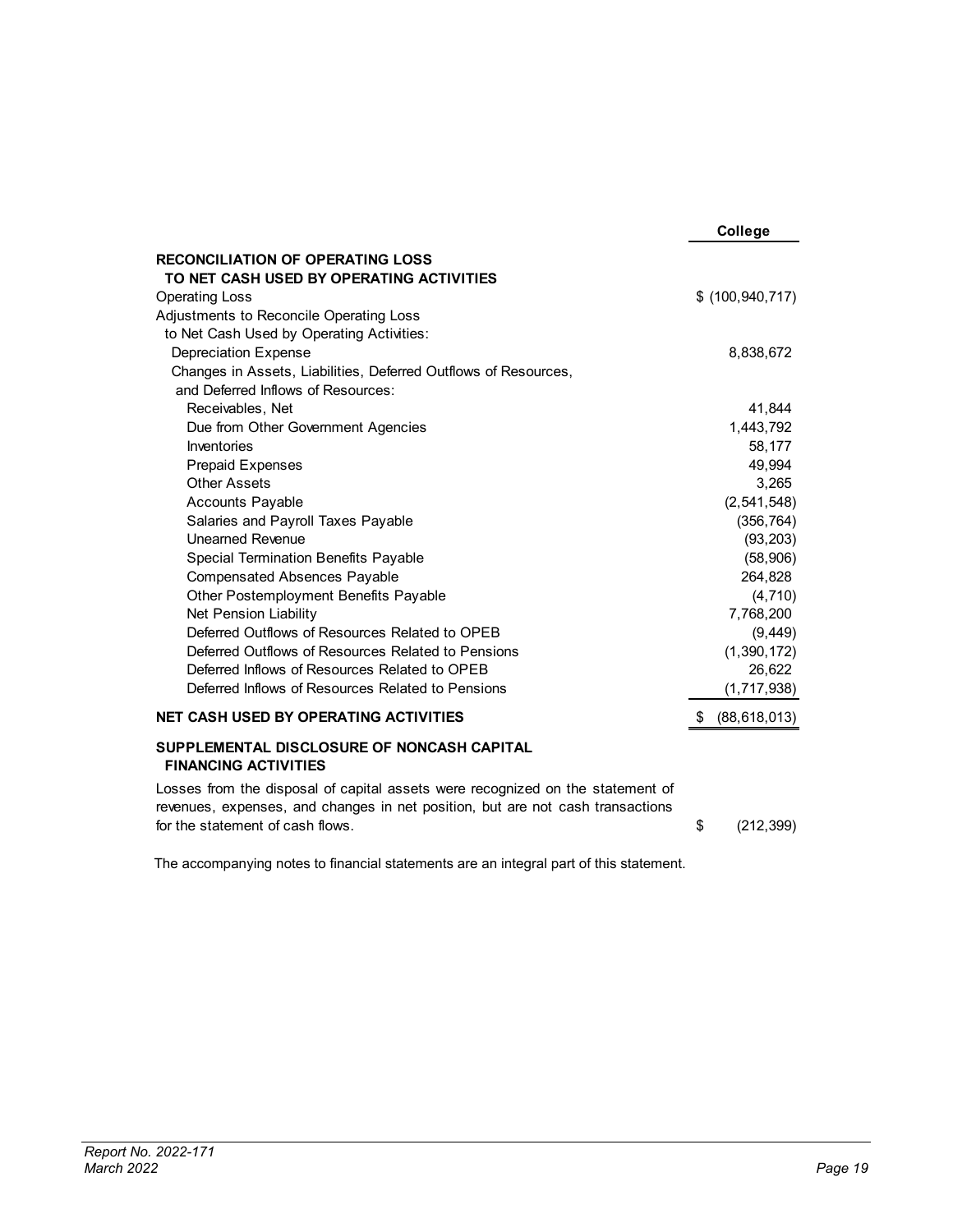# <span id="page-23-0"></span>*NOTES TO FINANCIAL STATEMENTS*

# **1. Summary of Significant Accounting Policies**

**Reporting Entity**. The governing body of Eastern Florida State College, a component unit of the State of Florida, is the College Board of Trustees. The Board of Trustees constitutes a corporation and is composed of five members appointed by the Governor and confirmed by the Senate. The Board of Trustees is under the general direction and control of the Florida Department of Education, Division of Florida Colleges, and is governed by State law and State Board of Education (SBE) rules. However, the Board of Trustees is directly responsible for the day-to-day operations and control of the College within the framework of applicable State laws and SBE rules. The College serves Brevard County.

Criteria for defining the reporting entity are identified and described in the Governmental Accounting Standards Board's (GASB) *Codification of Governmental Accounting and Financial Reporting Standards*, Sections 2100 and 2600. These criteria were used to evaluate potential component units for which the Board of Trustees is financially accountable and other organizations for which the nature and significance of their relationship with the Board of Trustees are such that exclusion would cause the College's financial statements to be misleading. Based on the application of these criteria, the College is a component unit of the State of Florida, and its financial balances and activities are reported in the State's Annual Comprehensive Financial Report by discrete presentation.

**Discretely Presented Component Units**. Based on the application of the criteria for determining component units, the following component units are included within the College's reporting entity:

- Eastern Florida State College Foundation, Inc. (Foundation): This legally separate organization provides funding and services to support and foster the pursuit of higher education at the College and is governed by a separate board.
- Eastern Florida State College Student Housing Corporation, Inc. (Housing Corporation): This legally separate organization provides a means for the development, financing, acquisition and construction of the College's student housing facilities and is governed by a separate board.

Both the Foundation and Housing Corporation are direct-support organizations, as defined in Section 1004.70, Florida Statutes, and although legally separate from the College, is financially accountable to the College. The Foundation and Housing Corporation are managed independently, outside the College's budgeting process, and their powers are vested in separate governing boards pursuant to various State statutes. The Foundation receives, holds, invests, and administers property, and makes expenditures to or for the benefit of the College. The District Board of Trustees of Eastern Florida State College established the Housing Corporation on December 11, 2017, to promote and support the development of student housing facilities and related improvements and infrastructure on College property. The Housing Corporation is authorized to develop, finance, acquire, construct and operate such housing facilities. The Housing Corporation Student Housing Facility, located on the Melbourne Campus, housed students starting for the Fall term in August 2020.

The Foundation and Housing Corporation are each audited by other auditors pursuant to Section 1004.70(6), Florida Statutes. The audited financial statements for the Foundation and Housing Corporation are available to the public and can be obtained from the Vice President of Operations/Chief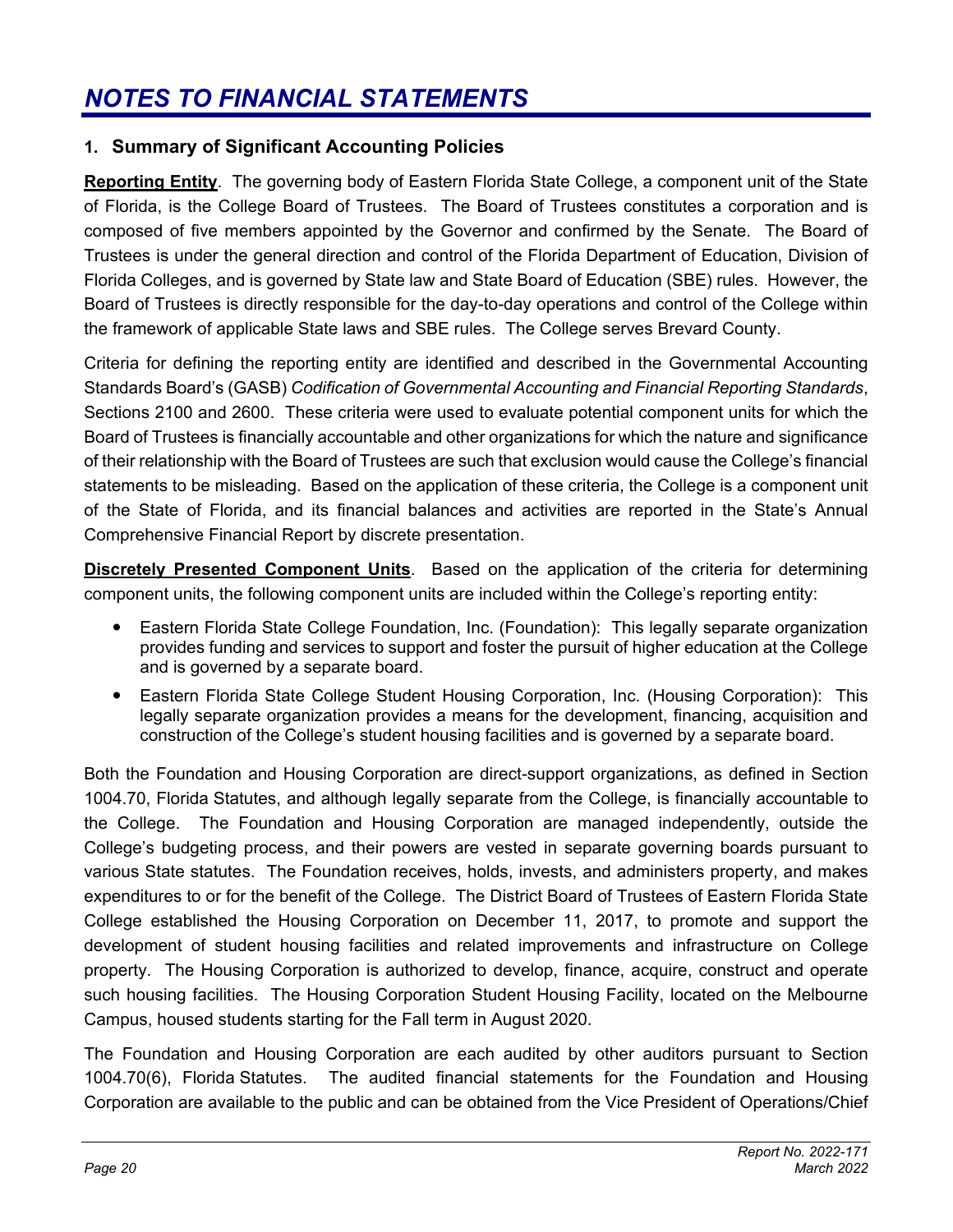Financial Officer, Eastern Florida State College, 1519 Clearlake Road, Cocoa, Florida 32922. The financial data reported on the accompanying financial statements was derived from the audited financial statements for the Foundation and Housing Corporation for the fiscal year ended June 30, 2021. Additional condensed financial statements for the College's component units are included in a subsequent note.

**Basis of Presentation**. The College's accounting policies conform with accounting principles generally accepted in the United States of America applicable to public colleges and universities as prescribed by GASB. The National Association of College and University Business Officers (NACUBO) also provides the College with recommendations prescribed in accordance with generally accepted accounting principles promulgated by GASB and the Financial Accounting Standards Board (FASB). GASB allows public colleges various reporting options. The College has elected to report as an entity engaged in only business-type activities. This election requires the adoption of the accrual basis of accounting and entity wide reporting including the following components:

- Management's Discussion and Analysis
- Basic Financial Statements:
	- o Statement of Net Position
	- o Statement of Revenues, Expenses, and Changes in Net Position
	- o Statement of Cash Flows
	- o Notes to Financial Statements
- Other Required Supplementary Information

**Measurement Focus and Basis of Accounting**. Basis of accounting refers to when revenues, expenses, assets, deferred outflows of resources, liabilities, and deferred inflows of resources are recognized in the accounts and reported in the financial statements. Specifically, it relates to the timing of the measurements made, regardless of the measurement focus applied. The College's financial statements are presented using the economic resources measurement focus and the accrual basis of accounting. Revenues, expenses, gains, losses, assets, deferred outflows of resources, liabilities, and deferred inflows of resources resulting from exchange and exchange-like transactions are recognized when the exchange takes place. Revenues, expenses, gains, losses, assets, deferred outflows of resources, liabilities, and deferred inflows of resources resulting from nonexchange activities are generally recognized when all applicable eligibility requirements, including time requirements, are met. The College follows GASB standards of accounting and financial reporting.

The College's component units use the economic resources measurement focus and accrual basis of accounting whereby revenues are recognized when earned and expenses are recognized when incurred, and follows GASB standards of accounting and financial reporting.

Significant interdepartmental sales between auxiliary service departments and other institutional departments have been accounted for as reductions of expenses and not revenues of those departments.

The College's principal operating activity is instruction. Operating revenues and expenses generally include all fiscal transactions directly related to instruction as well as administration, academic support, student services, physical plant operations, and depreciation of capital assets. Nonoperating revenues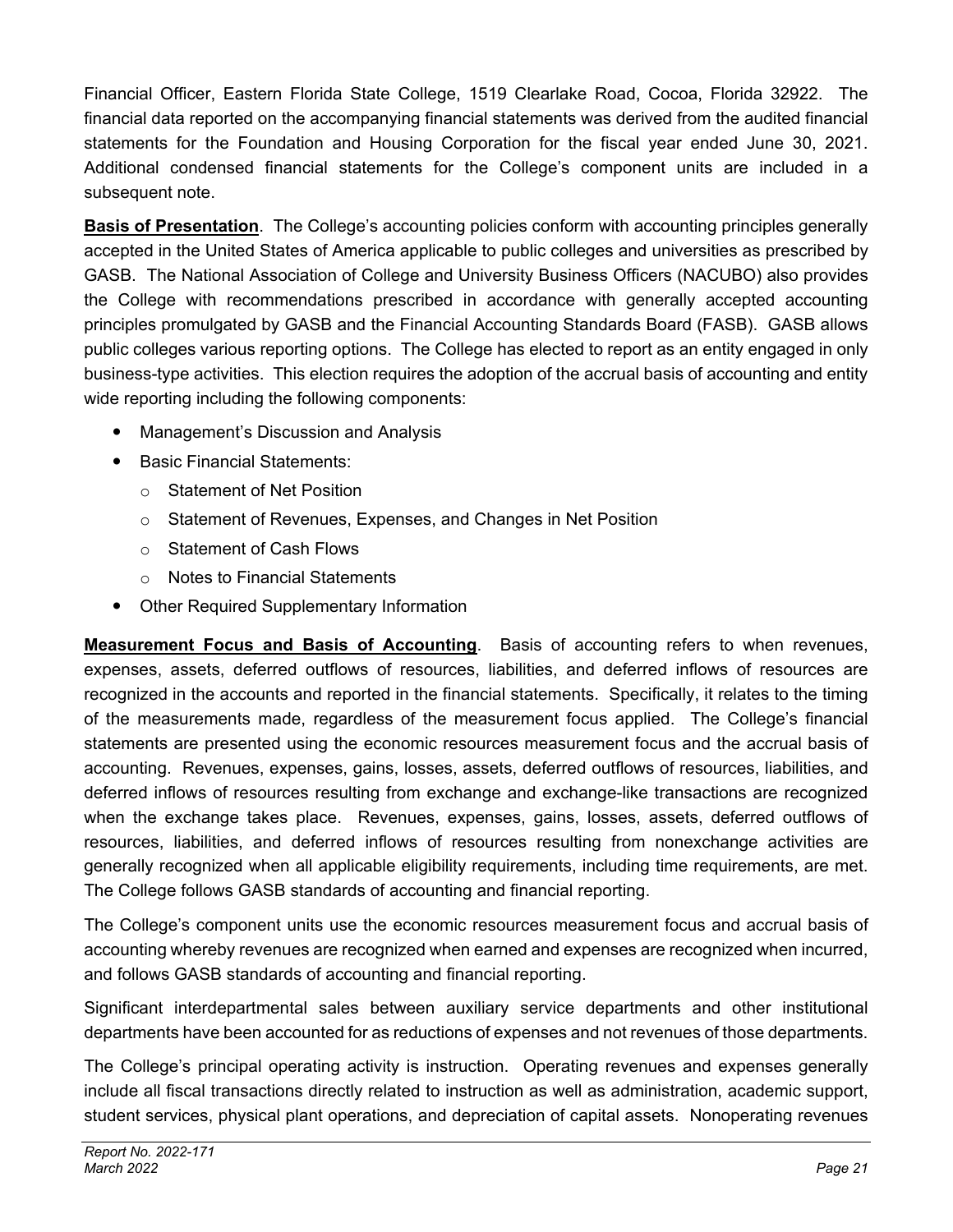include State noncapital appropriations, Federal and State student financial aid, and investment income. Interest on capital asset-related debt is a nonoperating expense. Other revenues generally include revenues for capital construction projects.

The statement of net position is presented in a classified format to distinguish between current and noncurrent assets and liabilities. When both restricted and unrestricted resources are available to fund certain programs, it is the College's policy to first apply the restricted resources to such programs followed by the use of the unrestricted resources.

The statement of revenues, expenses, and changes in net position is presented by major sources and is reported net of tuition scholarship allowances. Tuition scholarship allowances are the difference between the stated charge for goods and services provided by the College and the amount that is actually paid by the student or the third party making payment on behalf of the student. The College applied the "Alternate Method" as prescribed in NACUBO Advisory Report 2000-05 to determine the reported net tuition scholarship allowances. Under this method, the College computes these amounts by allocating the cash payments to students, excluding payments for services, using a ratio of total aid to aid not considered third-party aid.

The statement of cash flows is presented using the direct method in compliance with GASB Statement No. 9, *Reporting Cash Flows of Proprietary and Nonexpendable Trust Funds and Governmental Entities That Use Proprietary Fund Accounting*.

**Cash and Cash Equivalents**. The amount reported as cash and cash equivalents consists of cash on hand, cash in demand accounts, cash with escrow agent or escrow account, and cash with State Treasury Special Purpose Investment Account (SPIA). For reporting cash flows, the College considers all highly liquid investments with original maturities of 3 months or less, that are not held solely for income or profit, to be cash equivalents. Under this definition, the College considers amounts invested in the State Treasury SPIA investment pool to be cash equivalents.

College cash deposits are held in banks qualified as public depositories under Florida law. All such deposits are insured by Federal depository insurance, up to specified limits, or collateralized with securities held in Florida's multiple financial institution collateral pool required by Chapter 280, Florida Statutes. Cash and cash equivalents that are externally restricted to make debt service payments, maintain sinking or reserve funds, or to purchase or construct capital or other restricted assets are classified as restricted.

At June 30, 2021, the College reported as cash equivalents at fair value \$39,245,963 in the State Treasury SPIA investment pool representing ownership of a share of the pool, not the underlying securities (Level 3 inputs, as discussed in Note 3.). Pooled investments with the State Treasury are not registered with the Securities and Exchange Commission. Oversight of the pooled investments with the State Treasury is provided by the Treasury Investment Committee per Section 17.575, Florida Statutes. The authorized investment types are set forth in Section 17.57, Florida Statutes. The State Treasury SPIA investment pool carried a credit rating of AA-f by Standard & Poor's, had an effective duration of 2.6 years and fair value factor of 0.984 at June 30, 2021. Participants contribute to the State Treasury SPIA investment pool on a dollar basis. These funds are commingled and a fair value of the pool is determined from the individual values of the securities. The fair value of the securities is summed and a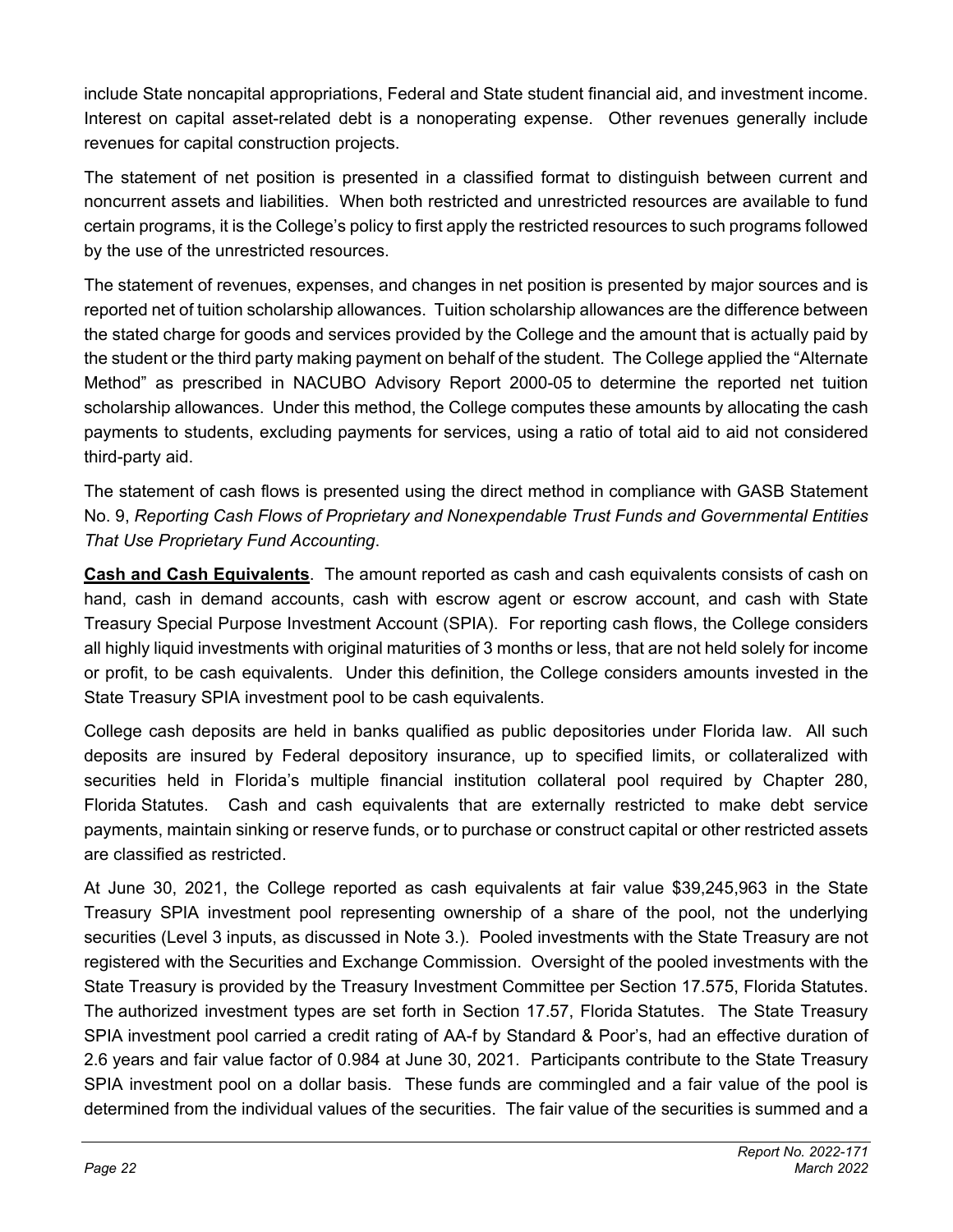total pool fair value is determined. A fair value factor is calculated by dividing the pool's total fair value by the pool participant's total cash balance. The fair value factor is the ratio used to determine the fair value of an individual participant's pool balance. The College relies on policies developed by the State Treasury for managing interest rate risk or credit risk for this investment pool. Disclosures for the State Treasury SPIA investment pool are included in the notes to financial statements of the State's Annual Comprehensive Financial Report.

At June 30, 2021, the College reported restricted cash and cash equivalents totaling \$13,847,903 held in escrow for the acquisition and installation of equipment related to an energy performance-based contract. These funds are held in trust by an escrow agent in a money market fund subject to the maturity, quality, liquidity and diversification requirements of Rule 2a-7 under the Investment Company with a credit rating of AAAm and Aaa-mf by Standard & Poor's and Moody's Investors Service, respectively, and had a weighted-average days to maturity of 30 days.

**Capital Assets**. College capital assets consist of land, construction in progress, buildings, other structures and improvements, furniture, machinery, and equipment, and assets under leases. These assets are capitalized and recorded at cost at the date of acquisition or at acquisition value at the date received in the case of gifts and purchases of State surplus property. Additions, improvements, and other outlays that significantly extend the useful life of an asset are capitalized. Other costs incurred for repairs and maintenance are expensed as incurred. The College has a capitalization threshold of \$5,000 for tangible personal property and \$25,000 for buildings and other structures and improvements. Depreciation is computed on the straight-line basis over the following estimated useful lives:

- $\bullet$  Buildings 40 years
- $\bullet$  Special Use Industrial Buildings  $-20$  years
- Other Structures and Improvements 10 years
- Furniture, Machinery, and Equipment:
	- $\circ$  Computer Equipment 3 years
	- $\circ$  Vehicles, Office Machines, and Educational Equipment 5 years
	- $\circ$  Furniture 7 to 10 years
- Assets Under Leases 5 to 10 years

Land, buildings, and equipment of the College's component unit, the Eastern Florida State College Foundation, Inc., totaled \$118,643 with accumulated depreciation of \$115,847. As of June 30, 2021, the Housing Corporation had completed construction of the student housing building in the amount of \$5,497,801 with accumulated depreciation of \$68,722. Both College component units depreciate buildings and equipment using the straight-line method or double-declining balance over estimated useful lives ranging from 5 to 40 years.

**Noncurrent Liabilities**. Noncurrent liabilities include notes payable, leases payable, special termination benefits payable, compensated absences payable, other postemployment benefits payable, and net pension liabilities that are not scheduled to be paid within the next fiscal year.

**Pensions**. For purposes of measuring the net pension liability, deferred outflows of resources and deferred inflows of resources related to pensions, and pension expense, information about the fiduciary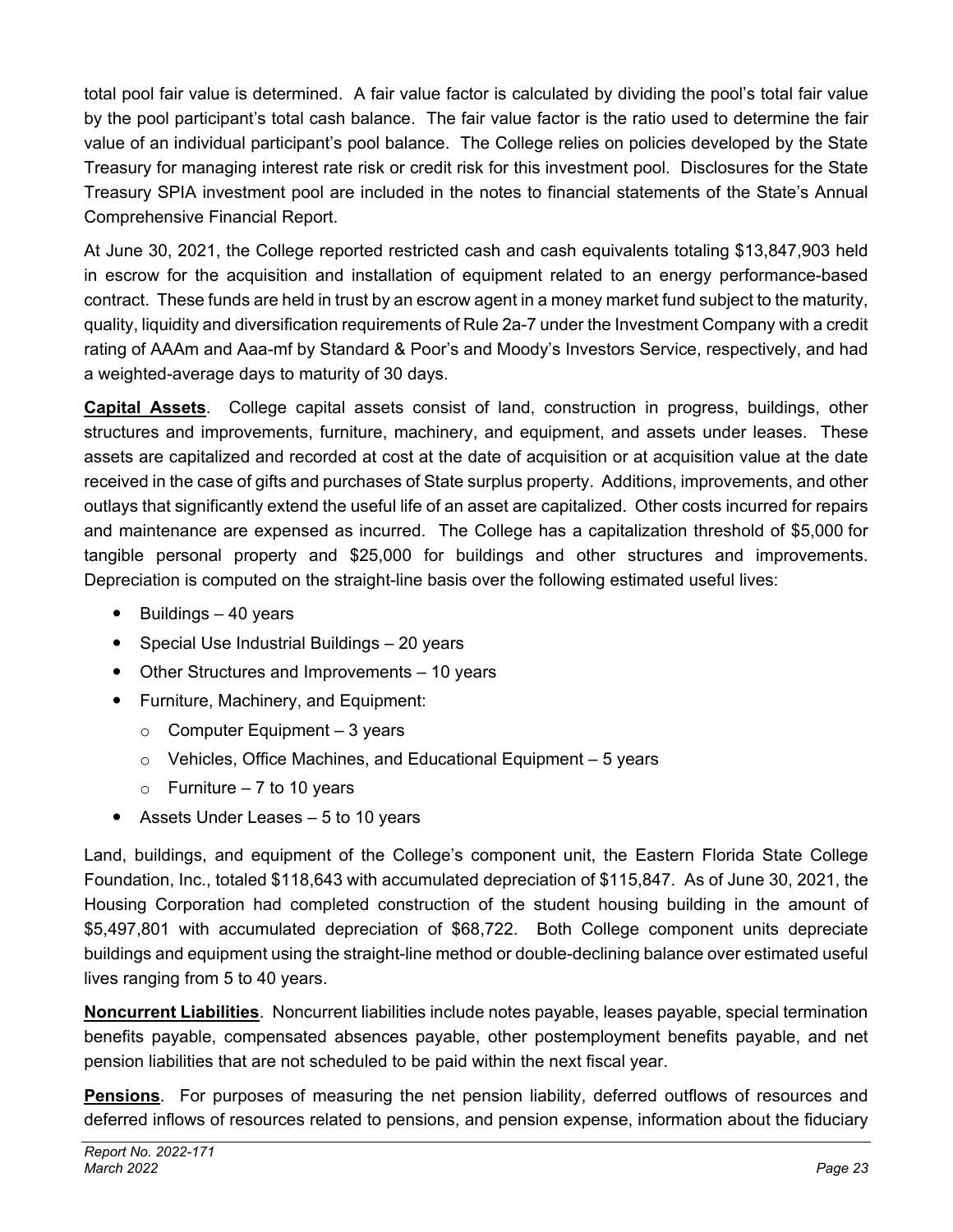net positions of the Florida Retirement System (FRS) defined benefit plan and the Health Insurance Subsidy (HIS) defined benefit plan and additions to/deductions from the FRS and HIS fiduciary net positions have been determined on the same basis as they are reported by the FRS and the HIS plans. Benefit payments (including refunds of employee contributions) are recognized when due and payable in accordance with benefit terms. Investments are reported at fair value.

# **2. Deficit Net Position in Individual Funds**

The College reported an unrestricted net position which included a deficit in the current funds - unrestricted, as shown below. This deficit can be attributed to the full recognition of long-term liabilities (i.e., compensated absences payable, other postemployment benefits payable, and net pension liabilities) in the current unrestricted funds.

| Fund                                                   | <b>Net Position</b> |                             |  |
|--------------------------------------------------------|---------------------|-----------------------------|--|
| Current Funds - Unrestricted<br><b>Auxiliary Funds</b> |                     | (42, 350, 490)<br>8.781.034 |  |
| Total                                                  |                     | (33, 569, 456)              |  |

# **3. Investments**

The Board of Trustees had not adopted a written investment policy. Therefore, pursuant to Section 218.415(17), Florida Statutes, the College is authorized to invest in the Florida PRIME investment pool, administered by the State Board of Administration (SBA); Securities and Exchange Commission registered money market funds with the highest credit quality rating from a nationally recognized rating agency; interest-bearing time deposits and savings accounts in qualified public depositories, as defined by Section 280.02, Florida Statutes; and direct obligations of the United States Treasury. The Florida Fixed Income Trust (FL FIT) is a series of interlocal government investment pools that was created and authorized pursuant to Section 218.415(17), Florida Statutes.

Investments set aside to make debt service payments, maintain sinking or reserve funds, or to purchase or construct capital assets are classified as restricted.

**Fair Value Measurement**. The College categorizes its fair value measurements within the fair value hierarchy established by generally accepted accounting principles. The hierarchy is based on the valuation inputs used to measure the fair value of the asset. Level 1 inputs are quoted prices in active markets for identical assets, Level 2 inputs are significant other observable inputs, and Level 3 inputs are significant unobservable inputs. The FL FIT is measured at net asset value of \$1 per share. Intergovernmental investment pool funds are held with FL FIT and are valued based on net asset value. This fund has no unfunded commitments and allows unlimited daily redemptions and investments with a 1-day minimum holding period.

The valuation method for investments measured at the net asset value (NAV) per share (or its equivalent) is presented in the following table:

| Investments measured at the NAV | <b>Fair Value</b> |        |
|---------------------------------|-------------------|--------|
| FL FIT - Cash Pool              |                   | 10.698 |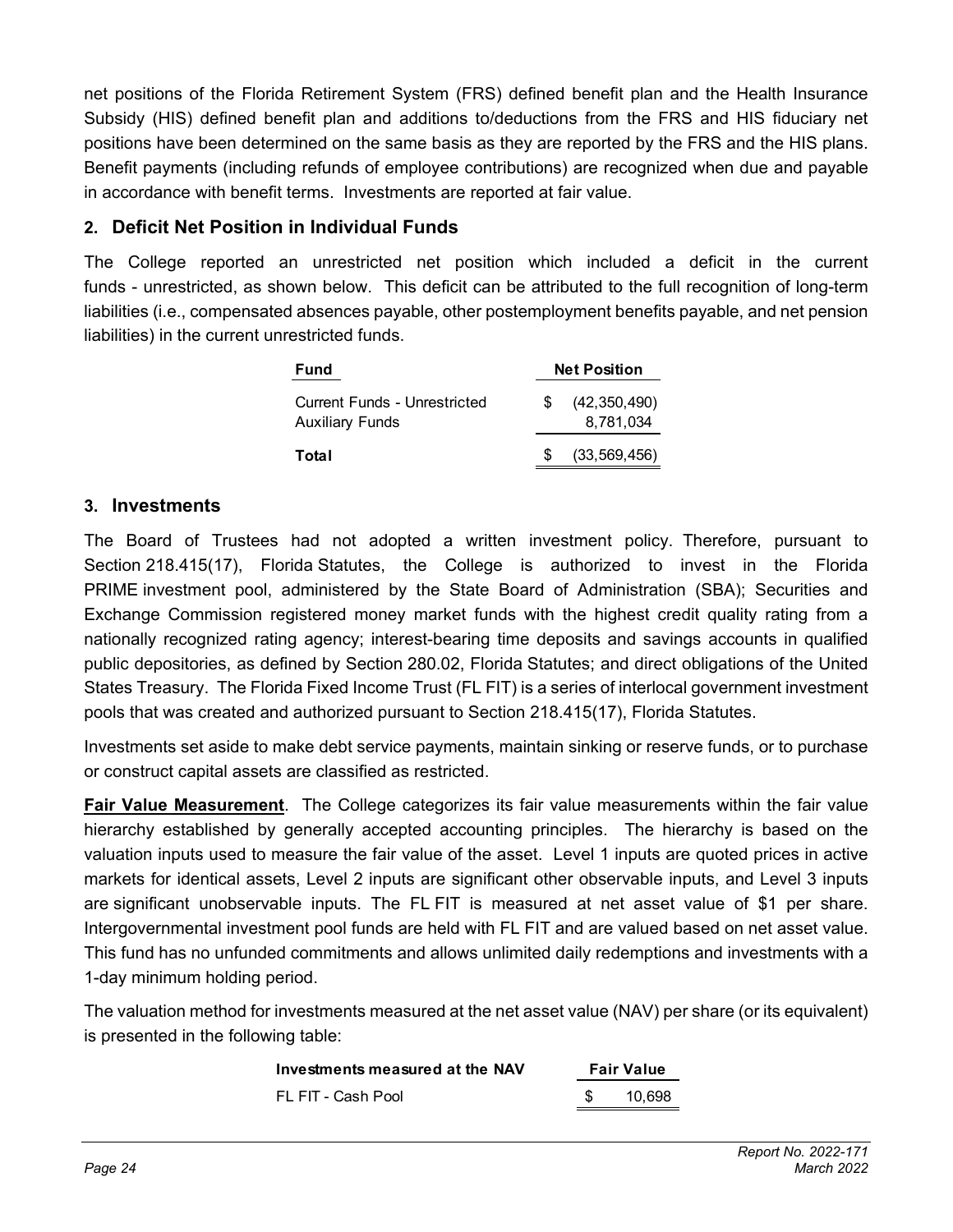|                                       |                            | <b>Fair Value Measurements Using</b>                                                                                                                                       |                          |    |         |                                                    |  |  |
|---------------------------------------|----------------------------|----------------------------------------------------------------------------------------------------------------------------------------------------------------------------|--------------------------|----|---------|----------------------------------------------------|--|--|
| Investments by fair value level       | <b>Amount</b>              | Significant<br><b>Quoted Prices</b><br>in Active<br><b>Other</b><br><b>Markets for</b><br><b>Observable</b><br><b>Identical Assets</b><br>Inputs<br>(Level 2)<br>(Level 1) |                          |    |         | Significant<br>Unobservable<br>Inputs<br>(Level 3) |  |  |
| Equities<br>Fixed Income (Bonds)      | \$17,737,272<br>10,091,416 | \$                                                                                                                                                                         | 17,737,272<br>10,091,416 | \$ | ۰.<br>- | \$                                                 |  |  |
| Total investments by fair value level | \$27,828,688               | \$.                                                                                                                                                                        | 27,828,688               | \$ | ۰       | S                                                  |  |  |

**Component Unit Investments**. The Foundation had the following recurring fair value measurements as of June 30, 2021:

The following risks apply to the Foundation's investment in debt securities:

*Interest Rate Risk*:Interest rate risk is the risk that changes in interest rates of debt instruments will adversely affect the fair value of an investment. The Foundation's investment policy limits interest rate risk by requiring that investment maturities shall not be greater than 15 years at time of purchase.

*Credit Risk*: Credit risk is the risk that an issuer or other counterparty to an investment will not fulfill its obligations. The Foundation's investment policy limits their investment portfolio to have an average credit rating of "A" or better for bonds.

*Concentration of Credit Risk*: Concentration of credit risk is the risk of loss attributed to the magnitude of an entity's investment in a single issue. The Foundation's policy does not allow for an investment in any single equity position greater than 10 percent of the Foundation's total equity portfolio per manager. The Foundation's investment policy does not address concentration of credit risk with respect to fixed income investments.

*Custodial Credit Risk*: Custodial credit risk for investments is the risk that, in the event of the failure of the counterparty (e.g., broker-dealer) to a transaction, the Foundation will not be able to recover the value of its investment or collateral securities that are in the possession of another party. The Foundation's investment policy does not contain requirements that would limit exposure to custodial credit risk for investments.

# **4. Accounts Receivable**

Accounts receivable represent amounts for student fee deferments, various student services provided by the College, uncollected commissions, and contract and grant reimbursements due from third parties. The accounts receivable are reported net of a \$123,137 allowance for doubtful accounts.

# **5. Due From Other Governmental Agencies**

The amount due from other governmental agencies consists of amounts due for various State and local government student tuition contracts (\$685,494); amounts due for various Federal grants (\$1,197,775); and Public Education Capital Outlay allocations due from the State for projects related to the College's TV Station, WEFS (\$124,168).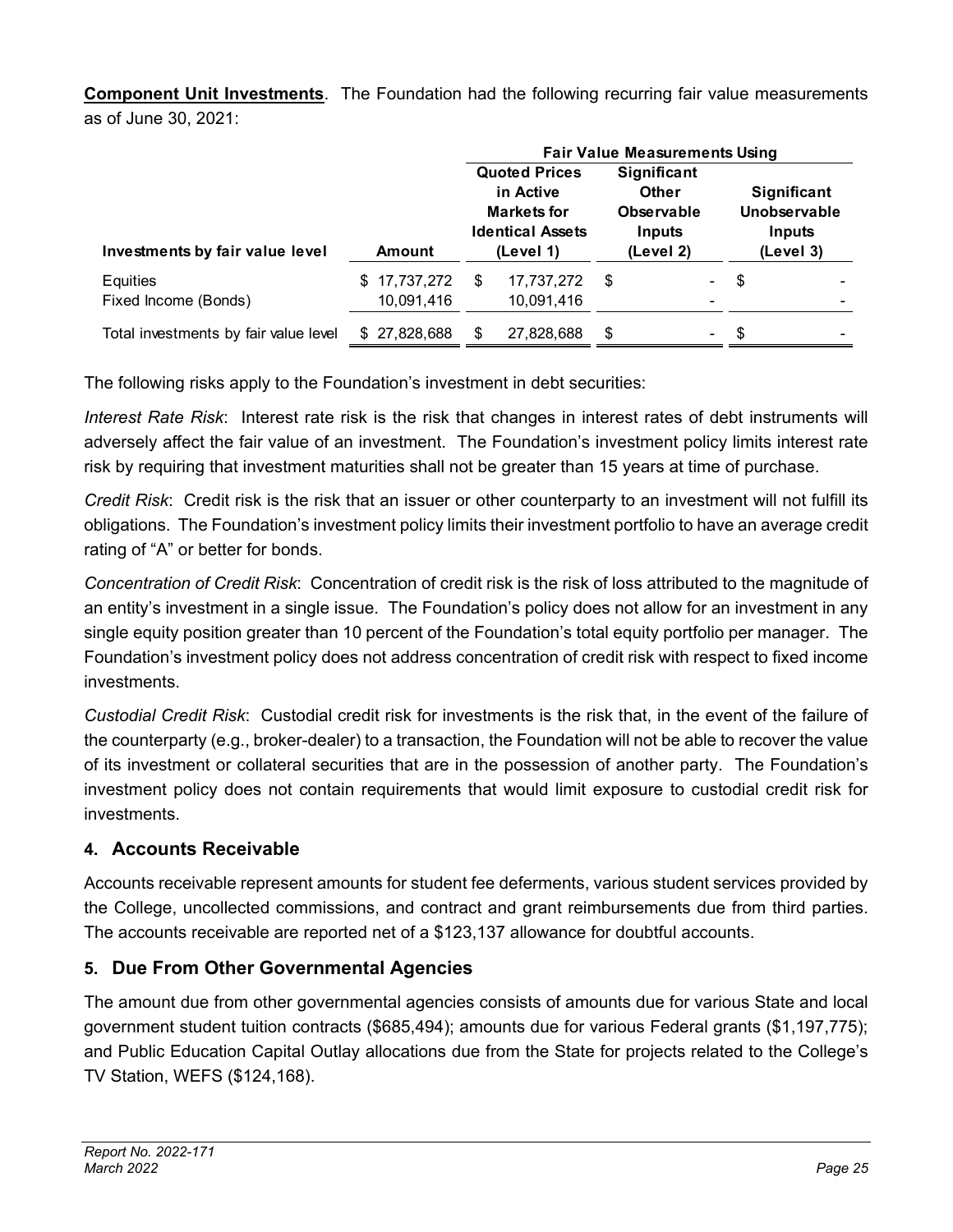# **6. Capital Assets**

Capital assets activity for the fiscal year ended June 30, 2021, is shown in the following table:

| <b>Description</b>                           | <b>Beginning</b><br><b>Balance</b> | <b>Adjustments</b><br>(1) | <b>Additions</b>  | <b>Reductions</b> | <b>Ending</b><br><b>Balance</b> |
|----------------------------------------------|------------------------------------|---------------------------|-------------------|-------------------|---------------------------------|
| Nondepreciable Capital Assets:               |                                    |                           |                   |                   |                                 |
| Land                                         | 6,856,466<br>\$.                   | \$                        | \$                | \$                | \$<br>6,856,466                 |
| <b>Construction in Progress</b>              | 5,066,299                          |                           | 7,850,393         | 3,334,852         | 9,581,840                       |
| <b>Total Nondepreciable Capital Assets</b>   | 11,922,765<br>S                    | \$                        | 7,850,393<br>\$   | 3,334,852<br>\$   | 16,438,306<br>\$                |
| Depreciable Capital Assets:                  |                                    |                           |                   |                   |                                 |
| <b>Buildings</b>                             | \$218,783,435                      | \$                        | 1,554,429<br>S    | \$<br>5,604,397   | \$214,733,467                   |
| Other Structures and Improvements            | 47,573,804                         |                           | 1,780,423         | 499,110           | 48,855,117                      |
| Furniture, Machinery, and Equipment          | 23, 167, 322                       | 1,538,309                 | 1,507,886         | 2,446,889         | 23,766,628                      |
| <b>Assets Under Leases</b>                   | 5,710,145                          | (1,062,670)               | 110,029           |                   | 4,757,504                       |
| <b>Total Depreciable Capital Assets</b>      | 295,234,706                        | 475,639                   | 4,952,767         | 8,550,396         | 292, 112, 716                   |
| Less, Accumulated Depreciation:              |                                    |                           |                   |                   |                                 |
| <b>Buildings</b>                             | 107,056,258                        |                           | 5,210,098         | 5,307,203         | 106,959,153                     |
| Other Structures and Improvements            | 35,435,141                         |                           | 1,776,622         | 499,110           | 36,712,653                      |
| Furniture, Machinery, and Equipment          | 20,244,659                         | 1,425,715                 | 1,203,741         | 2,445,301         | 20,428,814                      |
| <b>Assets Under Leases</b>                   | 3,364,370                          | (950, 076)                | 648,211           |                   | 3,062,505                       |
| <b>Total Accumulated Depreciation</b>        | 166, 100, 428                      | 475,639                   | 8,838,672         | 8,251,614         | 167, 163, 125                   |
| <b>Total Depreciable Capital Assets, Net</b> | \$129,134,278                      | \$                        | (3,885,905)<br>\$ | \$<br>298,782     | \$124,949,591                   |

(1) Adjustments were made to move leased equipment to capital equipment and depreciation due to full payment of leases.

# **7. Long-Term Liabilities**

Long-term liabilities activity for the fiscal year ended June 30, 2021, is shown in the following table:

| <b>Description</b>                   | <b>Beginning</b><br><b>Balance</b> | <b>Additions</b> | <b>Reductions</b>    | <b>Ending</b><br><b>Balance</b> | <b>Current</b><br><b>Portion</b> |
|--------------------------------------|------------------------------------|------------------|----------------------|---------------------------------|----------------------------------|
|                                      |                                    |                  |                      |                                 |                                  |
| Notes Payable                        | \$<br>-                            | 15,383,682<br>\$ | \$<br>$\blacksquare$ | \$15,383,682                    | \$<br>3,545                      |
| Leases Payable                       | 2.800.438                          | 110.029          | 770.254              | 2,140,213                       | 610,668                          |
| Special Termination Benefits Payable | 925.407                            | 51.985           | 110,890              | 866,502                         |                                  |
| <b>Compensated Absences Payable</b>  | 8,476,844                          | 1,056,731        | 791.903              | 8,741,672                       | 125,043                          |
| Other Postemployment                 |                                    |                  |                      |                                 |                                  |
| <b>Benefits Payable</b>              | 680.908                            | 62,316           | 67.026               | 676.198                         | 49,853                           |
| Net Pension Liability                | 47,459,210                         | 28, 174, 446     | 20,406,246           | 55,227,410                      | 160,715                          |
| <b>Total Long-Term Liabilities</b>   | \$60,342,807                       | \$44,839,189     | \$22,146,319         | \$83,035,677                    | \$<br>949.824                    |

**Notes Payable**. On July 21, 2020, the College borrowed \$15,383,682, at a stated interest rate of 2.71 percent, to finance the cost of a Collegewide energy performance-based project. The note matures on July 1, 2039, and principal and interest payments are made quarterly. The note contains a provision that, in an event of default, outstanding amounts become immediately due if the College is unable to make payment. Annual requirements to amortize the outstanding note as of June 30, 2021, are as follows: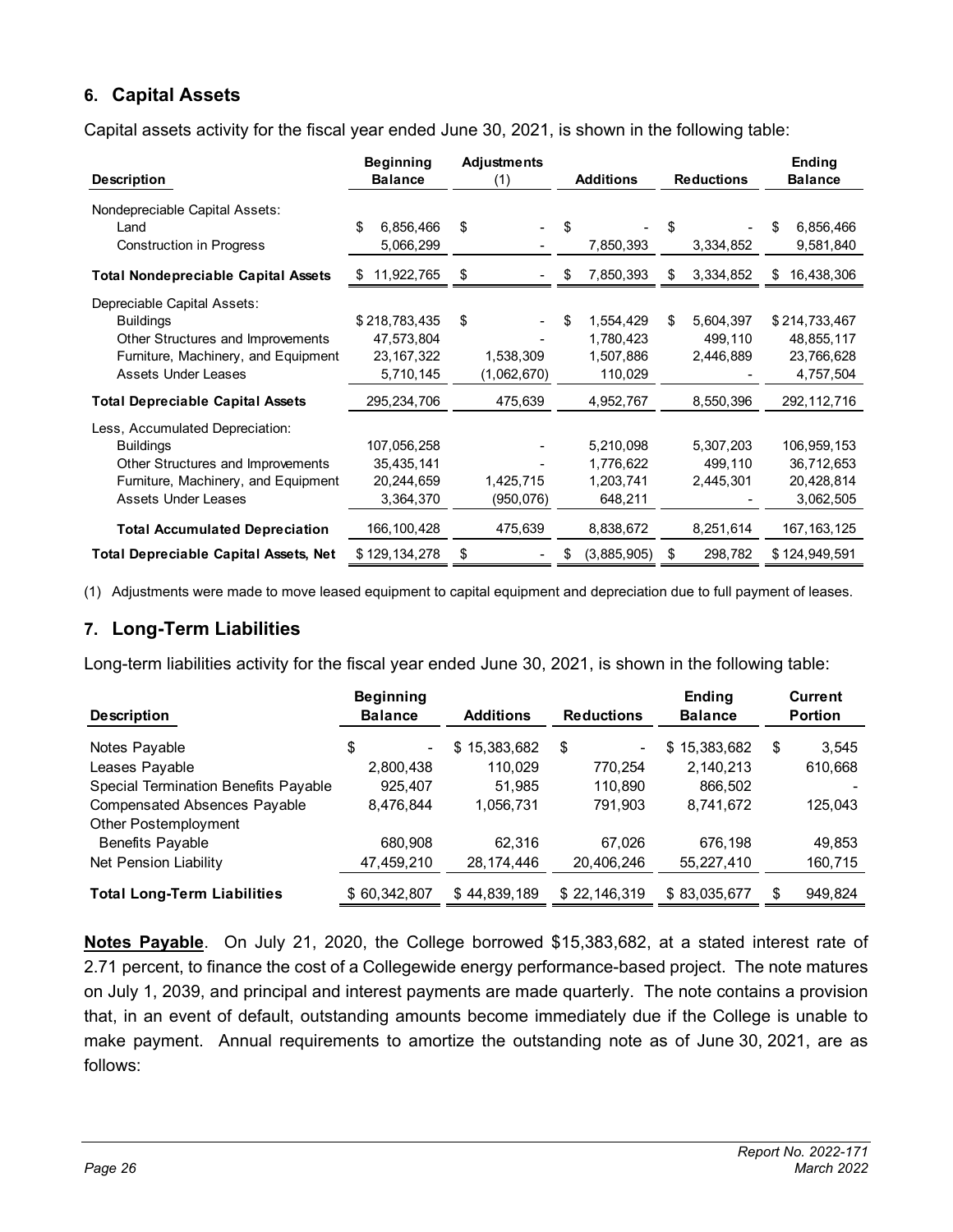| Fiscal Year           |                  |                 |                   |
|-----------------------|------------------|-----------------|-------------------|
| <b>Ending June 30</b> | <b>Principal</b> | Interest        | Total             |
| 2022                  | 3,545            | \$              | 413,494           |
| 2023                  | \$               | 409,949         | \$                |
| 2024                  | 1,137,151        | 416,802         | 1,553,953         |
|                       | 1, 192, 164      | 385,985         | 1,578,149         |
| 2025                  | 500,954          | 353,677         | 854,631           |
| 2026                  | 540,199          | 340,101         | 880,300           |
| 2027-2031             | 3,356,449        | 1,457,864       | 4,814,313         |
| 2032-2036             | 4,350,112        | 947,737         | 5,297,849         |
| 2037-2040             | 4,303,108        | 292,841         | 4,595,949         |
| Total                 | 15,383,682       | 4.604.956<br>\$ | 19,988,638<br>\$. |

**Leases Payable**. Athletic equipment, a computer server, and a core router in the amount of \$1,134,917 is being acquired under lease agreements. The stated interest rates are 4.3, 4.52, and 5.7 percent. Future minimum payments under the lease agreements and the present value of the minimum payments as of June 30, 2021, are as follows:

| <b>Fiscal Year Ending June 30</b>                                   | <b>Amount</b> |                   |
|---------------------------------------------------------------------|---------------|-------------------|
| 2022                                                                | \$            | 243,595           |
| 2023                                                                |               | 220,654           |
| 2024                                                                |               | 210,804           |
| <b>Total Minimum Payments</b><br>Less, Amount Representing Interest |               | 675.053<br>52,153 |
| <b>Present Value of Minimum Payments</b>                            |               | 622,900           |

Vehicles, an airport hangar and office, professional grade printers, mail machines, security cars, and a broadcast tower with transmitter building in the amount of \$3,622,587 were acquired through lease agreements. The imputed interest rates are 1.18, 1.85, 2.14, 3, 3.89, 5.59, 6.23, 7.52, and 10.27 percent. Future minimum payments under these lease agreements and the present value of the minimum payments as of June 30, 2021, are as follows:

| <b>Fiscal Year Ending June 30</b>        | Amount    |           |
|------------------------------------------|-----------|-----------|
| 2022                                     | \$        | 464.051   |
| 2023                                     |           | 397.403   |
| 2024                                     |           | 337,090   |
| 2025                                     |           | 262,150   |
| 2026                                     |           | 75,302    |
| 2027-2031                                |           | 326,550   |
| 2032-2036                                |           | 330,750   |
| 2037-2038                                | 88,200    |           |
| <b>Total Minimum Payments</b>            |           | 2,281,496 |
| Less, Amount Representing Interest       |           | 764,183   |
| <b>Present Value of Minimum Payments</b> | 1,517,313 |           |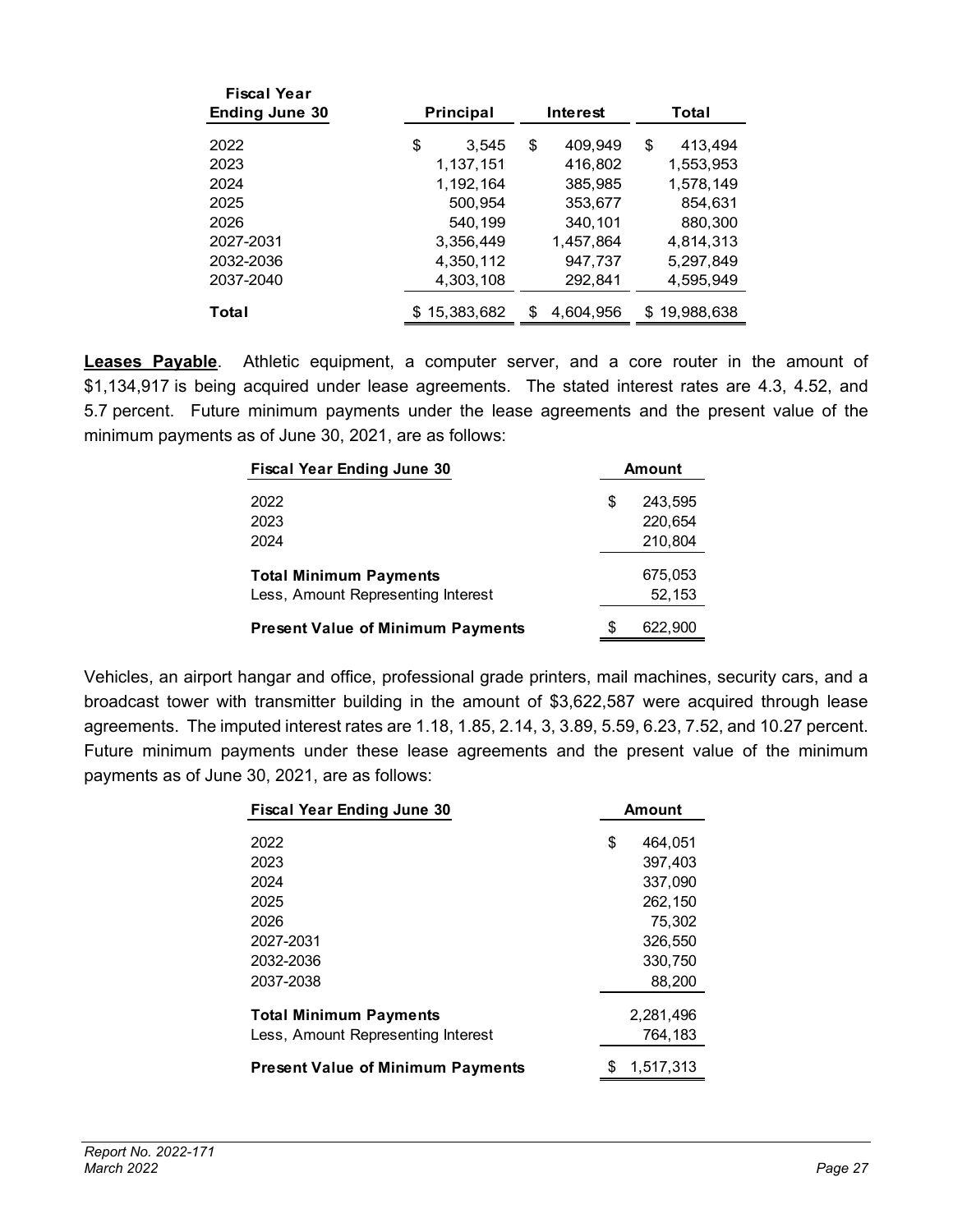**Special Termination Benefits Payable**. The Board of Trustees adopted an Executive Benefit Plan for full Vice Presidents or above who are employed at the executive salary grade levels of II and III. The Plan included provisions for deferred compensation to be paid to the employee upon separation of employment through retirement, termination, or death. Accrued benefit for the 11 participants at June 30, 2021, totaled \$866,502 and are included in the special termination benefits payable.

**Compensated Absences Payable**. College employees may accrue annual and sick leave based on length of service, subject to certain limitations regarding the amount that will be paid upon termination. The College reports a liability for the accrued leave; however, State noncapital appropriations fund only the portion of accrued leave that is used or paid in the current fiscal year. Although the College expects the liability to be funded primarily from future appropriations, generally accepted accounting principles do not permit the recording of a receivable in anticipation of future appropriations. At June 30, 2021, the estimated liability for compensated absences, which includes the College's share of the Florida Retirement System and FICA contributions, totaled \$8,741,672. The current portion of the compensated absences liability, \$125,043, is the amount expected to be paid in the coming fiscal year and represents payment for employees in the final year of the Deferred Retirement Option Program or those known to be retiring during the next fiscal year.

**Other Postemployment Benefits Payable**. The College follows GASB Statement No. 75, *Accounting and Financial Reporting for Postemployment Benefits Other Than Pensions*, for other postemployment benefits administered by the Florida College System Risk Management Consortium (Consortium).

# *General Information about the OPEB Plan*

*Plan Description*. The Other Postemployment Benefits Plan (OPEB Plan) a single-employer defined benefit plan administered by the Consortium that provides OPEB for all employees who satisfy the College's retirement eligibility provisions. Pursuant to the provisions of Section 112.0801, Florida Statutes, former employees who retire from the College are eligible to participate in the College's health and life insurance benefits. The College subsidizes the premium rates paid by retirees by allowing them to participate in the OPEB Plan at reduced or blended group (implicitly subsidized) premium rates for both active and retired employees. These rates provide an implicit subsidy for retirees because, on an actuarial basis, their current and future claims are expected to result in higher costs to the OPEB Plan on average than those of active employees. The College does not offer any explicit subsidies for retiree coverage. Retirees are required to enroll in the Federal Medicare (Medicare) program for their primary coverage as soon as they are eligible. The OPEB Plan contribution requirements and benefit terms of the College and the OPEB Plan members are established and may be amended by action from the Board. No assets are accumulated in a trust that meet the criteria in paragraph 4 of GASB Statement No. 75.

*Benefits Provided*. The OPEB Plan provides healthcare benefits for retirees and their dependents. The OPEB Plan only provides an implicit subsidy as described above.

*Employees Covered by Benefit Terms*. At June 30, 2020, the following employees were covered by the benefit terms: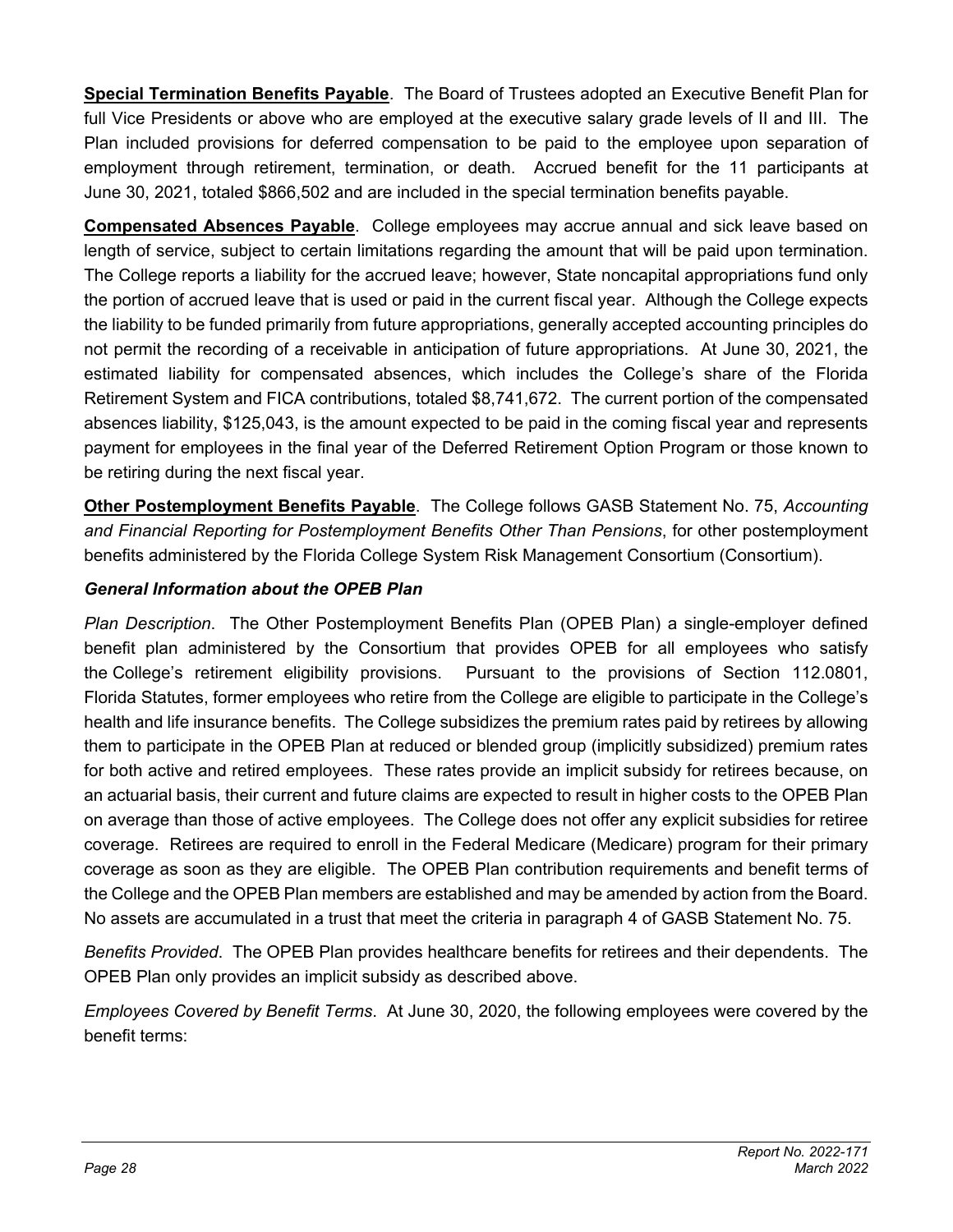| Inactive Employees or Beneficiaries Currently Receiving Benefits | 27  |  |
|------------------------------------------------------------------|-----|--|
| Inactive Employees Entitled to But Not Yet Receiving Benefits    | 41  |  |
| Active Employees                                                 | 884 |  |
| Total                                                            | 952 |  |
|                                                                  |     |  |

# *Total OPEB Liability*

The College's total OPEB liability of \$676,198 was measured as of June 30, 2020, and was determined by an actuarial valuation as of June 30, 2019.

*Actuarial Assumptions and Other Inputs*. The total OPEB liability in the June 30, 2020, actuarial valuation was determined using the following actuarial assumptions and other inputs, applied to all periods included in the measurement, unless otherwise specified:

| Inflation                   | 2.40 percent                                                                      |
|-----------------------------|-----------------------------------------------------------------------------------|
| Salary increases            | $3.40 - 8.20$ percent, average, including<br>inflation                            |
| Discount rate               | 3.50 percent at prior measurement date<br>2.21 percent for 2020                   |
| Healthcare cost trend rates | 7.00 percent for 2019, decreasing to an<br>ultimate rate of 4.60 percent for 2026 |
| Medicare costs              | 5.00 percent for 2019, decreasing to an<br>ultimate rate of 4.60 percent by 2021  |

The discount rate was based on the Municipal Bond Index Rate equal to the Bond Buyer General Obligation 20-year General Obligation Bond Index.

Mortality rates were based on the PUB-2010 mortality tables, with adjustments for FRS experience and generational mortality improvements using Scale MP-2018.

The demographic actuarial assumptions for retirement, disability incidence, and withdrawal used in the June 30, 2019, valuation were based on the results of an actuarial experience study for the period July 1, 2013, through June 30, 2018, adopted by the FRS.

The remaining actuarial assumptions (e.g., initial per capita costs, health care cost trends, rate of plan participation, rates of plan election, etc.) used in the June 30, 2019, valuation were based on a review of recent plan experience done concurrently with the June 30, 2019, valuation.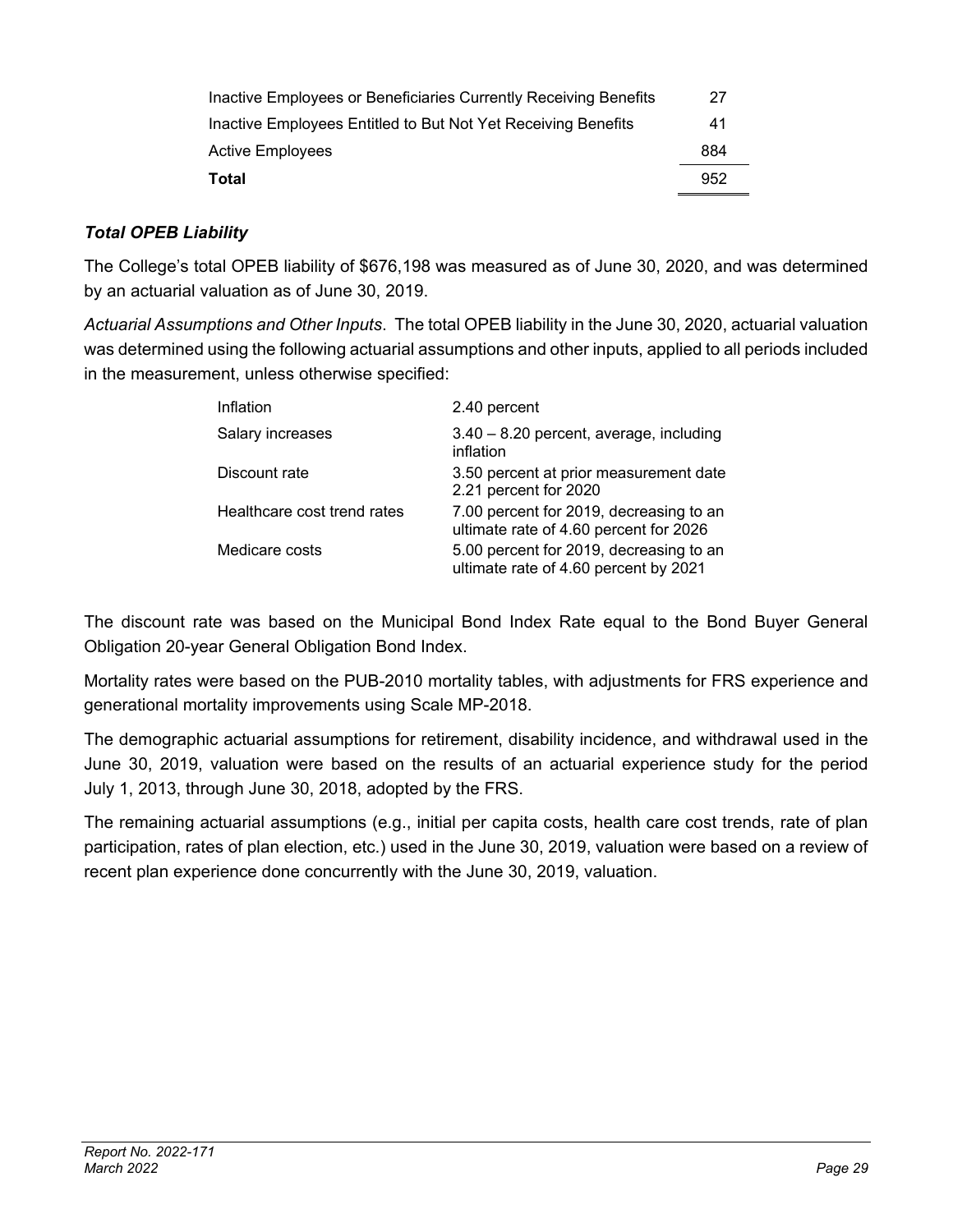### *Changes in the Total OPEB Liability*

|                                        | <b>Amount</b> |
|----------------------------------------|---------------|
| Balance at 6/30/20                     | \$<br>680,908 |
| Changes for the year:                  |               |
| Service Cost                           | 50,068        |
| Interest                               | 24,883        |
| Changes in Assumptions or Other Inputs | (39, 257)     |
| <b>Benefit Payments</b>                | (40,404)      |
| <b>Net Changes</b>                     | (4,710)       |
| Balance at 6/30/21                     | \$<br>676.198 |

Changes of assumptions and other inputs reflect a change in the discount rate from 3.50 percent in 2019 to 2.21 percent in 2020.

*Sensitivity of the Total OPEB Liability to Changes in the Discount Rate*. The following table presents the total OPEB liability of the College, as well as what the College's total OPEB liability would be if it were calculated using a discount rate that is 1 percentage point lower (1.21 percent) or 1 percentage point higher (3.21 percent) than the current rate:

|                             | $1\%$                         | <b>Current</b>                     | $1\%$                         |  |
|-----------------------------|-------------------------------|------------------------------------|-------------------------------|--|
|                             | <b>Decrease</b><br>$(1.21\%)$ | <b>Discount Rate</b><br>$(2.21\%)$ | <b>Increase</b><br>$(3.21\%)$ |  |
| <b>Total OPEB liability</b> | \$747.939                     | \$676.198                          | \$616,843                     |  |

*Sensitivity of the Total OPEB Liability to Changes in the Healthcare Cost Trend Rates*. The following table presents the total OPEB liability of the College, as well as what the College's total OPEB liability would be if it were calculated using healthcare cost trend rates that are 1 percentage point lower or 1 percentage point higher than the current healthcare cost trend rates:

|                             |             | <b>Healthcare</b><br><b>Cost Trend</b> |             |
|-----------------------------|-------------|----------------------------------------|-------------|
|                             | 1% Decrease | <b>Rates</b>                           | 1% Increase |
| <b>Total OPEB liability</b> | \$578.798   | \$676.198                              | \$801,974   |

# *OPEB Expense and Deferred Outflows of Resources and Deferred Inflows of Resources Related to OPEB*

For the fiscal year ended June 30, 2021, the College recognized OPEB expense of \$62,316. At June 30, 2021, the College reported deferred outflows of resources and deferred inflows of resources related to OPEB from the following sources: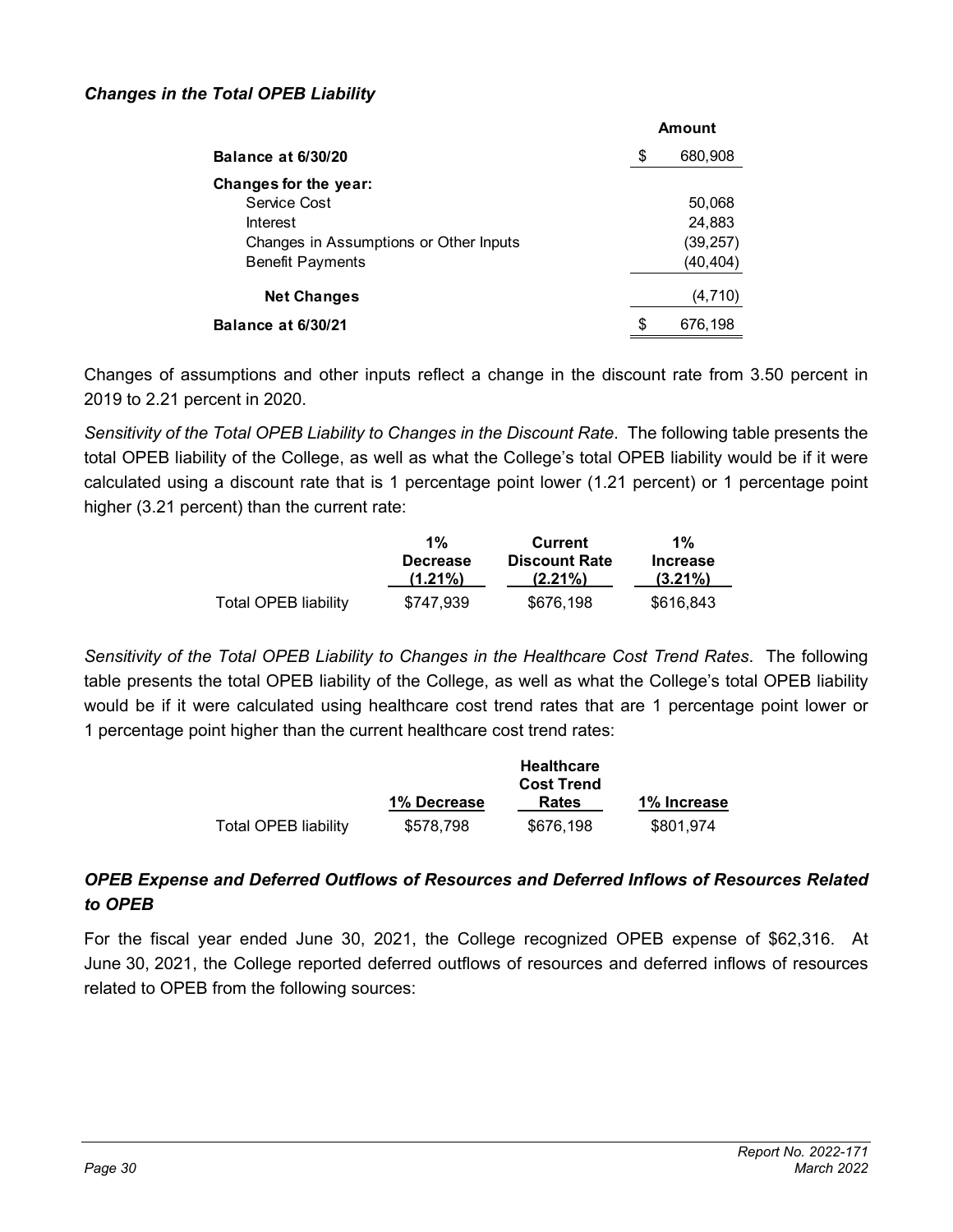| <b>Description</b>                                                                                                               |    | <b>Deferred Outflows</b><br>of Resources |    | Deferred Inflows<br>of Resources |  |
|----------------------------------------------------------------------------------------------------------------------------------|----|------------------------------------------|----|----------------------------------|--|
| Differences between expected<br>and actual experience<br>Change of assumptions or other inputs<br>Transactions subsequent to the | \$ |                                          | \$ | 20,154<br>74,613                 |  |
| measurement date                                                                                                                 |    | 49,853                                   |    |                                  |  |
| Total                                                                                                                            | S  | 49,853                                   | S  | 94,767                           |  |

Of the total amount reported as deferred outflows of resources related to OPEB, \$49,853 resulting from benefits paid subsequent to the measurement date and before the end of the fiscal year will be included as a reduction of the total OPEB liability in the year ended June 30, 2022.

Other amounts reported as deferred outflows of resources and deferred inflows of resources related to OPEB will be recognized in OPEB expense as follows:

| <b>Fiscal Year Ending June 30</b> |    | Amount    |  |
|-----------------------------------|----|-----------|--|
| 2022                              | \$ | (12, 635) |  |
|                                   |    |           |  |
| 2023                              |    | (12, 635) |  |
| 2024                              |    | (12, 635) |  |
| 2025                              |    | (12, 635) |  |
| 2026                              |    | (12, 635) |  |
| Thereafter                        |    | (31, 592) |  |
| Total                             | \$ | (94, 767) |  |

**Net Pension Liability**. As a participating employer in the Florida Retirement System (FRS), the College recognizes its proportionate share of the collective net pension liabilities of the FRS cost-sharing multiple-employer defined benefit plans. As of June 30, 2021, the College's proportionate share of the net pension liabilities totaled \$55,227,410. Note 8. includes a complete discussion of defined benefit pension plans.

# **8. Retirement Plans – Defined Benefit Pension Plans**

# *General Information about the Florida Retirement System (FRS)*

The FRS was created in Chapter 121, Florida Statutes, to provide a defined benefit pension plan for participating public employees. The FRS was amended in 1998 to add the Deferred Retirement Option Program (DROP) under the defined benefit plan and amended in 2000 to provide a defined contribution plan alternative to the defined benefit plan for FRS members effective July 1, 2002. This integrated defined contribution pension plan is the FRS Investment Plan. Chapter 112, Florida Statutes, established the HIS Program, a cost-sharing multiple-employer defined benefit pension plan to assist retired members of any State-administered retirement system in paying the costs of health insurance.

Essentially all regular employees of the College are eligible to enroll as members of the State-administered FRS. Provisions relating to the FRS are established by Chapters 121 and 122, Florida Statutes; Chapter 112, Part IV, Florida Statutes; Chapter 238, Florida Statutes; and FRS Rules, Chapter 60S, Florida Administrative Code; wherein eligibility, contributions, and benefits are defined and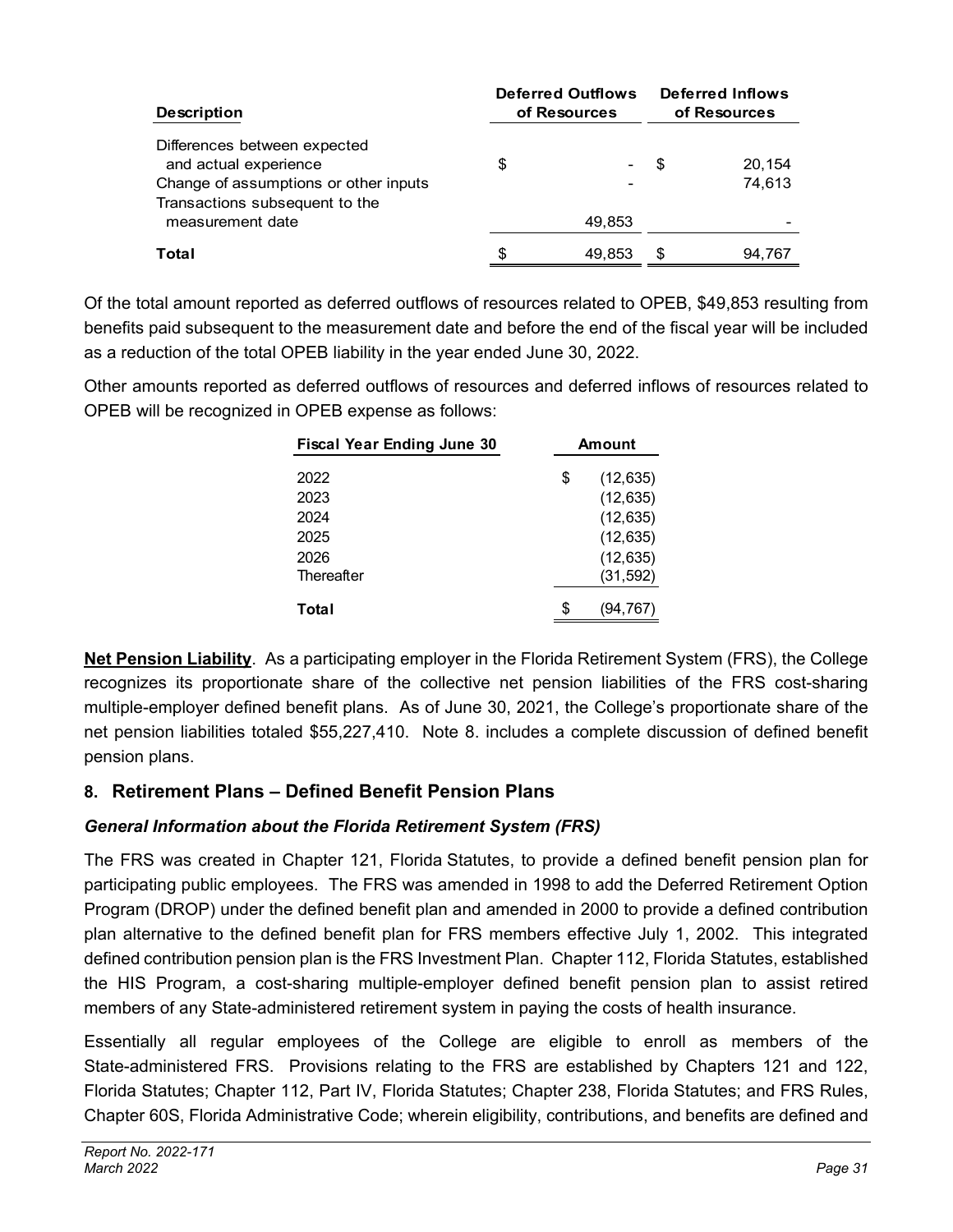described in detail. Such provisions may be amended at any time by further action from the Florida Legislature. The FRS is a single retirement system administered by the Florida Department of Management Services, Division of Retirement, and consists of two cost-sharing multiple-employer defined benefit plans and other nonintegrated programs. An annual comprehensive financial report of the FRS, which includes its financial statements, required supplementary information, actuarial report, and other relevant information, is available from the Florida Department of Management Services Web site (www.dms.myflorida.com).

The College's FRS and HIS pension expense totaled \$8,878,909 for the fiscal year ended June 30, 2021.

# **FRS Pension Plan**

*Plan Description*. The FRS Pension Plan (Plan) is a cost-sharing multiple-employer defined benefit pension plan, with a DROP for eligible employees. The general classes of membership are as follows:

- *Regular Class* Members of the FRS who do not qualify for membership in the other classes.
- *Senior Management Service Class* (SMSC) Members in senior management level positions.

Employees enrolled in the Plan prior to July 1, 2011, vest at 6 years of creditable service and employees enrolled in the Plan on or after July 1, 2011, vest at 8 years of creditable service. All vested members, enrolled prior to July 1, 2011, are eligible for normal retirement benefits at age 62 or at any age after 30 years of creditable service. All members enrolled in the Plan on or after July 1, 2011, once vested, are eligible for normal retirement benefits at age 65 or any time after 33 years of creditable service. Employees enrolled in the Plan may include up to 4 years of credit for military service toward creditable service. The Plan also includes an early retirement provision; however, there is a benefit reduction for each year a member retires before his or her normal retirement date. The Plan provides retirement, disability, death benefits, and annual cost-of-living adjustments to eligible participants.

The DROP, subject to provisions of Section 121.091, Florida Statutes, permits employees eligible for normal retirement under the Plan to defer receipt of monthly benefit payments while continuing employment with an FRS-participating employer. An employee may participate in DROP for a period not to exceed 60 months after electing to participate. During the period of DROP participation, deferred monthly benefits are held in the FRS Trust Fund and accrue interest. The net pension liability does not include amounts for DROP participants, as these members are considered retired and are not accruing additional pension benefits.

*Benefits Provided*. Benefits under the Plan are computed on the basis of age and/or years of service, average final compensation, and service credit. Credit for each year of service is expressed as a percentage of the average final compensation. For members initially enrolled before July 1, 2011, the average final compensation is the average of the 5 highest fiscal years' earnings; for members initially enrolled on or after July 1, 2011, the average final compensation is the average of the 8 highest fiscal years' earnings. The total percentage value of the benefit received is determined by calculating the total value of all service, which is based on retirement plan and/or the class to which the member belonged when the service credit was earned. Members are eligible for in-line-of-duty or regular disability and survivors' benefits. The following table shows the percentage value for each year of service credit earned: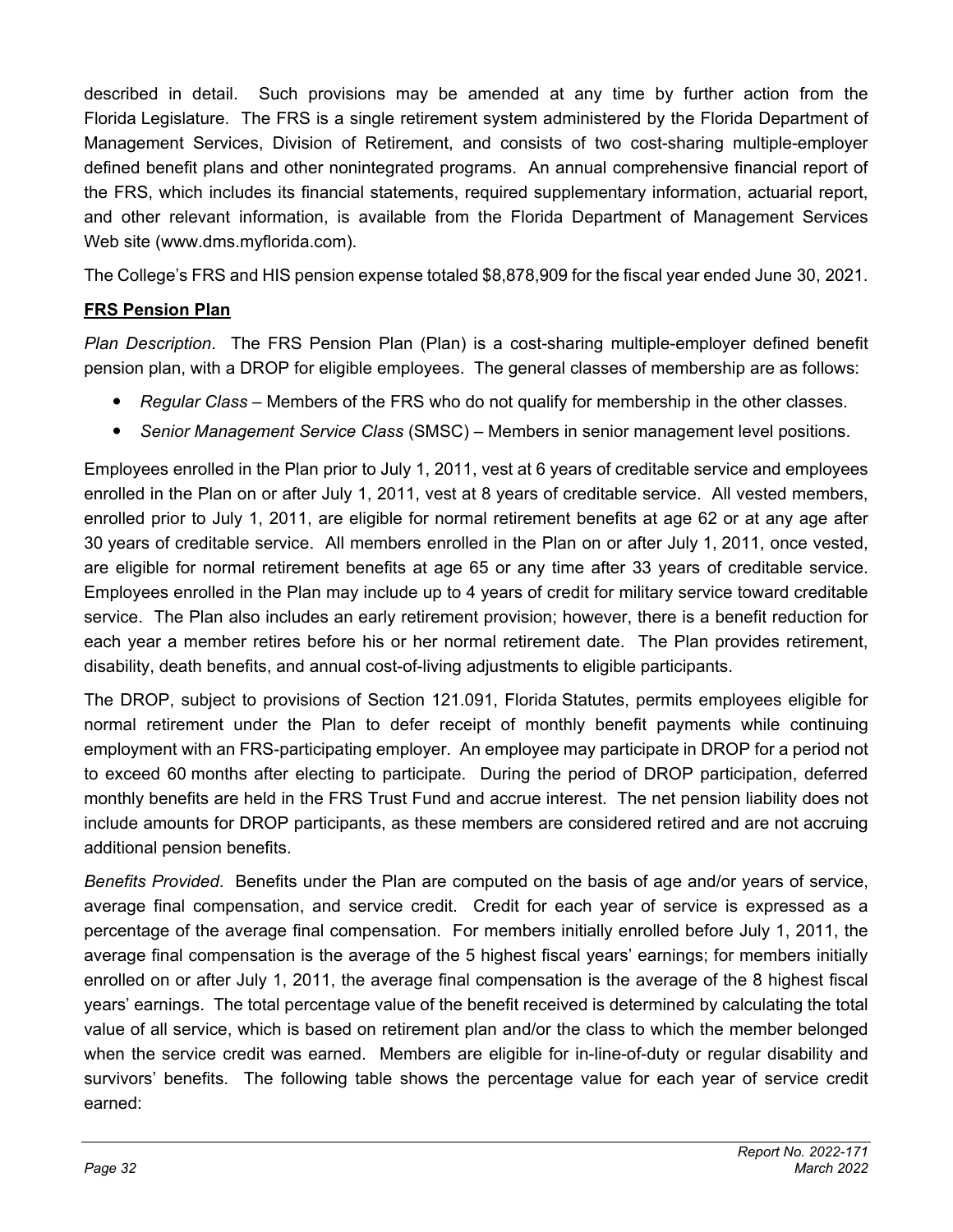| Class, Initial Enrollment, and Retirement Age/Years of Service    | % Value |
|-------------------------------------------------------------------|---------|
| Regular Class members initially enrolled before July 1, 2011      |         |
| Retirement up to age 62 or up to 30 years of service              | 1.60    |
| Retirement at age 63 or with 31 years of service                  | 1.63    |
| Retirement at age 64 or with 32 years of service                  | 1.65    |
| Retirement at age 65 or with 33 or more years of service          | 1.68    |
| Regular Class members initially enrolled on or after July 1, 2011 |         |
| Retirement up to age 65 or up to 33 years of service              | 1.60    |
| Retirement at age 66 or with 34 years of service                  | 1.63    |
| Retirement at age 67 or with 35 years of service                  | 1.65    |
| Retirement at age 68 or with 36 or more years of service          | 1.68    |
| <b>Senior Management Service Class</b>                            | 2.00    |

As provided in Section 121.101, Florida Statutes, if the member was initially enrolled in the Plan before July 1, 2011, and all service credit was accrued before July 1, 2011, the annual cost-of-living adjustment is 3 percent per year. If the member was initially enrolled before July 1, 2011, and has service credit on or after July 1, 2011, there is an individually calculated cost-of-living adjustment. The annual cost-of-living adjustment is a proportion of 3 percent determined by dividing the sum of the pre-July 2011 service credit by the total service credit at retirement multiplied by 3 percent. Plan members initially enrolled on or after July 1, 2011, will not have a cost-of-living adjustment after retirement.

*Contributions*. The Florida Legislature establishes contribution rates for participating employers and employees. Contribution rates during the 2020-21 fiscal year were:

|                                                                                             | <b>Percent of Gross Salary</b> |                |
|---------------------------------------------------------------------------------------------|--------------------------------|----------------|
| <b>Class</b>                                                                                | <b>Employee</b>                | Employer $(1)$ |
| FRS, Regular                                                                                | 3.00                           | 10.00          |
| <b>FRS, Senior Management Service</b>                                                       | 3.00                           | 27.29          |
| Deferred Retirement Option Program (applicable to<br>members from all of the above classes) | 0.00                           | 16.98          |
| FRS, Reemployed Retiree                                                                     | (2)                            | (2)            |

(1) Employer rates include 1.66 percent for the postemployment health insurance subsidy. Also, employer rates, other than for DROP participants, include 0.06 percent for administrative costs of the Investment Plan.

(2) Contribution rates are dependent upon retirement class in which reemployed.

The College's contributions to the Plan totaled \$3,558,443 for the fiscal year ended June 30, 2021.

*Pension Liabilities, Pension Expense, and Deferred Outflows of Resources and Deferred Inflows of Resources Related to Pensions*. At June 30, 2021, the College reported a liability of \$39,811,116 for its proportionate share of the net pension liability. The net pension liability was measured as of June 30, 2020, and the total pension liability used to calculate the net pension liability was determined by an actuarial valuation as of July 1, 2020. The College's proportionate share of the net pension liability was based on the College's 2019-20 fiscal year contributions relative to the total 2019-20 fiscal year contributions of all participating members. At June 30, 2020, the College's proportionate share was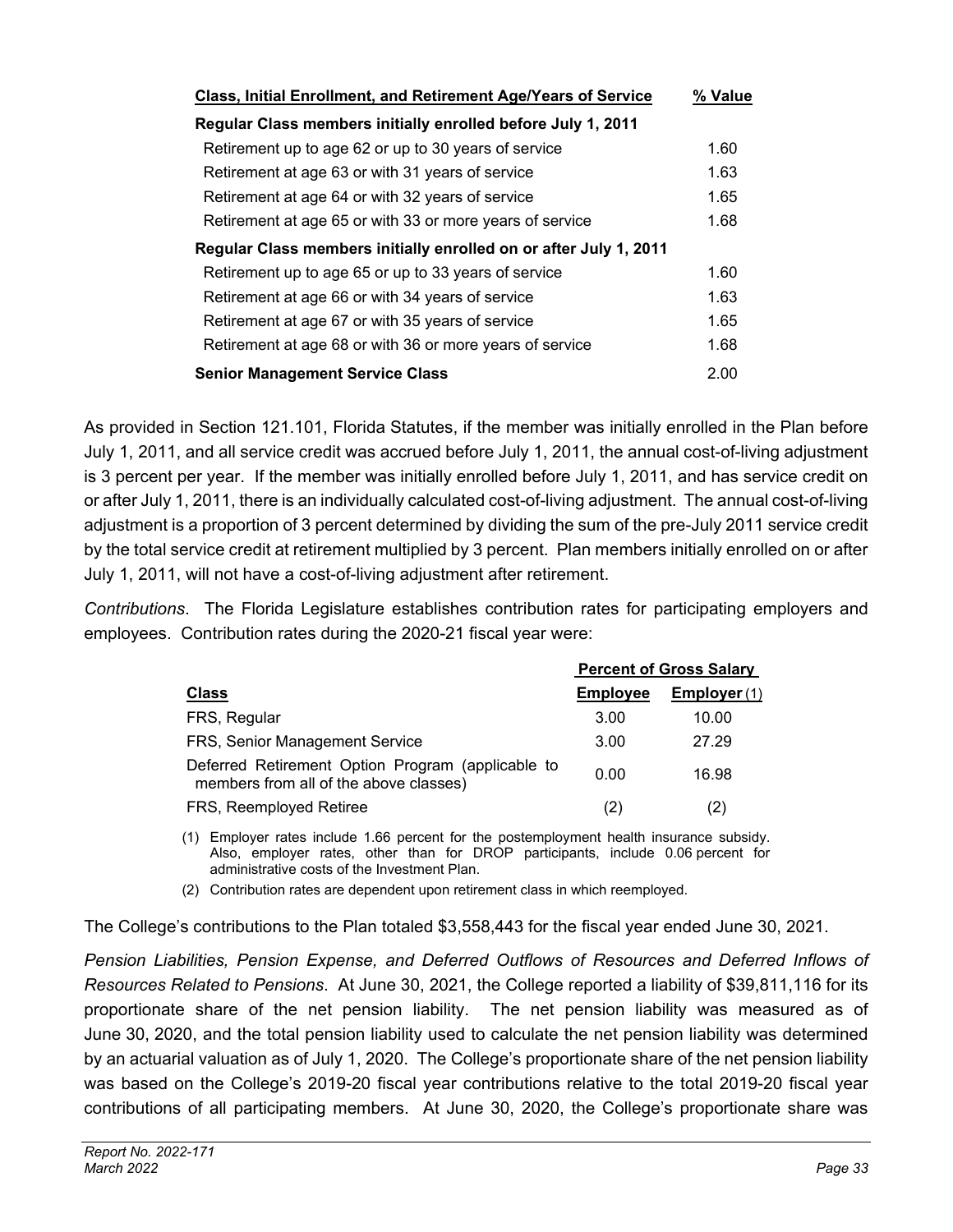0.091854551 percent, which was a decrease of 0.003591740 from its proportionate share measured as of June 30, 2019.

For the fiscal year ended June 30, 2021, the College recognized pension expense of \$7,868,486. In addition, the College reported deferred outflows of resources and deferred inflows of resources related to pensions from the following sources:

| <b>Description</b>                                                                                                     | <b>Deferred Outflows</b><br>of Resources |            | <b>Deferred Inflows</b><br>of Resources |           |
|------------------------------------------------------------------------------------------------------------------------|------------------------------------------|------------|-----------------------------------------|-----------|
| Differences between expected and                                                                                       |                                          |            |                                         |           |
| actual experience                                                                                                      | \$                                       | 1,523,652  | S                                       |           |
| Change of assumptions                                                                                                  |                                          | 7,207,079  |                                         |           |
| Net difference between projected and actual<br>earnings on FRS Plan investments                                        |                                          | 2.370.392  |                                         |           |
| Changes in proportion and differences between<br>College FRS contributions and proportionate<br>share of contributions |                                          | (155, 978) |                                         | 1,888,855 |
| College FRS contributions subsequent to<br>the measurement date                                                        |                                          | 3,558,443  |                                         |           |
| Total                                                                                                                  |                                          | 14,503,588 |                                         | 1,888,855 |

The deferred outflows of resources totaling \$3,558,443, resulting from College contributions subsequent to the measurement date will be recognized as a reduction of the net pension liability in the fiscal year ending June 30, 2022. Other amounts reported as deferred outflows of resources and deferred inflows of resources related to pensions will be recognized in pension expense as follows:

| <b>Fiscal Year Ending June 30</b> | Amount          |
|-----------------------------------|-----------------|
| 2022                              | 2,074,356<br>\$ |
| 2023                              | 3,718,564       |
| 2024                              | 3,128,594       |
| 2025                              | (145, 523)      |
| 2026                              | 280,299         |
| Total                             | 9,056,290       |

*Actuarial Assumptions*. The total pension liability in the July 1, 2020, actuarial valuation was determined using the following actuarial assumptions, applied to all periods included in the measurement:

| Inflation                 | 2.40 percent                                                                 |
|---------------------------|------------------------------------------------------------------------------|
| Salary increases          | 3.25 percent, average, including inflation                                   |
| Investment rate of return | 6.80 percent, net of pension plan investment<br>expense, including inflation |

Mortality rates were based on the PUB-2010 base table, projected generationally with Scale MP-2018.

The actuarial assumptions used in the July 1, 2020, valuation were based on the results of an actuarial experience study for the period July 1, 2013, through June 30, 2018.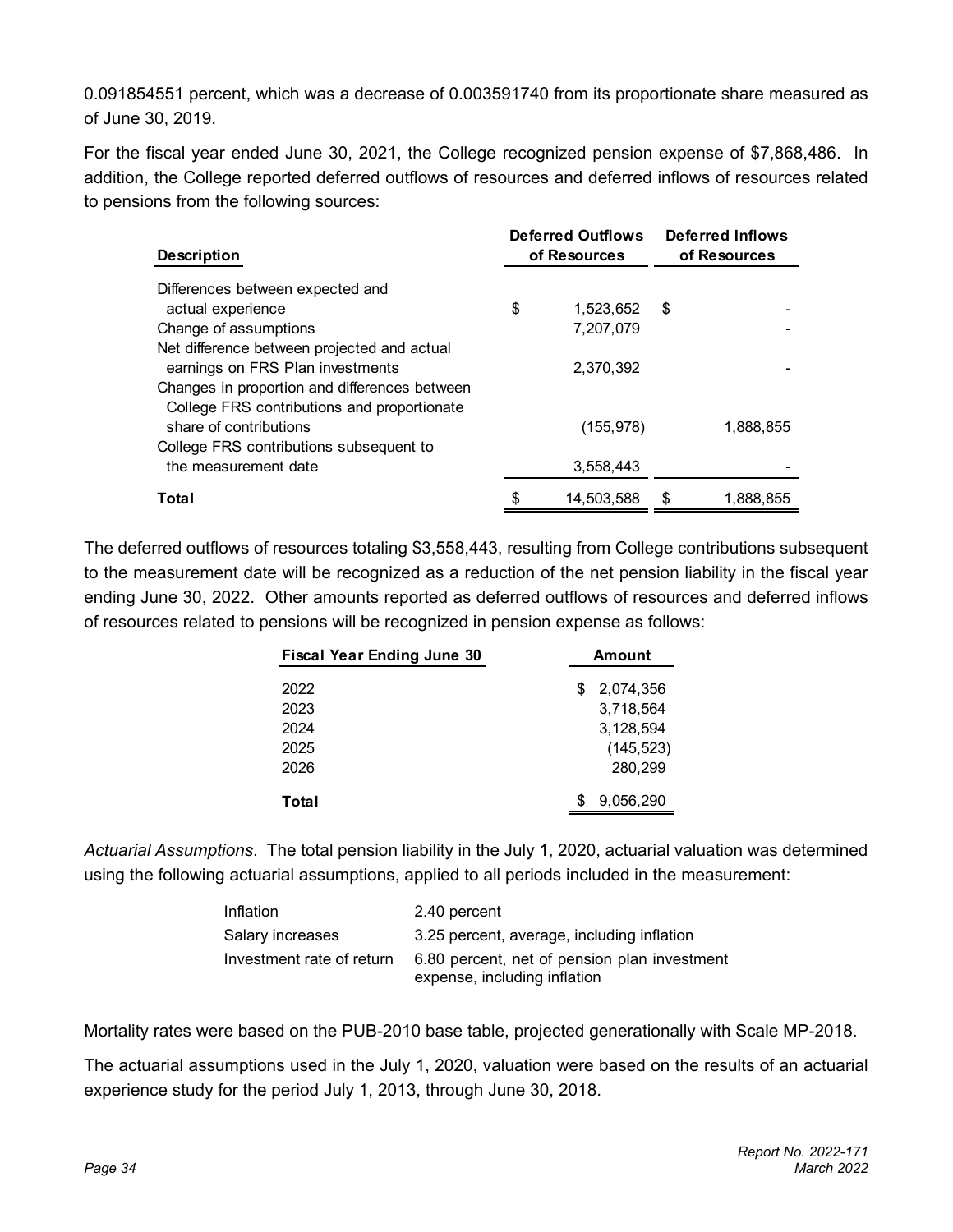The long-term expected rate of return on pension plan investments was not based on historical returns, but instead is based on a forward-looking capital market economic model. The allocation policy's description of each asset class was used to map the target allocation to the asset classes shown below. Each asset class assumption is based on a consistent set of underlying assumptions, and includes an adjustment for the inflation assumption. The target allocation and best estimates of arithmetic and geometric real rates of return for each major asset class are summarized in the following table:

| Asset Class              | <b>Target</b><br>Allocation (1) | Annual<br><b>Arithmetic</b><br><b>Return</b> | Compound<br>Annual<br>(Geometric)<br>Return | <b>Standard</b><br><b>Deviation</b> |
|--------------------------|---------------------------------|----------------------------------------------|---------------------------------------------|-------------------------------------|
| Cash                     | 1.0%                            | 2.2%                                         | 2.2%                                        | 1.2%                                |
| Fixed Income             | 19.0%                           | 3.0%                                         | 2.9%                                        | 3.5%                                |
| <b>Global Equity</b>     | 54.2%                           | 8.0%                                         | 6.7%                                        | 17.1%                               |
| Real Estate (Property)   | 10.3%                           | 6.4%                                         | 5.8%                                        | 11.7%                               |
| <b>Private Equity</b>    | 11.1%                           | 10.8%                                        | 8.1%                                        | 25.7%                               |
| Strategic Investments    | 4.4%                            | 5.5%                                         | 5.3%                                        | 6.9%                                |
| Total                    | 100.0%                          |                                              |                                             |                                     |
| Assumed inflation - Mean |                                 |                                              | 2.4%                                        | 1.7%                                |
|                          |                                 |                                              |                                             |                                     |

(1) As outlined in the Plan's investment policy.

*Discount Rate*. The discount rate used to measure the total pension liability was 6.80 percent. The Plan's fiduciary net position was projected to be available to make all projected future benefit payments of current active and inactive employees. Therefore, the discount rate for calculating the total pension liability is equal to the long-term expected rate of return. The discount rate used in the 2020 valuation was updated from 6.90 percent to 6.80 percent.

*Sensitivity of the College's Proportionate Share of the Net Pension Liability to Changes in the Discount Rate*. The following presents the College's proportionate share of the net pension liability calculated using the discount rate of 6.80 percent, as well as what the College's proportionate share of the net pension liability would be if it were calculated using a discount rate that is 1 percentage point lower (5.80 percent) or 1 percentage point higher (7.80 percent) than the current rate:

|                                                               | 1%              | <b>Current</b>       | 1%              |
|---------------------------------------------------------------|-----------------|----------------------|-----------------|
|                                                               | <b>Decrease</b> | <b>Discount Rate</b> | <b>Increase</b> |
|                                                               | $(5.80\%)$      | $(6.80\%)$           | $(7.80\%)$      |
| College's proportionate share<br>of the net pension liability | \$63,571,662    | \$39,811,116         | \$19,966,205    |

*Pension Plan Fiduciary Net Position*. Detailed information about the Plan's fiduciary net position is available in the separately issued FRS Pension Plan and Other State Administered Systems Annual Comprehensive Financial Report.

*Payables to the Pension Plan*. At June 30, 2021, the College reported a payable of \$455,910 for the outstanding amount of contributions to the Plan required for the fiscal year ended June 30, 2021.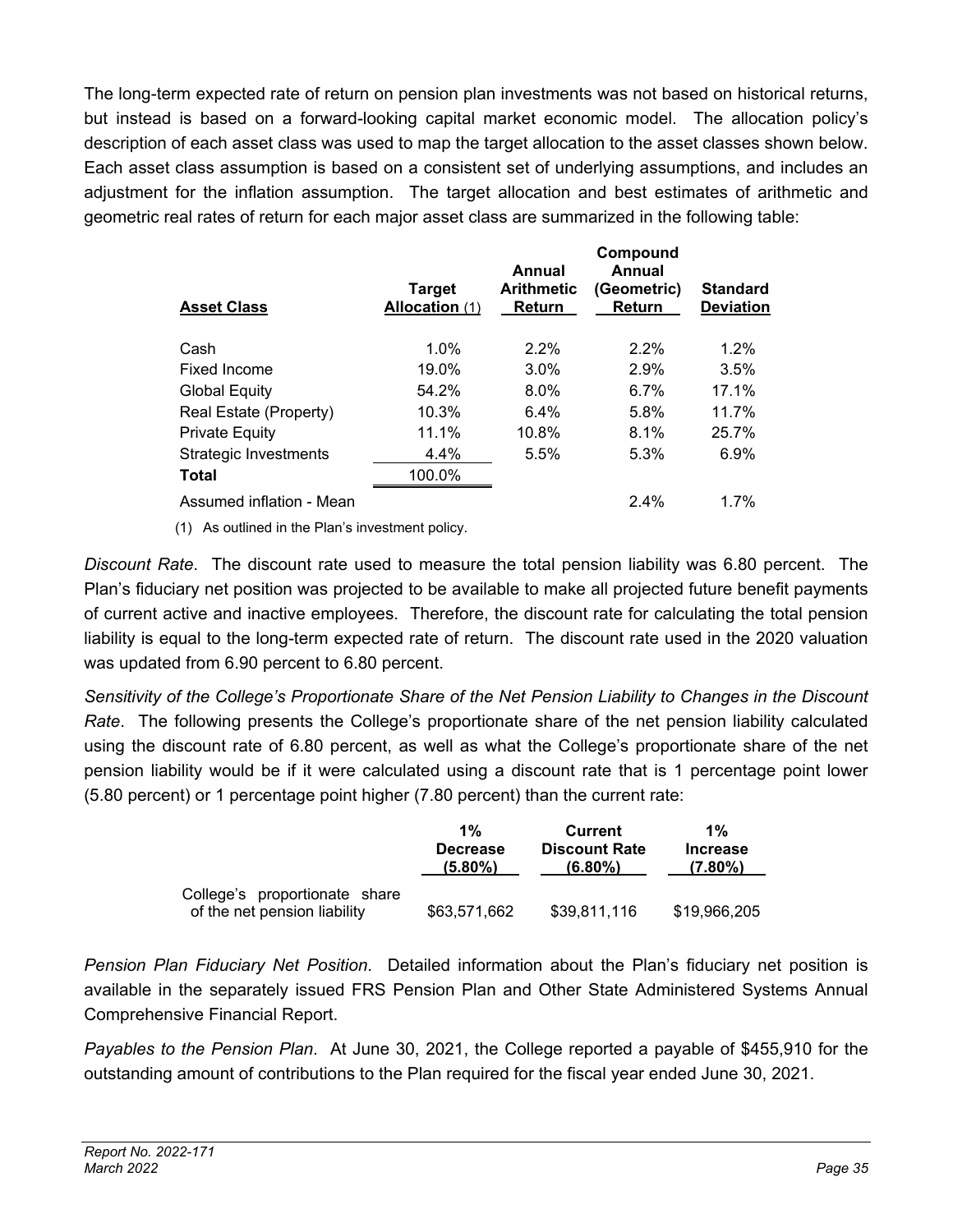# **HIS Pension Plan**

*Plan Description*. The HIS Pension Plan (HIS Plan) is a cost-sharing multiple-employer defined benefit pension plan established under Section 112.363, Florida Statutes. The benefit is a monthly payment to assist retirees of State-administered retirement systems in paying their health insurance costs and is administered by the Florida Department of Management Services, Division of Retirement.

*Benefits Provided*. For the fiscal year ended June 30, 2021, eligible retirees and beneficiaries received a monthly HIS payment of \$5 for each year of creditable service completed at the time of retirement with a minimum HIS payment of \$30 and a maximum HIS payment of \$150 per month, pursuant to Section 112.363, Florida Statutes. To be eligible to receive a HIS benefit, a retiree under a State-administered retirement system must provide proof of health insurance coverage, which can include Medicare.

*Contributions*. The HIS Plan is funded by required contributions from FRS participating employers as set by the Florida Legislature. Employer contributions are a percentage of gross compensation for all active FRS members. For the fiscal year ended June 30, 2021, the contribution rate was 1.66 percent of payroll pursuant to Section 112.363, Florida Statutes. The College contributed 100 percent of its statutorily required contributions for the current and preceding 3 years. HIS Plan contributions are deposited in a separate trust fund from which HIS payments are authorized. HIS Plan benefits are not guaranteed and are subject to annual legislative appropriation. In the event the legislative appropriation or available funds fail to provide full subsidy benefits to all participants, benefits may be reduced or canceled.

The College's contributions to the HIS Plan totaled \$693,368 for the fiscal year ended June 30, 2021.

*Pension Liabilities, Pension Expense, and Deferred Outflows of Resources and Deferred Inflows of Resources Related to Pensions*. At June 30, 2021, the College reported a net pension liability of \$15,416,294 for its proportionate share of the net pension liability. The current portion of the net pension liability is the College's proportionate share of benefit payments expected to be paid within 1 year, net of the College's proportionate share of the HIS Plan's fiduciary net position available to pay that amount. The net pension liability was measured as of June 30, 2020, and the total pension liability used to calculate the net pension liability was determined by an actuarial valuation as of July 1, 2020. The College's proportionate share of the net pension liability was based on the College's 2019-20 fiscal year contributions relative to the total 2019-20 fiscal year contributions of all participating members. At June 30, 2020, the College's proportionate share was 0.126261262 percent, which was a decrease of 0.004124267 from its proportionate share measured as of June 30, 2019.

For the fiscal year ended June 30, 2021, the College recognized pension expense of \$1,010,423. In addition, the College reported deferred outflows of resources and deferred inflows of resources related to pensions from the following sources: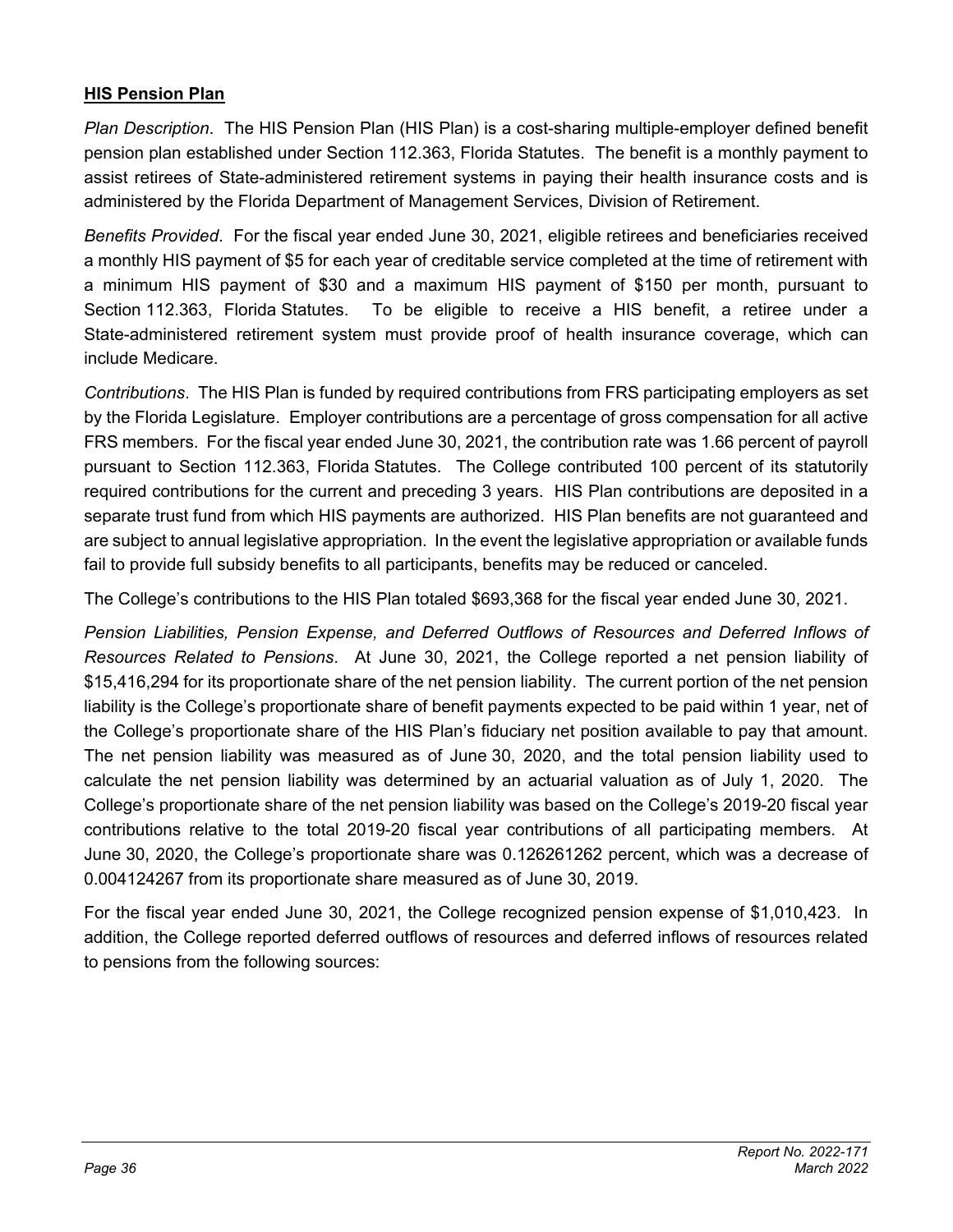| <b>Description</b>                                                                           | <b>Deferred Outflows</b><br>of Resources | <b>Deferred Inflows</b><br>of Resources |           |  |  |
|----------------------------------------------------------------------------------------------|------------------------------------------|-----------------------------------------|-----------|--|--|
| Differences between expected                                                                 |                                          |                                         |           |  |  |
| and actual experience                                                                        | \$<br>630,620                            | S                                       | 11,893    |  |  |
| Change of assumptions                                                                        | 1,657,691                                |                                         | 896,397   |  |  |
| Net difference between projected and actual<br>earnings on HIS Plan investments              | 12.308                                   |                                         |           |  |  |
| Changes in proportion and differences between<br>College HIS contributions and proportionate |                                          |                                         |           |  |  |
| share of HIS contributions                                                                   | 112.092                                  |                                         | 1.142.475 |  |  |
| College contributions subsequent to the<br>measurement date                                  | 693,368                                  |                                         |           |  |  |
| Total                                                                                        | \$<br>3,106,079                          |                                         | 2,050,765 |  |  |

The deferred outflows of resources totaling \$693,368, resulting from College contributions subsequent to the measurement date will be recognized as a reduction of the net pension liability in the fiscal year ending June 30, 2022. Other amounts reported as deferred outflows of resources and deferred inflows of resources related to pensions will be recognized in pension expense as follows:

| <b>Fiscal Year Ending June 30</b> | <b>Amount</b> |           |  |
|-----------------------------------|---------------|-----------|--|
| 2022                              | \$            | 140,617   |  |
| 2023                              |               | 88,740    |  |
| 2024                              |               | (96, 722) |  |
| 2025                              |               | (18, 682) |  |
| 2026                              |               | 116,659   |  |
| Thereafter                        |               | 131,334   |  |
| Total                             | \$            | 361,946   |  |

*Actuarial Assumptions.* The total pension liability at July 1, 2020, actuarial valuation was determined using the following actuarial assumptions, applied to all periods included in the measurement:

| Inflation           | 2.40 percent                               |
|---------------------|--------------------------------------------|
| Salary increases    | 3.25 percent, average, including inflation |
| Municipal bond rate | 2.21 percent                               |

Mortality rates were based on the PUB-2010 base table, projected generationally with Scale MP-2018. This is a change from the prior year mortality assumption which was based on the Generational RP-2000 with Projection Scale BB tables.

While an experience study had not been completed for the HIS Plan, the actuarial assumptions that determined the total pension liability for the HIS Plan were based on certain results of the most recent experience study for the FRS Plan.

*Discount Rate*. The discount rate used to measure the total pension liability was 2.21 percent. In general, the discount rate for calculating the total pension liability is equal to the single rate equivalent to discounting at the long-term expected rate of return for benefit payments prior to the projected depletion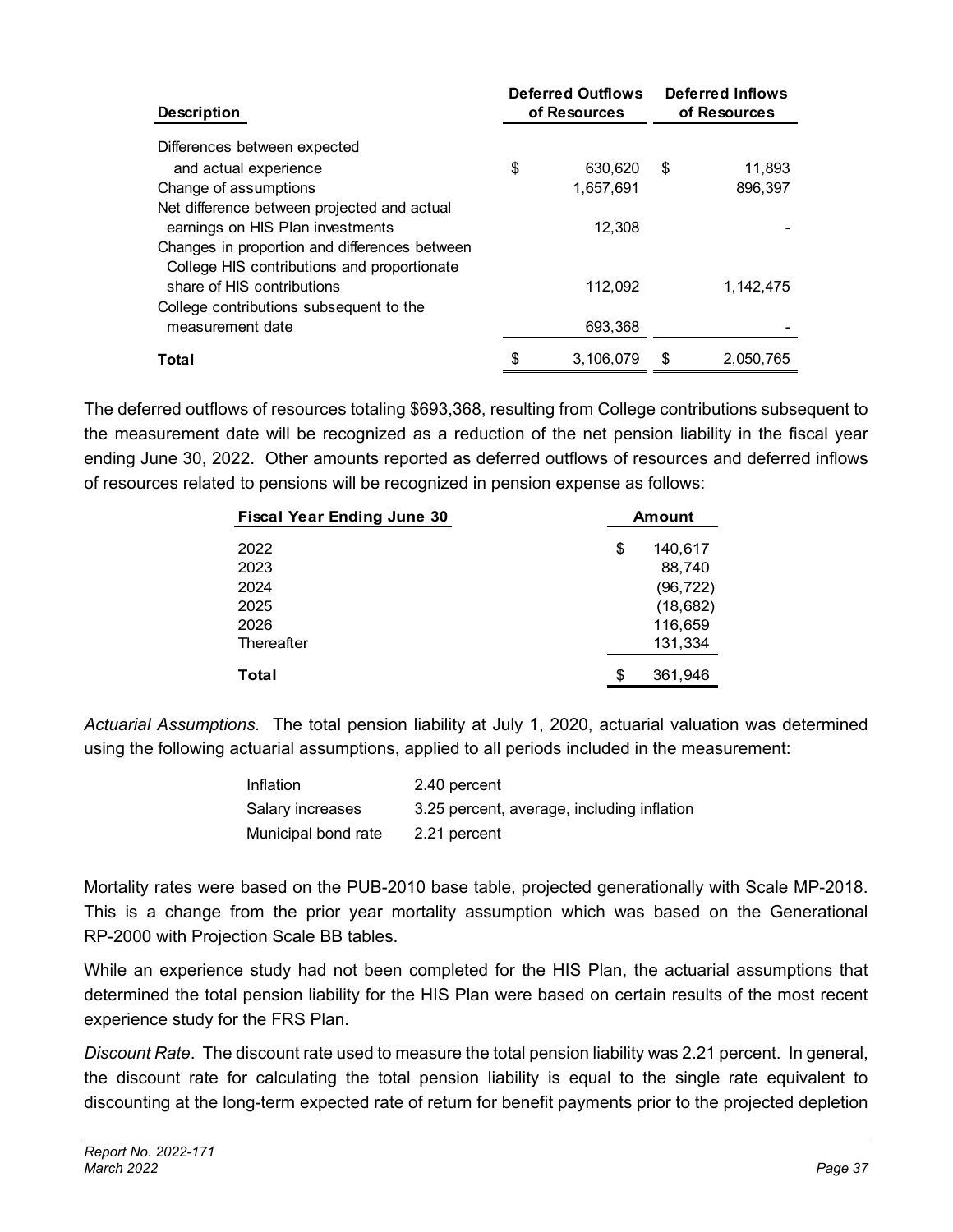date. Because the HIS benefit is essentially funded on a pay-as-you-go basis, the depletion date is considered to be immediate, and the single equivalent discount rate is equal to the municipal bond rate selected by the plan sponsor. The Bond Buyer General Obligation 20-Bond Municipal Bond Index was adopted as the applicable municipal bond index. The discount rate used in the 2020 valuation was updated from 3.50 percent to 2.21 percent.

*Sensitivity of the College's Proportionate Share of the Net Pension Liability to Changes in the Discount Rate*. The following presents the College's proportionate share of the net pension liability calculated using the discount rate of 2.21 percent, as well as what the College's proportionate share of the net pension liability would be if it were calculated using a discount rate that is 1 percentage point lower (1.21 percent) or 1 percentage point higher (3.21 percent) than the current rate:

|                                                               | 1%              | Current              | $1\%$           |
|---------------------------------------------------------------|-----------------|----------------------|-----------------|
|                                                               | <b>Decrease</b> | <b>Discount Rate</b> | <b>Increase</b> |
|                                                               | $(1.21\%)$      | $(2.21\%)$           | $(3.21\%)$      |
| College's proportionate share<br>of the net pension liability | \$17,820,548    | \$15,416,294         | \$13,448,420    |

*Pension Plan Fiduciary Net Position*. Detailed information about the HIS Plan's fiduciary net position is available in the separately issued FRS Pension Plan and Other State Administered Systems Annual Comprehensive Financial Report.

*Payables to the Pension Plan*. At June 30, 2021, the College reported a payable of \$6,166 for the outstanding amount of contributions to the HIS Plan required for the fiscal year ended June 30, 2021.

# **9. Retirement Plans – Defined Contribution Pension Plans**

**FRS Investment Plan**. The SBA administers the defined contribution plan officially titled the FRS Investment Plan (Investment Plan). The Investment Plan is reported in the SBA's annual financial statements and in the State's Annual Comprehensive Financial Report.

As provided in Section 121.4501, Florida Statutes, eligible FRS members may elect to participate in the Investment Plan in lieu of the FRS defined benefit plan. College employees already participating in the State College System Optional Retirement Program or DROP are not eligible to participate in the Investment Plan. Employer and employee contributions are defined by law, but the ultimate benefit depends in part on the performance of investment funds. Service retirement benefits are based upon the value of the member's account upon retirement. Benefit terms, including contribution requirements, are established and may be amended by the Florida Legislature. The Investment Plan is funded with the same employer and employee contributions rates, that are based on salary and membership class (Regular Class, Senior Management Service Class, etc.), as the FRS defined benefit plan. Contributions are directed to individual member accounts and the individual members allocate contributions and account balances among various approved investment choices. Costs of administering the Investment Plan, including the FRS Financial Guidance Program, are funded through an employer contribution of 0.06 percent of payroll and by forfeited benefits of Investment Plan members. Allocations to the Investment Plan member accounts during the 2020-21 fiscal year were as follows: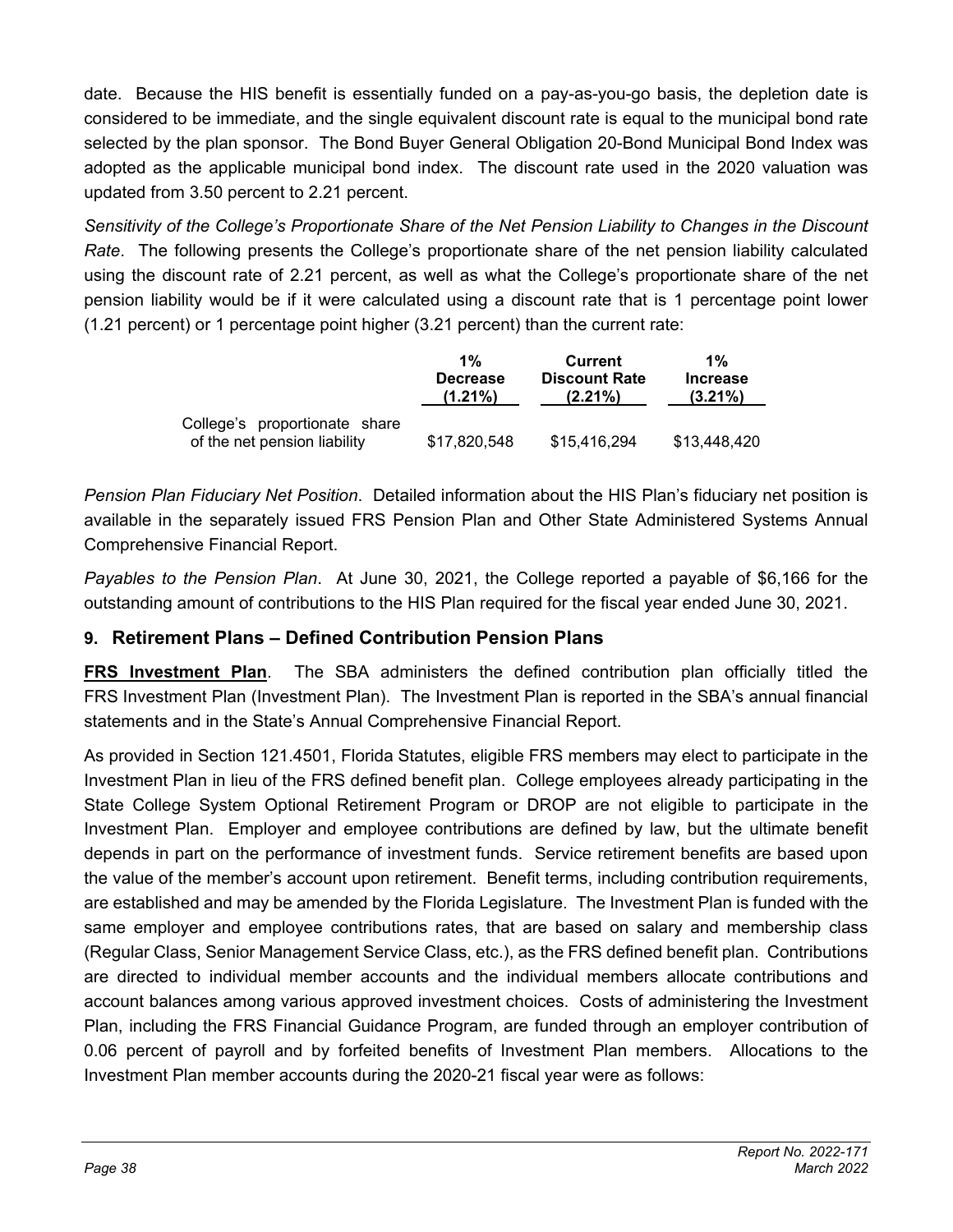|                                | Percent of   |  |  |  |  |  |
|--------------------------------|--------------|--|--|--|--|--|
|                                | Gross        |  |  |  |  |  |
| <b>Class</b>                   | Compensation |  |  |  |  |  |
| FRS, Regular                   | 6.30         |  |  |  |  |  |
| FRS, Senior Management Service | 7.67         |  |  |  |  |  |

For all membership classes, employees are immediately vested in their own contributions and are vested after 1 year of service for employer contributions and investment earnings regardless of membership class. If an accumulated benefit obligation for service credit originally earned under the FRS Pension Plan is transferred to the Investment Plan, the member must have the years of service required for FRS Pension Plan vesting (including the service credit represented by the transferred funds) to be vested for these funds and the earnings on the funds. Nonvested employer contributions are placed in a suspense account for up to 5 years. If the employee returns to FRS-covered employment within the 5-year period, the employee will regain control over their account. If the employee does not return within the 5-year period, the employee will forfeit the accumulated account balance. For the fiscal year ended June 30, 2021, the information for the amount of forfeitures was unavailable from the SBA; however, management believes that these amounts, if any, would be immaterial to the College.

After termination and applying to receive benefits, the member may roll over vested funds to another qualified plan, structure a periodic payment under the Investment Plan, receive a lump-sum distribution, leave the funds invested for future distribution, or any combination of these options. Disability coverage is provided in which the member may either transfer the account balance to the FRS Pension Plan when approved for disability retirement to receive guaranteed lifetime monthly benefits under the FRS Pension Plan, or remain in the Investment Plan and rely upon that account balance for retirement income.

The College's Investment Plan pension expense totaled \$1,206,311 for the fiscal year ended June 30, 2021.

# **10. Construction Commitments**

The College's major construction commitments at June 30, 2021, were as follows:

| <b>Project Description</b>                             | Total<br><b>Commitment</b> |                           |   |                        |   |                     |  | <b>Balance</b><br>Committed |
|--------------------------------------------------------|----------------------------|---------------------------|---|------------------------|---|---------------------|--|-----------------------------|
| <b>Energy Performance Project</b><br>King Center Lobby | \$                         | 15,383,682<br>2, 157, 113 |   | 6,922,657<br>2,117,951 | S | 8,461,025<br>39,162 |  |                             |
| Total                                                  |                            | 17,540,795                | S | 9,040,608              | S | 8,500,187           |  |                             |

# **11. Risk Management Programs**

The College is exposed to various risks of loss related to torts; theft of, damage to, and destruction of assets; errors and omissions; injuries to employees; and natural disasters. The College provided coverage for these risks primarily through the Florida College System Risk Management Consortium (Consortium), which was created under authority of Section 1001.64(27), Florida Statutes, by the boards of trustees of the Florida public colleges for the purpose of joining a cooperative effort to develop, implement, and participate in a coordinated Statewide college risk management program. The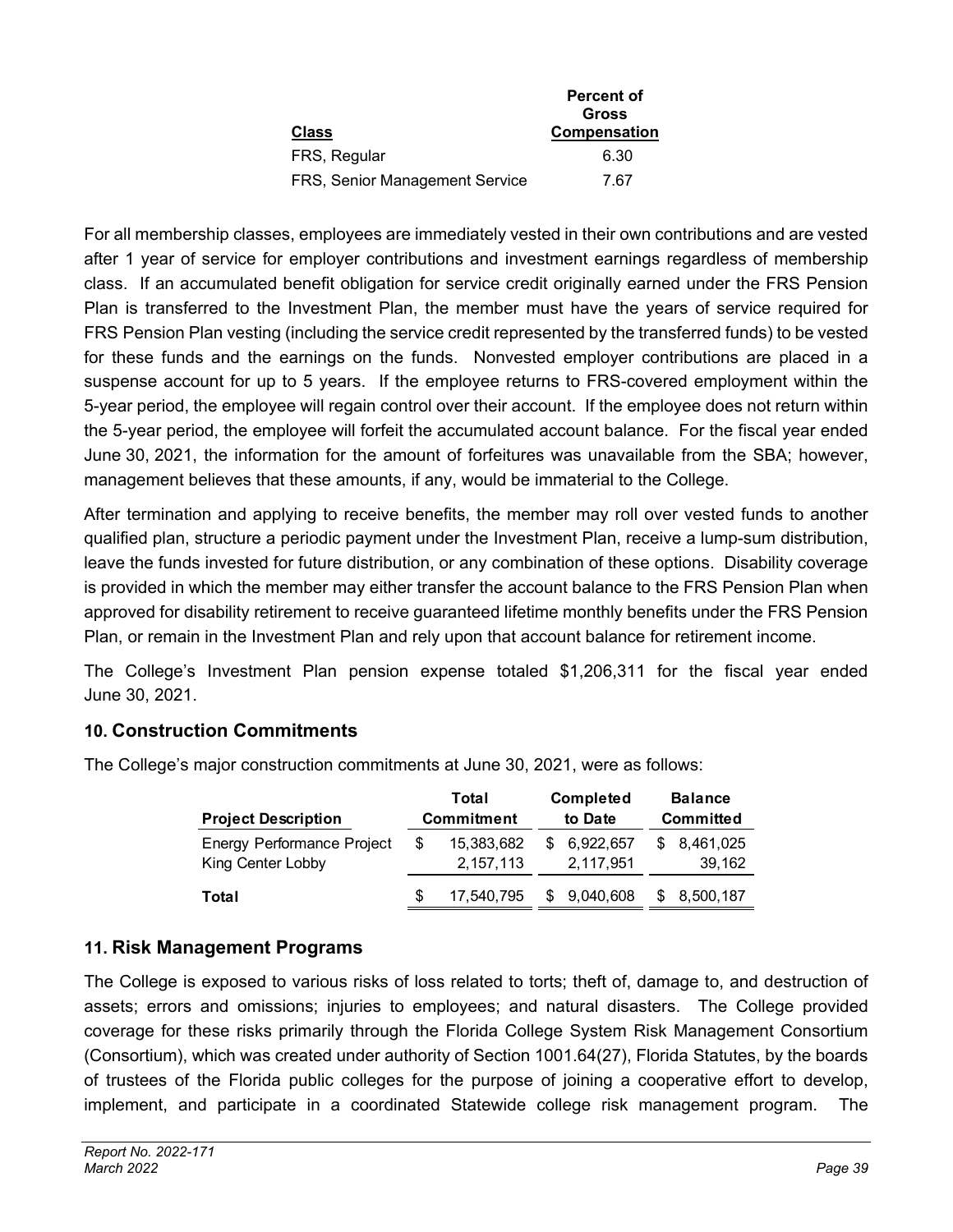Consortium is self-sustaining through member assessments (premiums) and purchases excess insurance through commercial companies for claims in excess of specified amounts. Excess insurance from commercial companies provided coverage of up to \$110 million to February 28, 2021, and up to \$100 million from March 1, 2021, for property insurance. Insurance coverage obtained through the Consortium included fire and extended property, general and automobile liability, workers' compensation, health, and other liability coverage. Settled claims resulting from these risks have not exceeded commercial coverage in any of the past 3 fiscal years. Life, dental, and long-term disability coverage are provided through purchased commercial insurance.

# **12. Functional Distribution of Operating Expenses**

The functional classification of an operating expense (instruction, academic support, etc.) is assigned to a department based on the nature of the activity, which represents the material portion of the activity attributable to the department. For example, activities of an academic department for which the primary departmental function is instruction may include some activities other than direct instruction such as public service. However, when the primary mission of the department consists of instructional program elements, all expenses of the department are reported under the instruction classification. The operating expenses on the statement of revenues, expenses, and changes in net position are presented by natural classifications. The following are those same expenses presented in functional classifications as recommended by NACUBO:

| <b>Functional Classification</b>   | Amount         |  |  |  |
|------------------------------------|----------------|--|--|--|
| Instruction                        | \$39,257,517   |  |  |  |
| <b>Public Services</b>             | 1,235,082      |  |  |  |
| Academic Support                   | 9,159,449      |  |  |  |
| <b>Student Services</b>            | 11,244,281     |  |  |  |
| <b>Institutional Support</b>       | 17,100,764     |  |  |  |
| Operation and Maintenance of Plant | 11,911,257     |  |  |  |
| Scholarships and Waivers           | 25,494,106     |  |  |  |
| Depreciation                       | 8,838,672      |  |  |  |
| <b>Total Operating Expenses</b>    | \$ 124,241,128 |  |  |  |

# **13. Discretely Presented Component Units**

The College has two discretely presented component units as discussed in Note 1. These component units represent 100 percent of the transactions and account balances of the aggregate discretely presented component units columns of the financial statements. The following financial information is from the most recently available audited financial statements for the component units: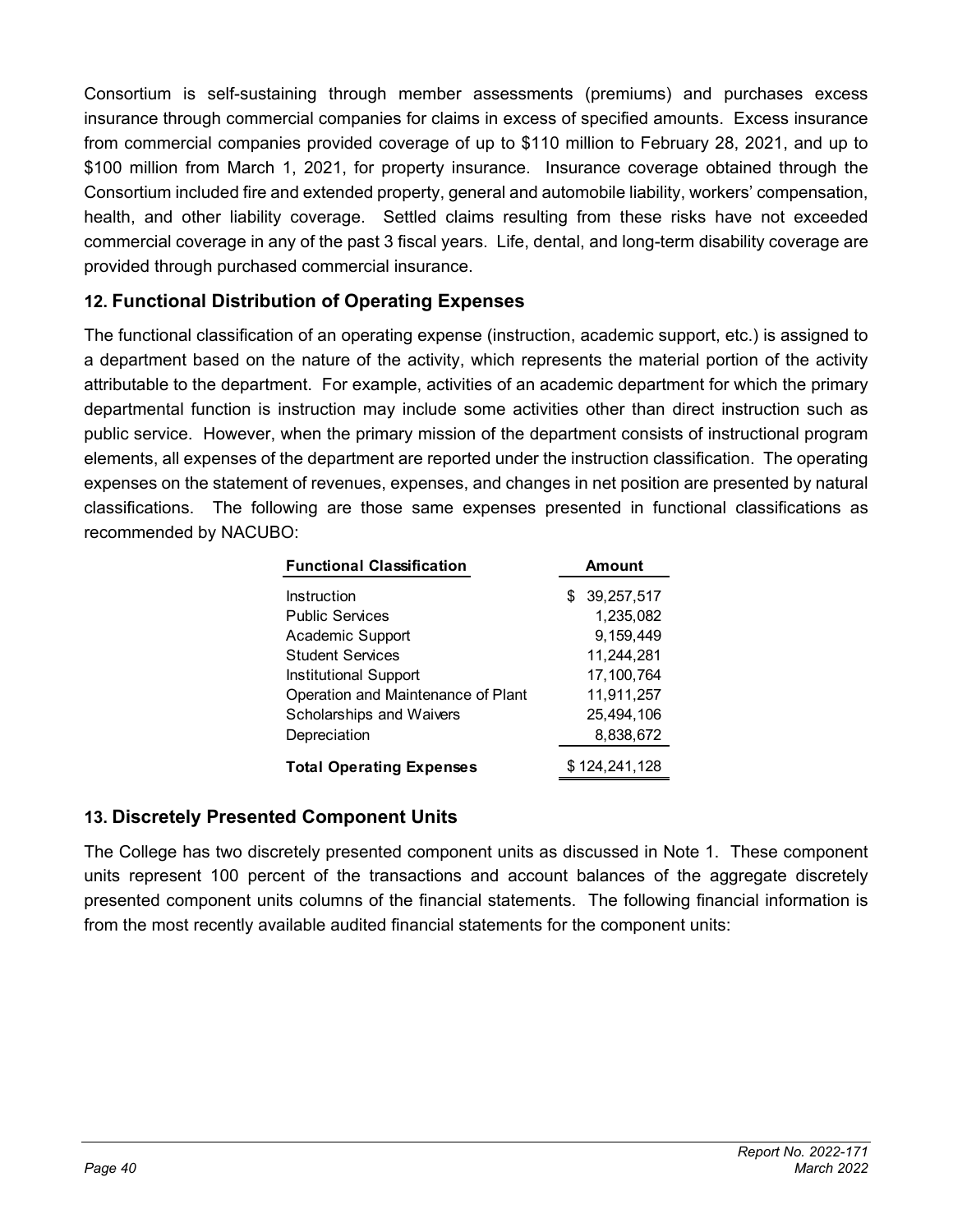# **Condensed Statement of Net Position**

| <b>Direct-Support Organizations</b> |    |                                                             |    |                                                                                        |       |            |  |
|-------------------------------------|----|-------------------------------------------------------------|----|----------------------------------------------------------------------------------------|-------|------------|--|
|                                     |    | Eastern Florida<br><b>State College</b><br>Foundation, Inc. |    | Eastern Florida<br><b>State College</b><br><b>Student Housing</b><br>Corporation, Inc. | Total |            |  |
| Assets:                             |    |                                                             |    |                                                                                        |       |            |  |
| <b>Current Assets</b>               | \$ | 1,088,786                                                   | \$ | 547,045                                                                                | \$    | 1,635,831  |  |
| Capital Assets, Net                 |    | 169,446                                                     |    | 5,429,078                                                                              |       | 5,598,524  |  |
| <b>Other Noncurrent Assets</b>      |    | 27,828,688                                                  |    |                                                                                        |       | 27,828,688 |  |
| <b>Total Assets</b>                 |    | 29,086,920                                                  |    | 5,976,123                                                                              |       | 35,063,043 |  |
| Liabilities:                        |    |                                                             |    |                                                                                        |       |            |  |
| <b>Current Liabilities</b>          |    | 19,320                                                      |    | 230,408                                                                                |       | 249,728    |  |
| <b>Noncurrent Liabilities</b>       |    | 12,422                                                      |    | 5,321,836                                                                              |       | 5,334,258  |  |
| <b>Total Liabilities</b>            |    | 31,742                                                      |    | 5,552,244                                                                              |       | 5,583,986  |  |
| <b>Net Position:</b>                |    |                                                             |    |                                                                                        |       |            |  |
| Net Investment in Capital Assets    |    | 169,446                                                     |    | (92, 776)                                                                              |       | 76,670     |  |
| <b>Restricted Nonexpendable</b>     |    | 12,322,083                                                  |    |                                                                                        |       | 12,322,083 |  |
| <b>Restricted Expendable</b>        |    | 12,255,024                                                  |    | 19,286                                                                                 |       | 12,274,310 |  |
| Unrestricted                        |    | 4,308,625                                                   |    | 497,369                                                                                |       | 4,805,994  |  |
| <b>Total Net Position</b>           | \$ | 29,055,178                                                  | \$ | 423,879                                                                                | \$    | 29,479,057 |  |

# **Condensed Statement of Revenues, Expenses, and Changes in Net Position**

| <b>Direct-Support Organizations</b>                                                   |                                                             |                              |    |                                                                                        |    |                               |
|---------------------------------------------------------------------------------------|-------------------------------------------------------------|------------------------------|----|----------------------------------------------------------------------------------------|----|-------------------------------|
|                                                                                       | Eastern Florida<br><b>State College</b><br>Foundation, Inc. |                              |    | Eastern Florida<br><b>State College</b><br><b>Student Housing</b><br>Corporation, Inc. |    | Total                         |
| <b>Operating Revenues</b><br><b>Depreciation Expense</b><br><b>Operating Expenses</b> | \$                                                          | 55,536<br>1,960<br>1,377,730 | \$ | 859,105<br>237,210                                                                     | \$ | 914,641<br>1,960<br>1,614,940 |
| <b>Operating Income (Loss)</b>                                                        |                                                             | (1, 324, 154)                |    | 621,895                                                                                |    | (702, 259)                    |
| Net Nonoperating Revenues (Expenses):<br>Other Nonoperating Revenues (Expenses)       |                                                             | 6,509,854                    |    | (148, 971)                                                                             |    | 6,360,883                     |
| <b>Net Nonoperating Revenues (Expenses)</b>                                           |                                                             | 6,509,854                    |    | (148, 971)                                                                             |    | 6,360,883                     |
| <b>Other Revenues</b>                                                                 |                                                             | 189,186                      |    |                                                                                        |    | 189,186                       |
| <b>Increase in Net Position</b>                                                       |                                                             | 5,374,886                    |    | 472,924                                                                                |    | 5,847,810                     |
| Net Position, Beginning of Year                                                       |                                                             | 23,680,292                   |    | (49, 045)                                                                              |    | 23,631,247                    |
| <b>Net Position, End of Year</b>                                                      | S                                                           | 29,055,178                   | \$ | 423,879                                                                                | \$ | 29,479,057                    |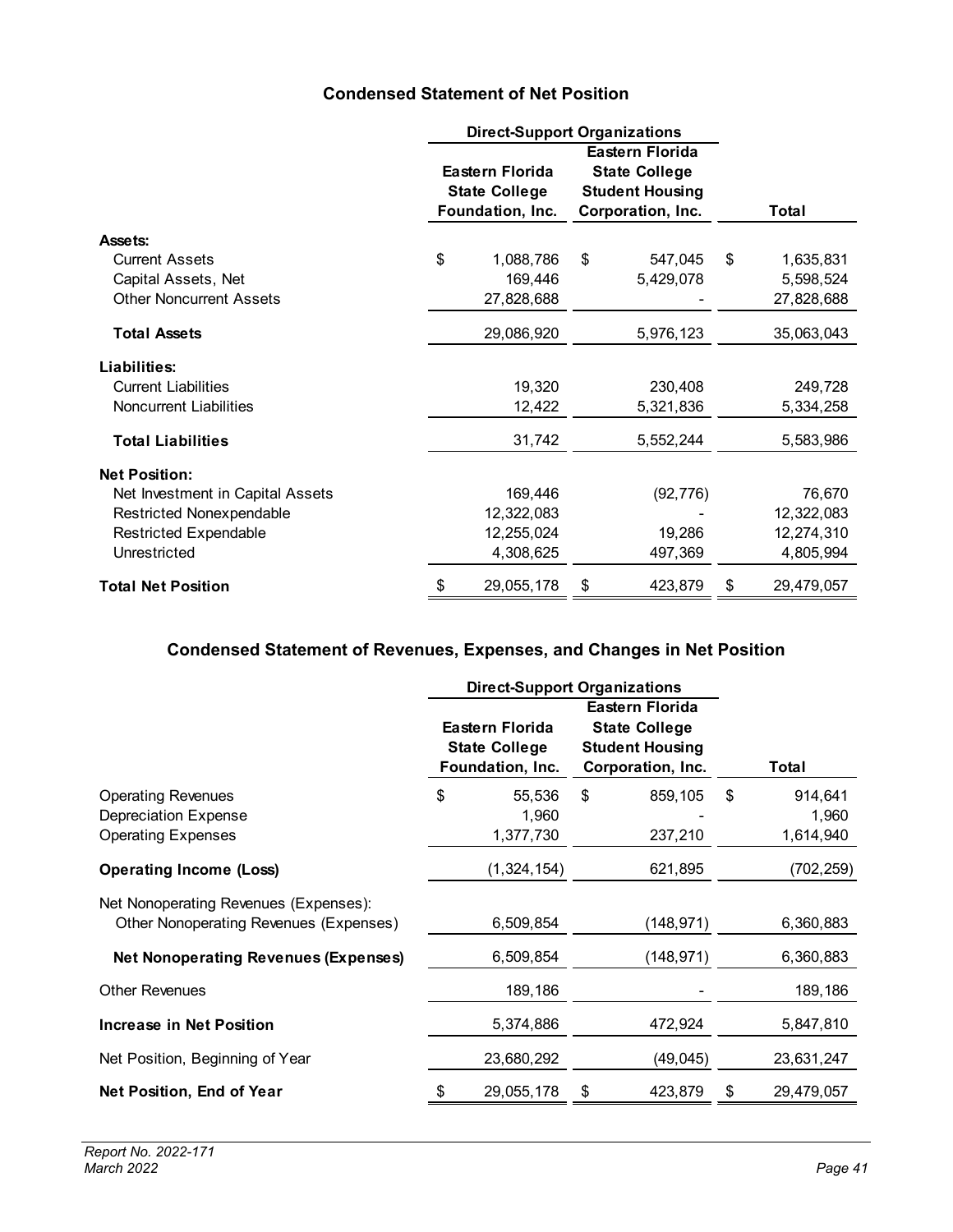# **14. Joint Participation Agreement**

Eastern Florida State College entered into a joint participation agreement with Daytona State College to provide for the transition of both Colleges to digital transmission capabilities for their respective public television stations. The Colleges agreed to submit a joint application for the Federal funds that were combined with funding from other sources to finance the project.

The joint participation agreement provides for conversion of master control facilities for each College, the installment of a joint-use digital antenna, and to jointly lease the tower space. The College will share equally the lease payment and other obligations contained in the tower lease agreement. Also, the Colleges agreed to equally share the cost of maintenance and repair of the equipment and facilities and common expenses relating to the joint use of the leased tower, digital antenna, transmission lines, and consulting fees as may be occasioned for the common benefit of the Colleges.

Daytona State College has been designated as the fiscal agent and, in accordance with the agreement, will act for the benefit of both Colleges. Daytona State College will serve as the owner of record of the digital antenna, transmission lines and associated equipment acquired with Federal and State grants.

# **15. Related Party Transactions**

As permitted by Section 1004.70, Florida Statues, the College receives direct and indirect support from a direct-support organization that does not meet the criteria in the College's financial statements as a component unit of the College. This organization is the Maxwell C. King Center for the Performing Arts, Inc. Information for the direct-support organization based on its financial statements as of June 30, 2021, is summarized in the following table:

|                                                      | <b>Maxwell C. King</b><br><b>Center for the</b><br>Performing<br>Arts, Inc. |                                                  |  |  |  |  |  |
|------------------------------------------------------|-----------------------------------------------------------------------------|--------------------------------------------------|--|--|--|--|--|
| Assets<br>Liabilities<br>Revenues<br><b>Expenses</b> | \$                                                                          | 7,468,968<br>1,221,128<br>2,252,331<br>1,964,701 |  |  |  |  |  |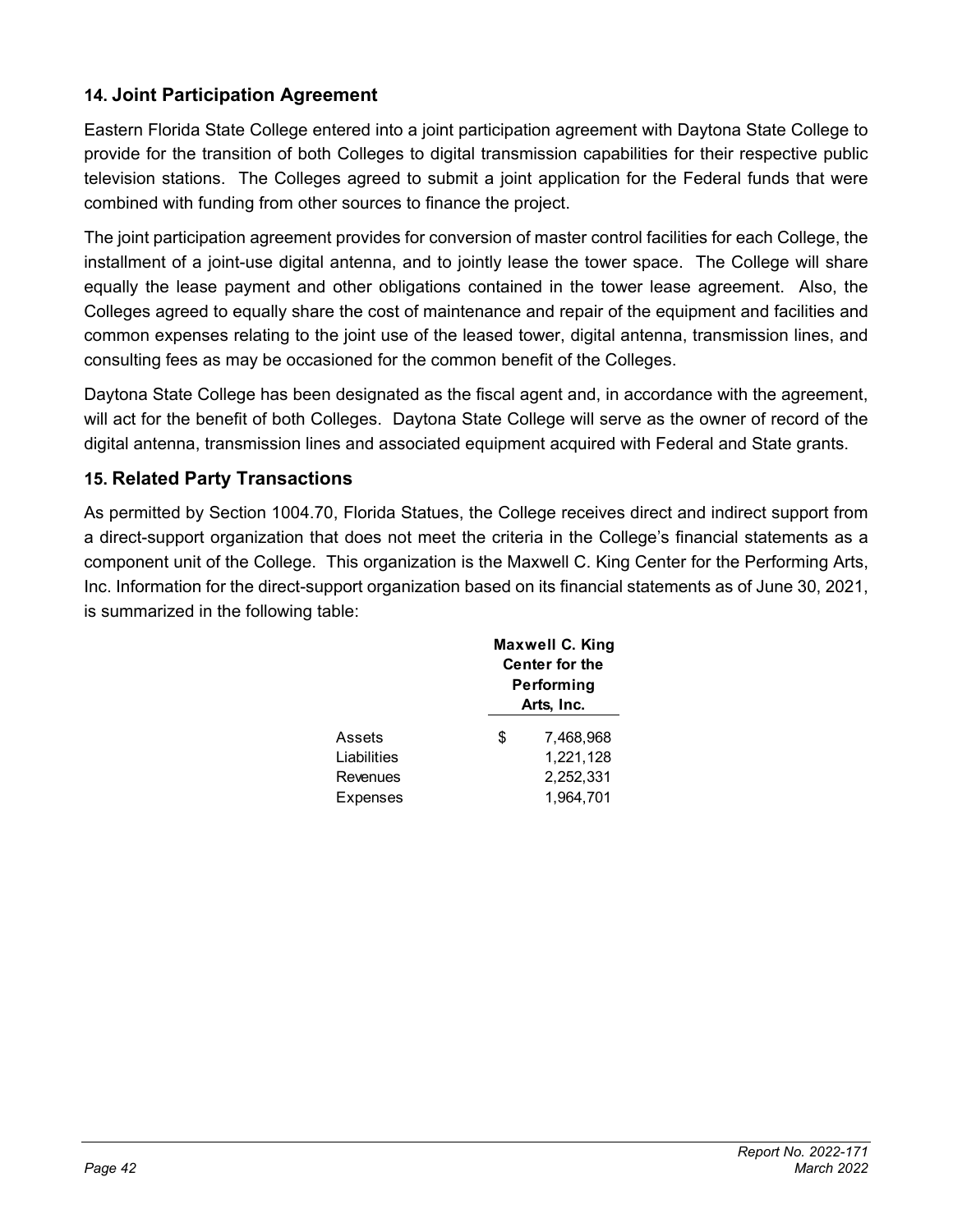# <span id="page-46-0"></span>*OTHER REQUIRED SUPPLEMENTARY INFORMATION*

|                                                                            | 2020          | 2019 |              | 2018 |              |    | 2017         |
|----------------------------------------------------------------------------|---------------|------|--------------|------|--------------|----|--------------|
| <b>Total OPEB Liability</b>                                                |               |      |              |      |              |    |              |
| Service cost                                                               | \$<br>50,068  | \$   | 45.397       | \$   | 45,586       | \$ | 47,095       |
| Interest                                                                   | 24,883        |      | 26,643       |      | 24,443       |    | 20,430       |
| Difference between expected and                                            |               |      |              |      |              |    |              |
| actual experience                                                          |               |      | (25, 638)    |      |              |    |              |
| Changes of assumptions or other inputs                                     | (39, 257)     |      | (23, 374)    |      | (11, 955)    |    | (22, 131)    |
| <b>Benefit Payments</b>                                                    | (40, 404)     |      | (60, 582)    |      | (51, 997)    |    | (23, 325)    |
| Net change in total OPEB liability                                         | (4,710)       |      | (37, 554)    |      | 6,077        |    | 22,069       |
| Total OPEB Liability - beginning                                           | 680,908       |      | 718,462      |      | 712,385      |    | 690,316      |
| <b>Total OPEB Liability - ending</b>                                       | \$<br>676,198 | \$.  | 680,908      | \$   | 718,462      | S  | 712,385      |
| Covered-Employee Payroll                                                   | \$36,361,602  |      | \$36,361,602 |      | \$36,473,895 |    | \$36,473,895 |
| <b>Total OPEB Liability as a percentage</b><br>of covered-employee payroll | 1.86%         |      | 1.87%        |      | 1.97%        |    | 1.95%        |

### **Schedule of Changes in the College's Total Other Postemployment Benefits Liability and Related Ratios**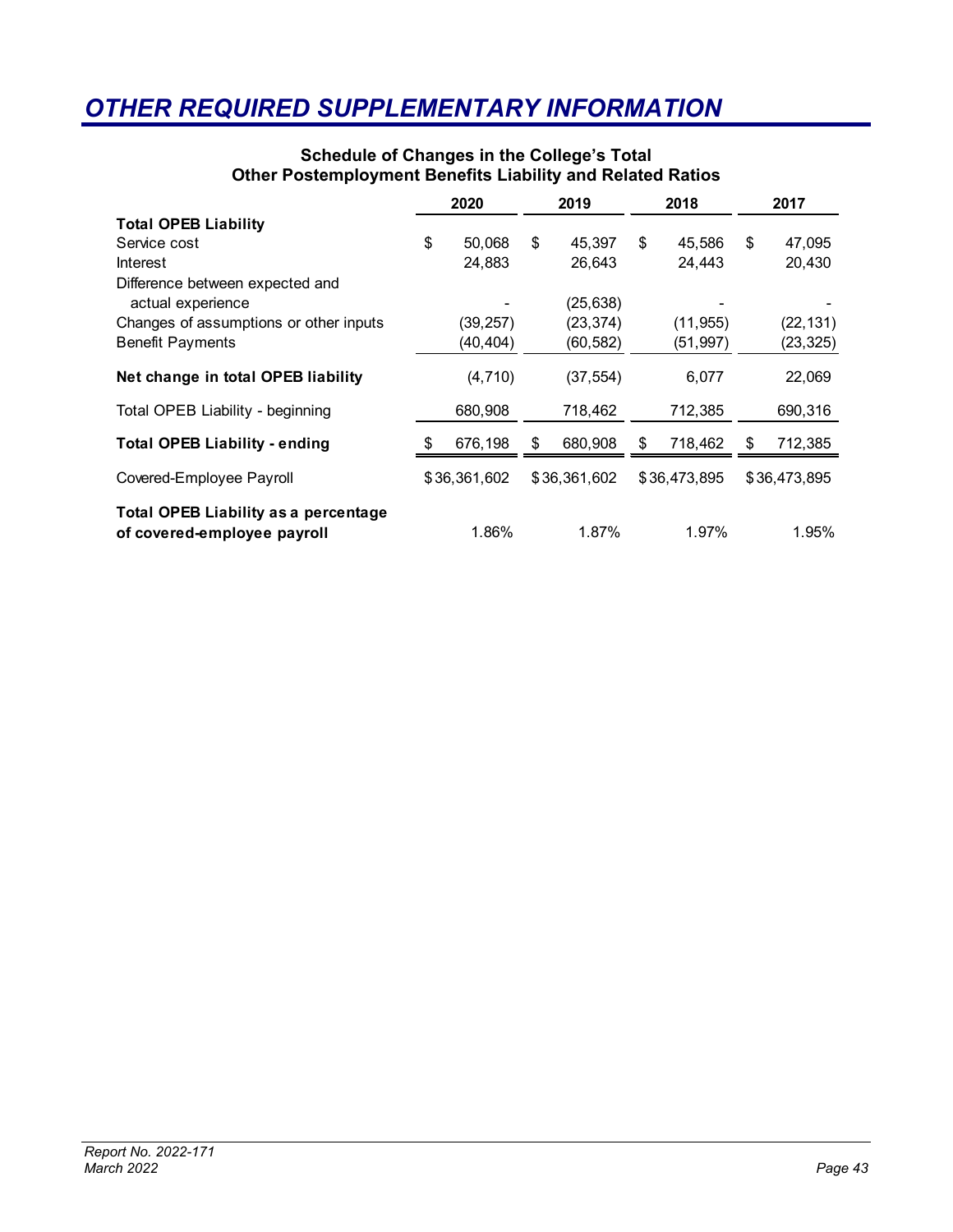### **Schedule of the College's Proportionate Share of the Net Pension Liability – Florida Retirement System Pension Plan**

<span id="page-47-0"></span>

|                                                                                                             | 2020(1)             | 2019(1)       | 2018(1)       | 2017(1)      |
|-------------------------------------------------------------------------------------------------------------|---------------------|---------------|---------------|--------------|
| College's proportion of the FRS<br>net pension liability<br>College's proportionate share of                | 0.091854551%        | 0.095446291%  | 0.098124550%  | 0.103486159% |
| the FRS net pension liability                                                                               | \$<br>39,811,116 \$ | 32,870,374 \$ | 29,555,623 \$ | 30,610,512   |
| College's covered payroll (2)                                                                               | \$<br>44,052,448 \$ | 43,663,527 \$ | 43,775,543 \$ | 45,337,454   |
| College's proportionate share of<br>the FRS net pension liability as a<br>percentage of its covered payroll | 90.37%              | 75.28%        | 67.52%        | 67.52%       |
| FRS Plan fiduciary net position as<br>a percentage of the FRS total<br>pension liability                    | 78.85%              | 82.61%        | 84.26%        | 83.89%       |

(1) The amounts presented for each fiscal year were determined as of June 30.

(2) Covered payroll includes defined benefit plan actives, investment plan members, and members in DROP because total employer contributions are determined on a uniform basis (blended rate) as required by Part III of Chapter 121, Florida Statutes.

### **Schedule of College Contributions – Florida Retirement System Pension Plan**

|                                                                             | 2021(1)             | 2020(1)                  | 2019(1)     |     | 2018(1)     |
|-----------------------------------------------------------------------------|---------------------|--------------------------|-------------|-----|-------------|
| <b>Contractually required FRS</b><br>contribution                           | \$<br>3,558,443 \$  | 2,772,693 \$             | 2,995,281   | S   | 2,833,772   |
| FRS contributions in relation to the<br>contractually required contribution | (3,558,443)         | (2,772,693)              | (2,995,281) |     | (2,833,772) |
| FRS contribution deficiency<br>(excess)                                     |                     | $\overline{\phantom{0}}$ |             |     |             |
| College's covered payroll (2)                                               | \$<br>41,867,593 \$ | 44,052,448 \$            | 43,663,527  | \$. | 43,775,543  |
| FRS contributions as a percentage<br>of covered payroll                     | 8.50%               | 6.29%                    | 6.86%       |     | 6.47%       |

(1) The amounts presented for each fiscal year were determined as of June 30.

(2) Covered payroll includes defined benefit plan actives, investment plan members, and members in DROP because total employer contributions are determined on a uniform basis (blended rate) as required by Part III of Chapter 121, Florida Statutes.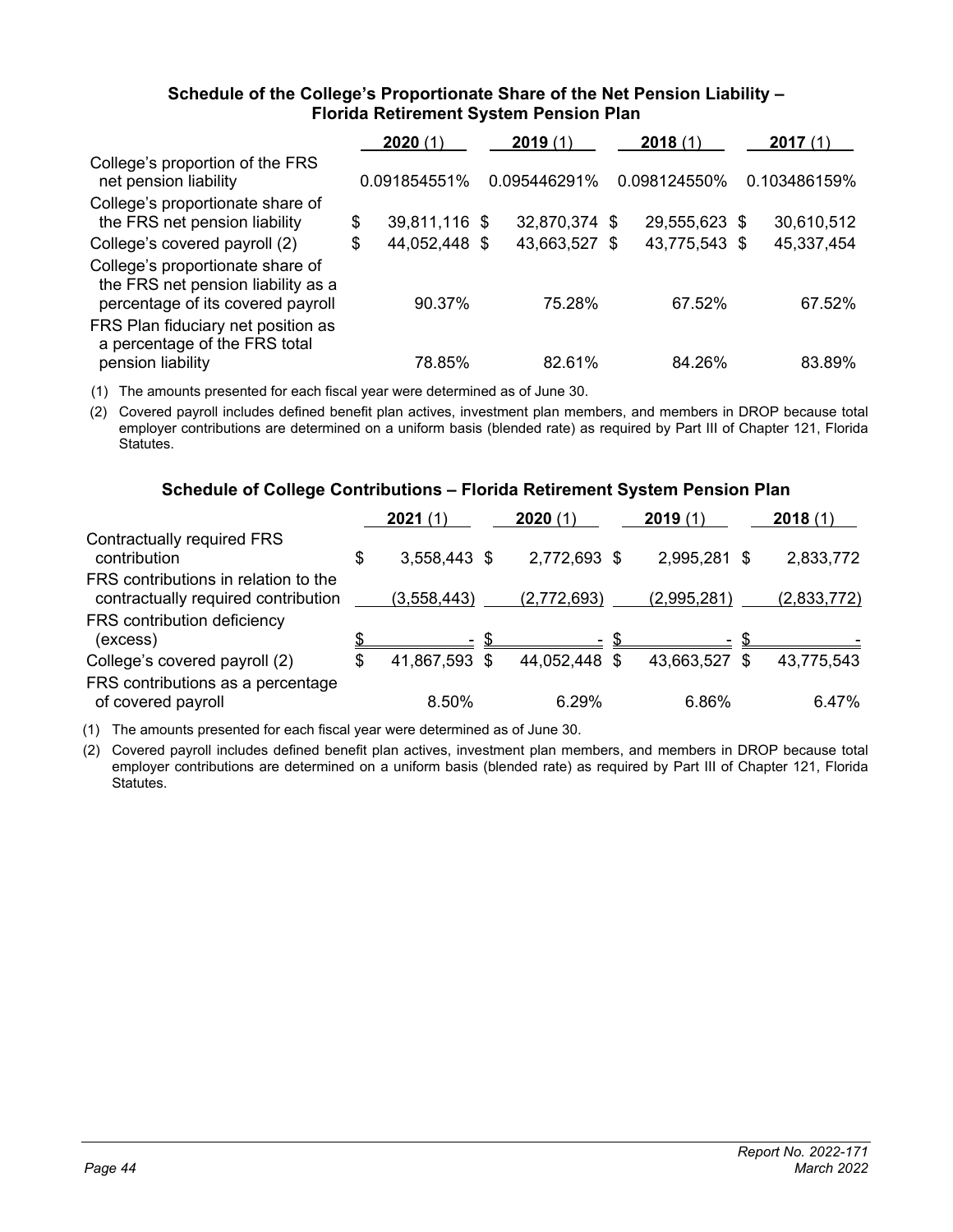| 2016(1)  |                                | 2015(1)                     | 2014(1)                               | 2013 (1                  |  |  |  |  |
|----------|--------------------------------|-----------------------------|---------------------------------------|--------------------------|--|--|--|--|
|          | 0.101365406%                   | 0.108591433%                | 0.112278807%                          | 0.100509538%             |  |  |  |  |
| \$<br>\$ | 25,594,845 \$<br>42,469,356 \$ | 14,026,040<br>42,430,592 \$ | 6,850,658 \$<br>- \$<br>42,727,570 \$ | 17,302,165<br>42,125,389 |  |  |  |  |
|          | 60.27%                         | 33.06%                      | 16.03%                                | 41.07%                   |  |  |  |  |
|          | 84.88%                         | 92.00%                      | 96.09%                                | 88.54%                   |  |  |  |  |

| 2017(1)             | 2016(1)       | 2015(1)       | 2014(1)     |
|---------------------|---------------|---------------|-------------|
| \$<br>2,694,000 \$  | 2,471,957 \$  | 2,647,551 \$  | 2,459,382   |
| (2,694,000)         | (2,471,957)   | (2,647,551)   | (2,459,382) |
|                     |               |               |             |
| \$<br>45,337,454 \$ | 42,469,356 \$ | 42,430,592 \$ | 42,727,570  |
| 5.94%               | 5.82%         | 6.24%         | 5.76%       |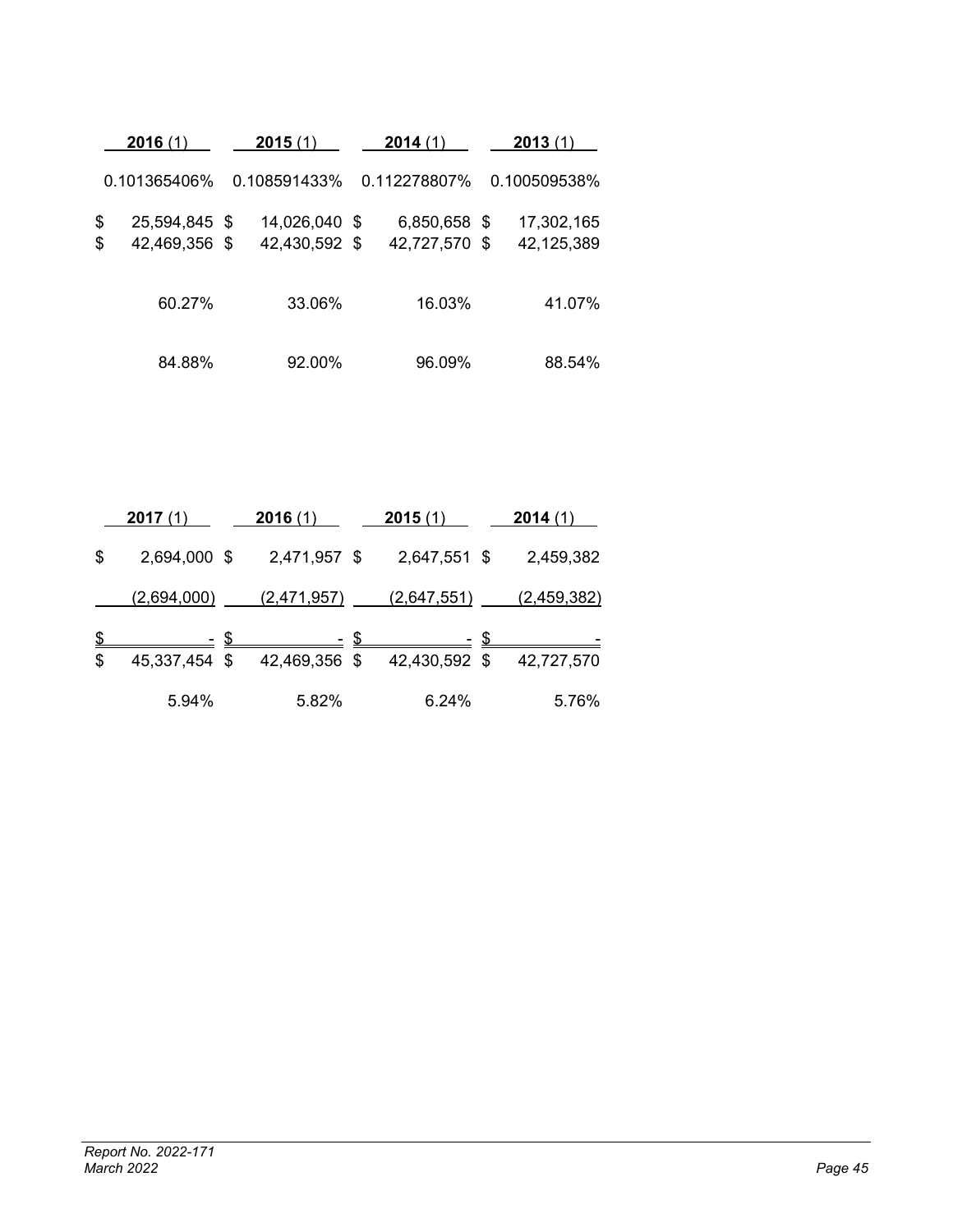### **Schedule of the College's Proportionate Share of the Net Pension Liability – Health Insurance Subsidy Pension Plan**

<span id="page-49-0"></span>

|                                                                                                             | 2020(1)             | 2019(1)       | 2018(1)       | 2017(1)      |
|-------------------------------------------------------------------------------------------------------------|---------------------|---------------|---------------|--------------|
| College's proportion of the HIS net<br>pension liability<br>College's proportionate share of                | 0.126261262%        | 0.130385529%  | 0.133851585%  | 0.140670174% |
| the HIS net pension liability                                                                               | \$<br>15,416,294 \$ | 14,588,836 \$ | 14,167,002 \$ | 15,041,104   |
| College's covered payroll (2)                                                                               | \$<br>44,052,448 \$ | 43,663,527 \$ | 43,775,543 \$ | 45,337,454   |
| College's proportionate share of<br>the HIS net pension liability as a<br>percentage of its covered payroll | 35.00%              | 33.41%        | 32.36%        | 33.18%       |
| HIS Plan fiduciary net position as<br>a percentage of the HIS total<br>pension liability                    | $3.00\%$            | 2.63%         | 2.15%         | 1.64%        |

(1) The amounts presented for each fiscal year were determined as of June 30.

(2) Covered payroll includes defined benefit plan actives, investment plan members, and members in DROP.

### **Schedule of College Contributions – Health Insurance Subsidy Pension Plan**

|                                                                    | 2021(1)          | 2020(1)             | 2019(1)    | 2018(1)          |
|--------------------------------------------------------------------|------------------|---------------------|------------|------------------|
| Contractually required HIS<br>contribution                         | \$<br>693,368 \$ | 728,008 \$          | 720,832 \$ | 722,149          |
| HIS contributions in relation to the<br>contractually required HIS |                  |                     |            |                  |
| contribution                                                       | (693, 368)       | (728,008)           | (720, 832) | (722,149)        |
| HIS contribution deficiency                                        |                  |                     |            |                  |
| (excess)                                                           |                  |                     |            |                  |
| College's covered payroll (2)                                      | \$<br>41,867,593 | \$<br>44,052,448 \$ | 43,663,527 | \$<br>43,775,543 |
| HIS contributions as a percentage<br>of covered payroll            | 1.66%            | 1.65%               | 1.65%      | 1.65%            |

(1) The amounts presented for each fiscal year were determined as of June 30.

(2) Covered payroll includes defined benefit plan actives, investment plan members, and members in DROP.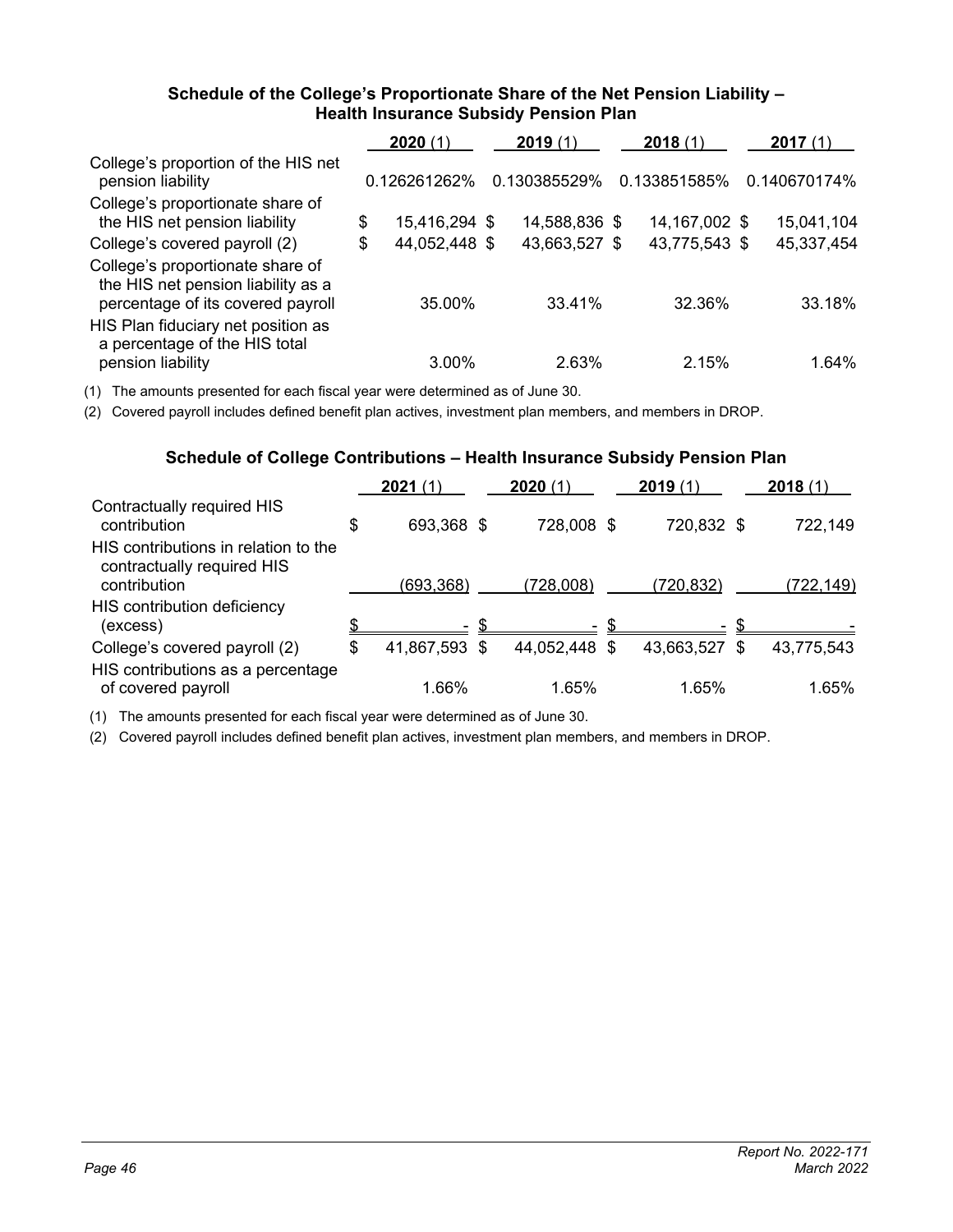| 2016(1)  |                          |              | 2015(1)                     |      | 2014(1)                        | 2013 (1 |                          |  |  |  |
|----------|--------------------------|--------------|-----------------------------|------|--------------------------------|---------|--------------------------|--|--|--|
|          | 0.138108722%             |              | 0.139183202%                |      | 0.143599139%                   |         | 0.145005705%             |  |  |  |
| \$<br>\$ | 16,095,999<br>42,469,356 | - \$<br>- \$ | 14,194,497<br>42,430,592 \$ | - \$ | 13,426,870 \$<br>42,727,570 \$ |         | 12,624,653<br>42,125,389 |  |  |  |
|          | 37.90%                   |              | 33.45%                      |      | 31.42%                         |         | 29.97%                   |  |  |  |
|          | 0.97%                    |              | 0.50%                       |      | $0.99\%$                       |         | 1.78%                    |  |  |  |

| 2017(1)             | 2016(1)       |      | 2015(1)       | 2014(1)    |
|---------------------|---------------|------|---------------|------------|
| \$<br>744,467 \$    | 707,895 \$    |      | 532,045 \$    | 491,922    |
| (744, 467)          | (707, 895)    |      | (532, 045)    | (491, 922) |
|                     |               | - \$ |               |            |
| \$<br>45,337,454 \$ | 42,469,356 \$ |      | 42,430,592 \$ | 42,727,570 |
| 1.64%               | 1.67%         |      | 1.25%         | 1.15%      |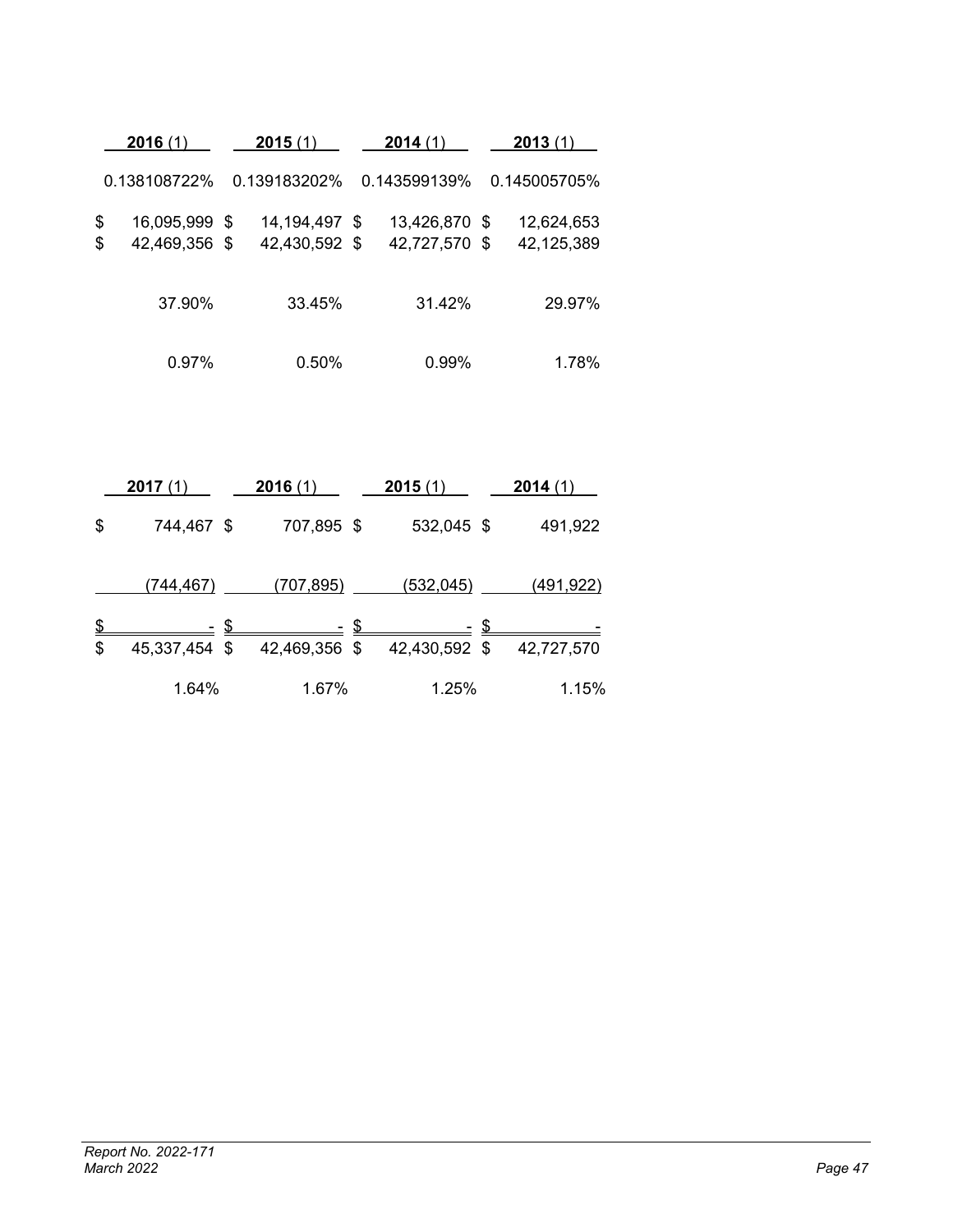# <span id="page-51-0"></span>**1. Schedule of Changes in the College's Total Other Postemployment Benefits Liability and Related Ratios**

No assets are accumulated in a trust that meet the criteria in paragraph 4 of GASB Statement No. 75 to pay related benefits.

*Changes of Assumptions*. The long-term rate of return, using the Municipal Bond Index Rate, decreased from 3.50 percent at the prior Measurement Date to 2.21 percent at the current Measurement Date, and the active member mortality assumption was updated.

# **2. Schedule of Net Pension Liability and Schedule of Contributions – Florida Retirement System Pension Plan**

*Changes of Assumptions.* The long-term expected rate of return was decreased from 6.90 percent to 6.80 percent.

# **3. Schedule of Net Pension Liability and Schedule of Contributions – Health Insurance Subsidy Pension Plan**

*Changes of Assumptions.* The municipal rate used to determine total pension liability decreased from 3.50 percent to 2.21 percent, and the active member mortality assumption was updated.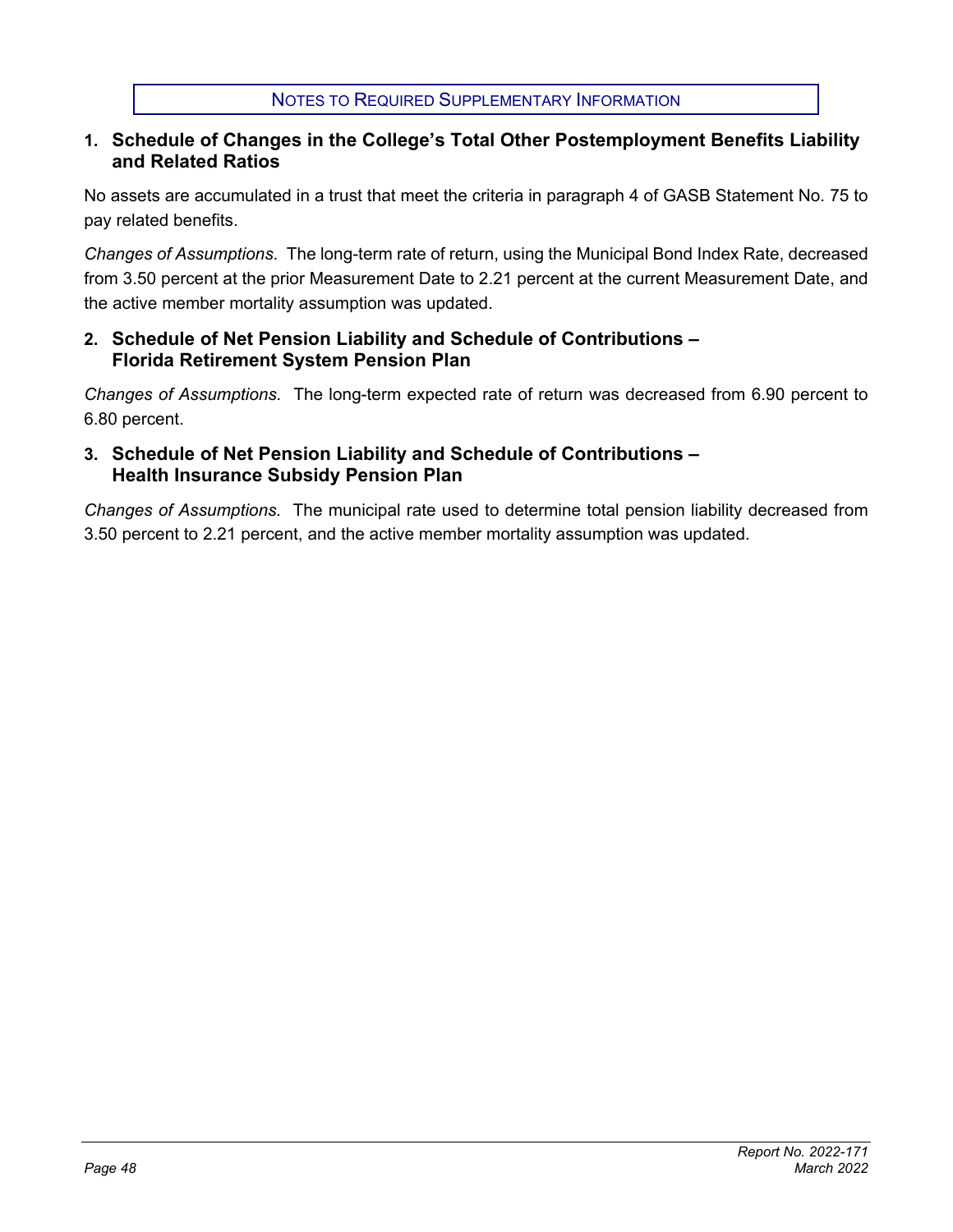<span id="page-52-0"></span>

Sherrill F. Norman, CPA Auditor General

# **AUDITOR GENERAL STATE OF FLORIDA**

Claude Denson Pepper Building, Suite G74 111 West Madison Street Tallahassee, Florida 32399-1450



Phone: (850) 412-2722 Fax: (850) 488-6975

The President of the Senate, the Speaker of the House of Representatives, and the Legislative Auditing Committee

# **INDEPENDENT AUDITOR'S REPORT ON INTERNAL CONTROL OVER FINANCIAL REPORTING AND ON COMPLIANCE AND OTHER MATTERS BASED ON AN AUDIT OF FINANCIAL STATEMENTS PERFORMED IN ACCORDANCE WITH** *GOVERNMENT AUDITING STANDARDS*

We have audited, in accordance with the auditing standards generally accepted in the United States of America and the standards applicable to financial audits contained in *Government Auditing Standards* issued by the Comptroller General of the United States, the financial statements of the Eastern Florida State College, a component unit of the State of Florida, and its aggregate discretely presented component units as of and for the fiscal year ended June 30, 2021, and the related notes to the financial statements, which collectively comprise the College's basic financial statements, and have issued our report thereon dated March 23, 2022, included under the heading **INDEPENDENT AUDITOR'S REPORT**. Our report includes a reference to other auditors who audited the financial statements of the aggregate discretely presented component units, as described in our report on the College's financial statements. This report does not include the results of the other auditors' testing of internal control over financial reporting or compliance and other matters that are reported on separately by those auditors.

# **Internal Control Over Financial Reporting**

In planning and performing our audit of the financial statements, we considered the College's internal control over financial reporting (internal control) as a basis for designing audit procedures that are appropriate in the circumstances for the purpose of expressing our opinions on the financial statements, but not for the purpose of expressing an opinion on the effectiveness of the College's internal control. Accordingly, we do not express an opinion on the effectiveness of the College's internal control.

A *deficiency in internal control* exists when the design or operation of a control does not allow management or employees, in the normal course of performing their assigned functions, to prevent, or detect and correct, misstatements on a timely basis. A *material weakness* is a deficiency, or a combination of deficiencies, in internal control such that there is a reasonable possibility that a material misstatement of the College's financial statements will not be prevented, or detected and corrected on a timely basis. A *significant deficiency* is a deficiency, or a combination of deficiencies, in internal control